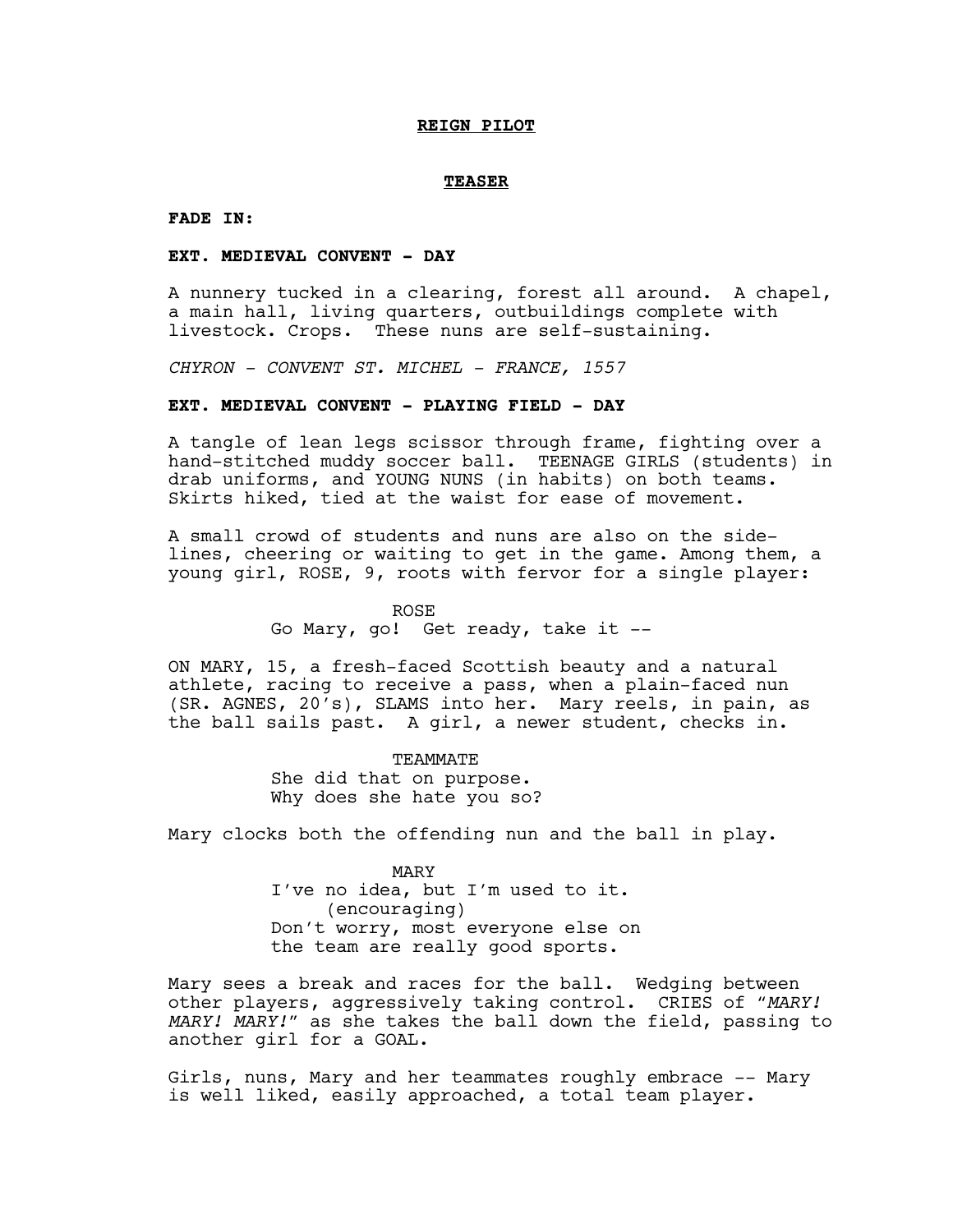### **INT. CONVENT HALL - DAY**

Mealtime. Long, rough hewn tables. Mary is cleaned up but in a drab uniform, sitting in a sea of girls. Nuns at the far end, being served first, as Sr. Agnes joins them; begins eating as the servers make their way toward Mary's end. Conversation BUZZING all around.

ON MARY, trying to engage in the chatter, but feeling Sr. Agnes's glare. Mary tries to ignore it, looking to her friends; catches the nun's look again. Eyes fixed on Mary with an actual GRIMACE. Fed up, Mary makes a choice -- stares her right back down, *knock it off, bitch,* when Sr. Agnes leans forward slightly. The nun stares in shock as --

BLOOD trickles from the nun's nose, collecting in her palm. Another stream from her ear... SHOUTS penetrate the din as people react, blood coming now from every orifice, streaming down her face. It's awful --

-- but the OLDER NUNS, those in charge, run to Mary.

ON MARY - terrified by the bloodied Sr. Agnes. Shocked when the nuns yank Mary away from the table, sending Mary's untouched meal CRASHING out of reach. Pulling Mary out of the room protectively as she stares at Sr. Agnes who crumples to the floor, victim of a horrific death by poison.

HEAR - the rising SOUND OF POUNDING HOOVES --

#### **EXT. WOODS - DAY**

Dozens of horses pummel the ground. Mounted by a SMALL ARMY of Kingsmen, guards. Racing to the convent. To Mary.

# **INT. CONVENT - CORRIDOR - DAY**

TIGHT ON MARY - hurrying down a corridor. Now flanked by formally dressed guards, rushed along for her safety.

> MARY I don't understand, what's happening?

A senior nun, the ABBESS, keeps pace but the guard answers:

KINGSGUARD #1 You're leaving this place.

ABBESS This was an assassination attempt, you were nearly poisoned --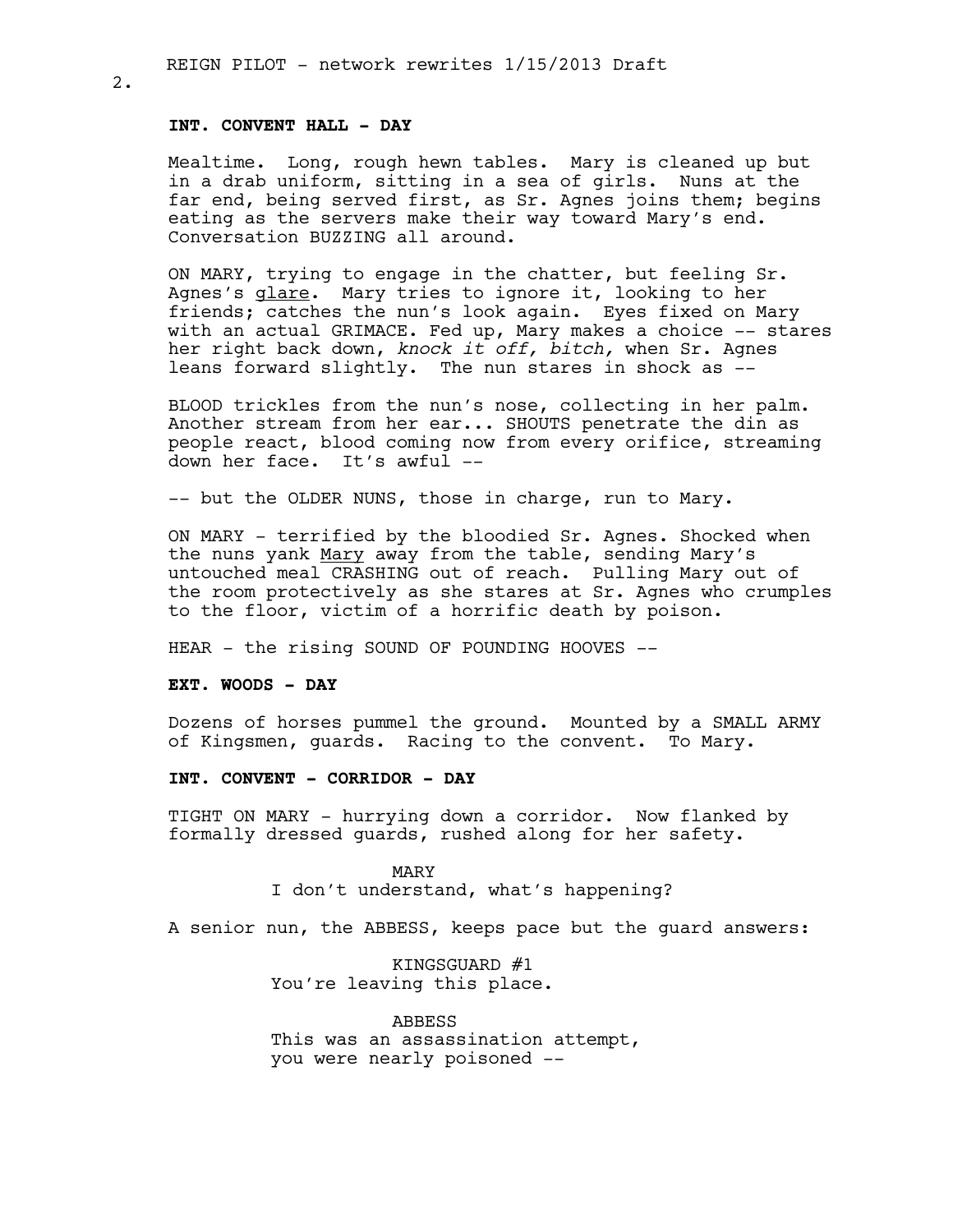MARY

But who  $--$ 

ABBESS Someone with ties to the Protestant throne of England, no doubt --

KINGSGUARD #1 They'll be found and dealt with.

ANOTHER ANGLE - ROUNDING A CORNER - still rushing --

MARY

...poor Sister Agnes, I didn't know --

ABBESS That she was your taster. (then) Every meal you've eaten has been tested for poison since you left your mother's breast. Mary, you are the Queen of Scotland.

We stay in MARY'S POV as we SLAM through the doorway into GLARING DAYLIGHT --

### **EXT. CONVENT - DAY**

-- obscuring the fact, for the moment, that a short period of time has passed.

**WIDEN ON MARY -- TRANSFORMED.** No longer a convent girl, she is a YOUNG QUEEN. Wearing a gorgeous gown, jewels, a floor length cloak -- she is stunning, regal.

Mary moves forward, her WOLFHOUND following faithfully. ROWS of CONVENT GIRLS standing on either side of her path. They stare, slack-jawed, in their drab uniforms. NUNS behind them in small clusters. And in the distance:

An ARMY OF GUARDS waiting in FORMATION. An ornate CARRIAGE, a FOOTMAN unfolding upholstered steps, extra horses, provisions, silks for shading, all for our young queen.

ON MARY walking as the Abbess steps forward to say goodbye.

MARY I'm not sure I'm ready...

ABBESS To leave here or marry the future king of France?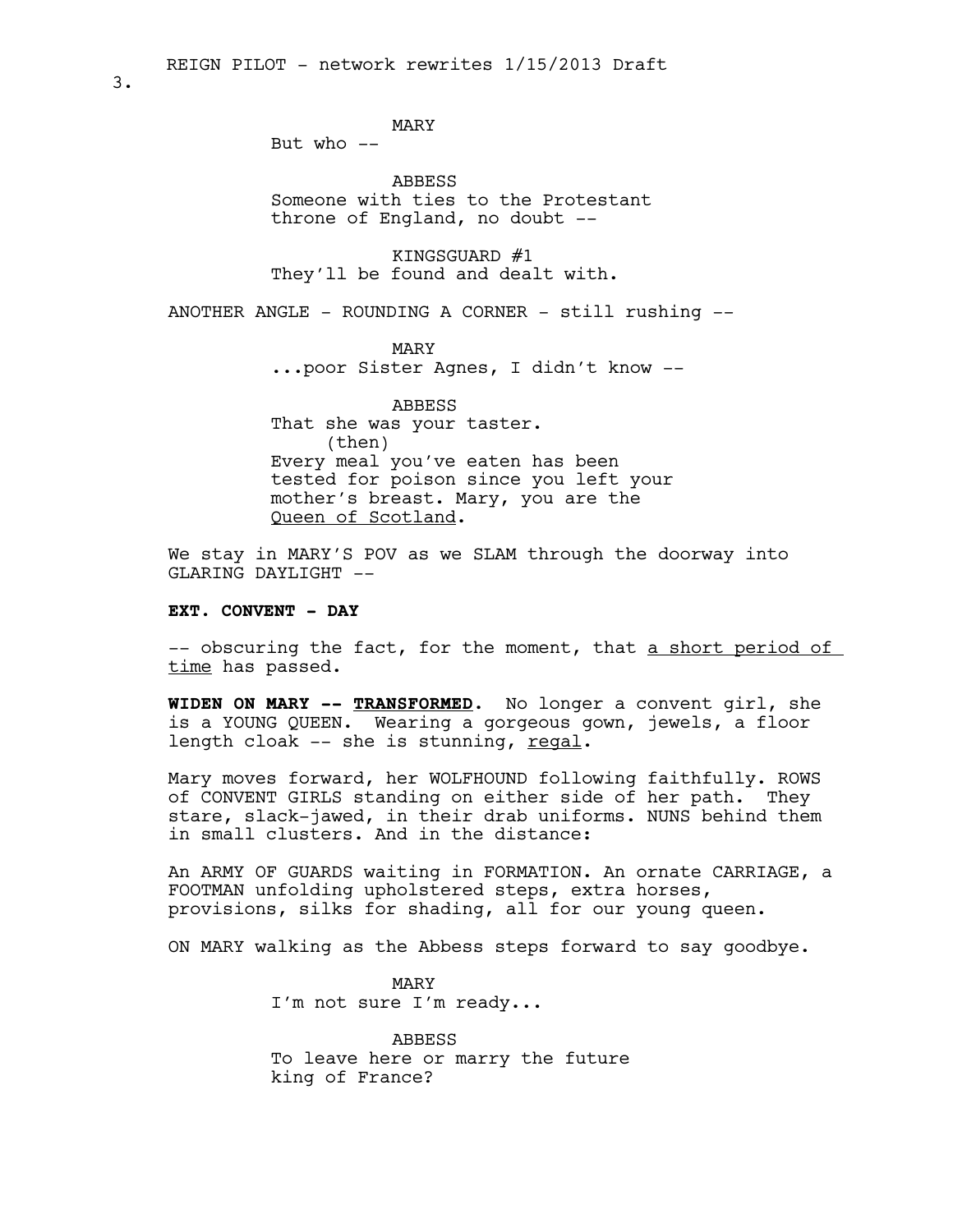### MARY

Both.

The nun embraces her. Quietly, aware of the French guards:

ABBESS You're doing this for your faith, for your people, for Scotland. (reassuring) He will love you.

MARY I'm not sure that matters.

ABBESS

(warmly) It does to you.

Mary's look tells us the nun is right as we --

### **EXT. CONVENT - MOMENTS LATER**

At the CARRIAGE now, Mary about to step inside when young Rose breaks from the pack, races to her. Hands Mary a small DOLL made from twigs and yarn (with a girl's features).

> ROSE I made it to protect you.

MARY Protect me from what?

ROSE Ghosts. They say the castle's haunted. A blind priest slaughtered, a young girl whose face is a ruin, she hides it --

### MARY

(comforting, shush now) I've lived at French Court before, you know, until I was your age. I never saw any ghosts.

ROSE

But what if they saw *you*.

A chill up Mary's spine as the procession begins to shift into gear, a footman taking her elbow  $--$  it's time to go.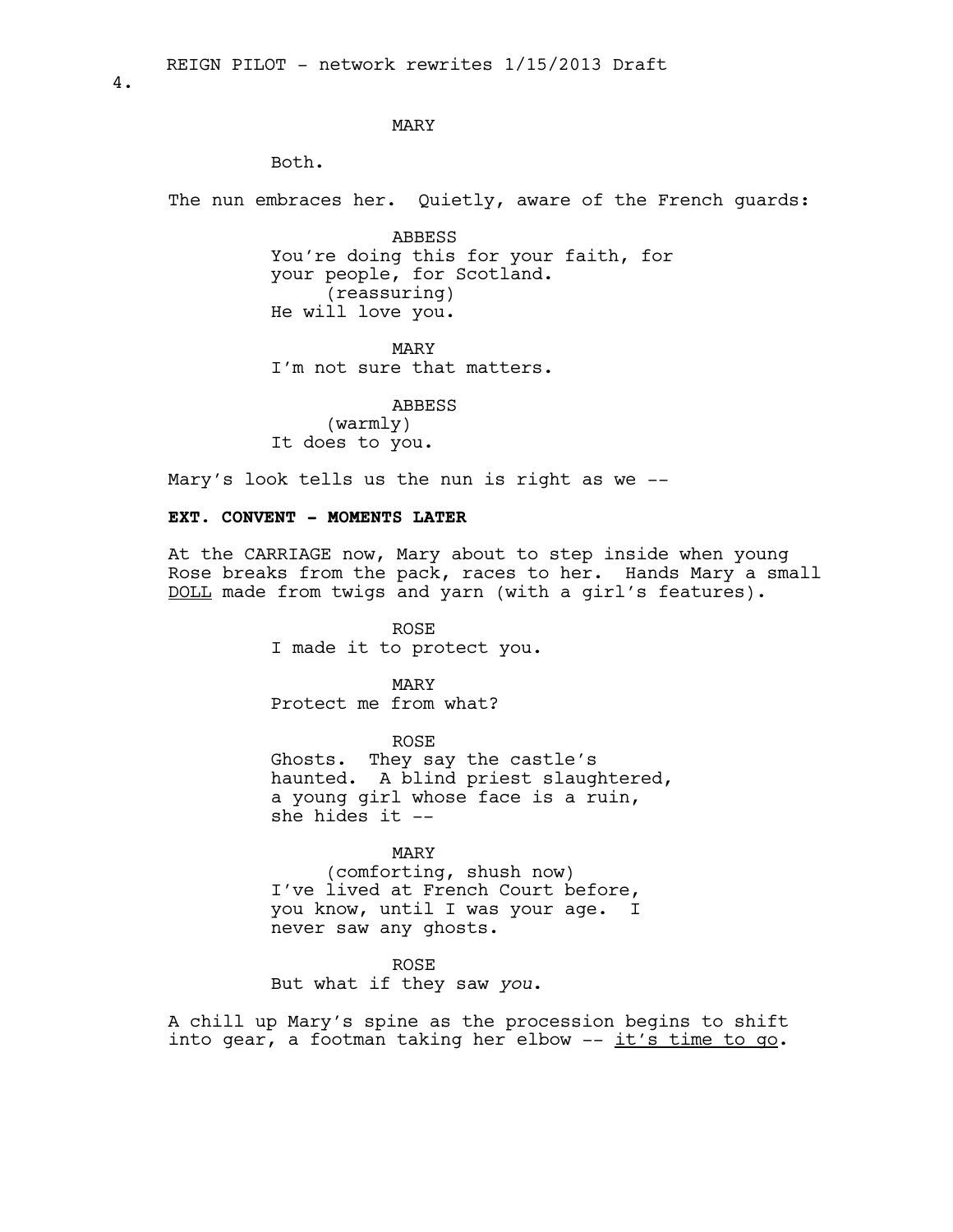ON MARY - inside her carriage now, door shut; secured, locked away, anxious but hopeful. Leaving the other girls and her childhood behind. Off Mary's grand exit:

### **EXT. FRENCH CASTLE - DAY**

Establishing the structure, its towers and walls, a wide stream winding through low grasses. A thick forest nearby, and in the far distance, some villages.

*CHYRON - PALACE OF FONTAINEBLEAU - COURT OF KING HENRY II*

#### **INT. FRENCH CASTLE - CORRIDOR**

FRANCIS II, 15, and heir to the French throne, lopes toward a meeting. Handsome, thoughtful, dishevelled, late.

He rounds a corner, finds his half-brother, SEBASTIAN, 17, gorgeous with an edgy charm born of being a King's bastard, waiting outside the Queen's chambers. (Other guards standing post.) The brothers greet with wry smiles. Faux-formal:

### FRANCIS

Sebastian.

BASH Francis. They were looking for you everywhere.

Bash pointedly eyes Francis's untucked shirt-tail, amused.

FRANCIS Shut up. I was riding.

BASH

Really. Who?

Francis gives Bash a friendly shove. It's playful and bonding and Bash takes it as such. Francis eyes the door:

> FRANCIS So Bash, how's the mood?

BASH Our father's or the mood in general? Tense, to both. Planning for your sister Elisabeth's wedding.

FRANCIS Is your mother in there?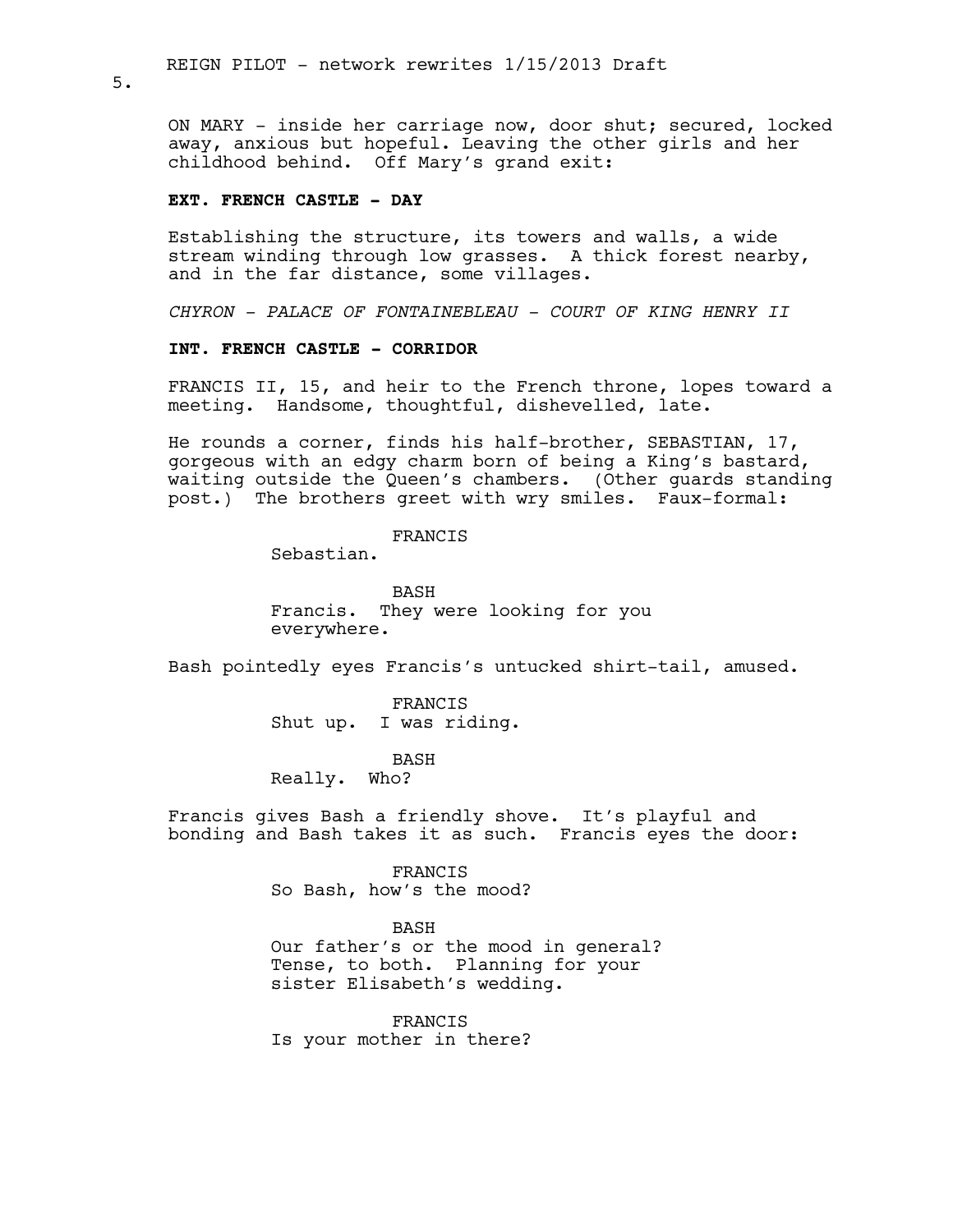BASH Only royals and their attendants allowed. But *your* mother's in fine form. God save you. (starts to go) I'm off now that they've found you --

FRANCIS Lucky bastard.

Francis jokes without malice, but as he pushes into his father's chambers, we stay on Bash. The reference stings.

# **EXT. FRENCH CASTLE - QUEEN CATHERINE'S CHAMBERS - DAY**

We're with Francis as he enters the suite. A very large, formal main room, where CATHERINE DE MEDICI, Queen Consort (early 30's, Italian-born, hard-eyed, contained but feral), and Francis's father, HENRY II (also early 30's, strapping, fit, confident), bicker in hushed tones. An old disagreement rekindled.

In the b.g, in an anteroom, out of earshot, PRINCESS ELISABETH (18, pretty) reviews fabric, food, and sketches for her wedding, with the help of a stern Queen's lady (JEANNETTE LOUISE, 40) and a few highborn girls. Elisabeth nods toward her brother, Francis, who settles in the main room, closer to their parents' debate, unreadable.

> QUEEN CATHERINE Mary should be protected. Hidden --

#### KING HENRY

(calling bullshit) So you've claimed. You sent her away for her *education* and her *health* too. I let you because it served my ends. It doesn't any longer. Not to mention, there's been an attempt on her life.

Watching from the b.g. group is NATALIA, 16, a delicate, highborn Italian girl. Hoping to catch Francis's eye during --

> QUEEN CATHERINE She's not an orphan. Her mother's ruling Scotland in her stead, let her protect Mary there.

KING HENRY Those were not the terms.

Unnoticed, Elisabeth moves closer with a small pastry.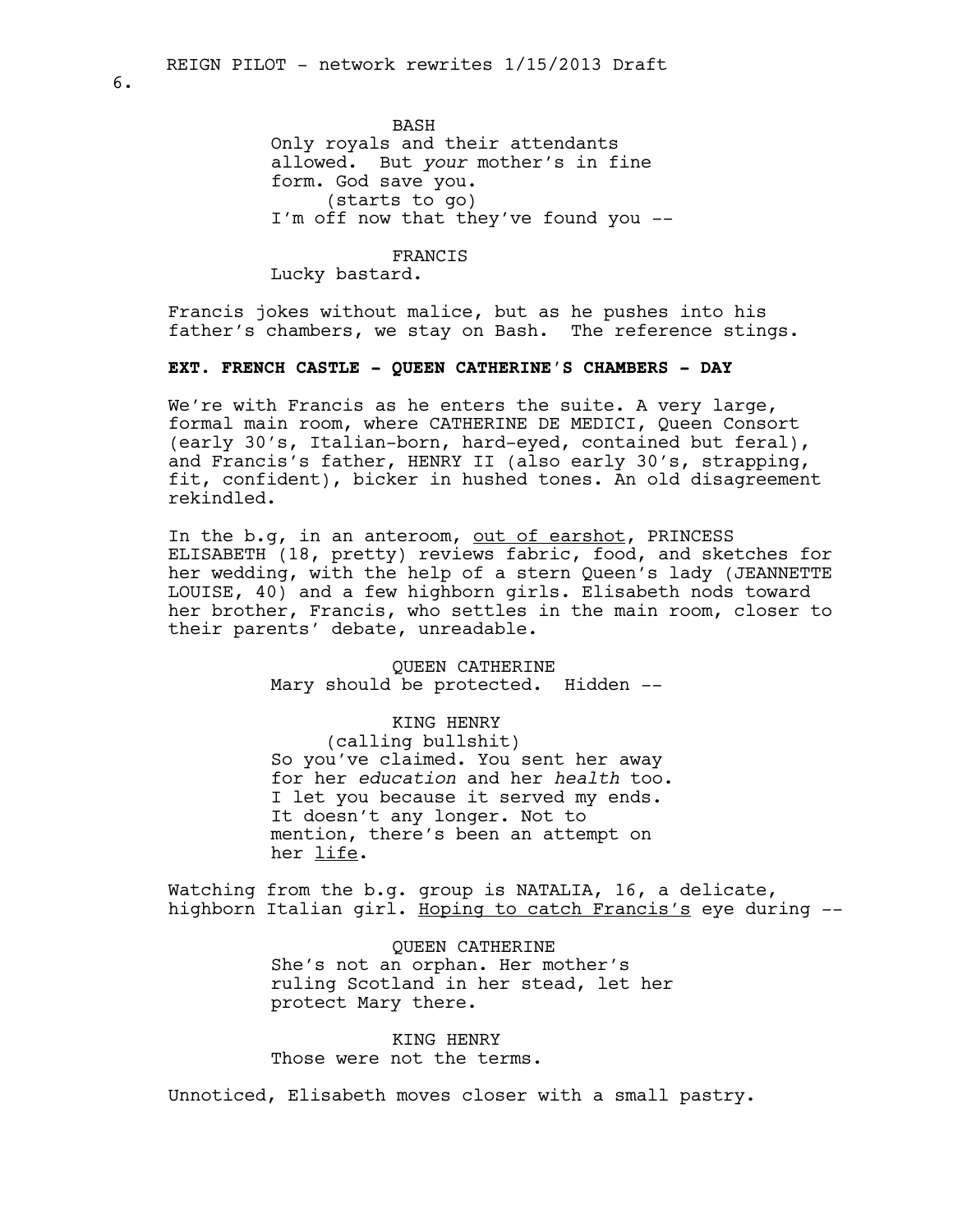QUEEN CATHERINE (tries another tack) There are those who say too many alliances make a king look weak.

KING HENRY We don't need alliances? Then why were you so keen to sell our daughter to Spain?

#### ELISABETH

Father!

He turns to his daughter unapologetically, eyes the pastry.

KING HENRY Be a good princess, Elisabeth, and practice your Spanish.

Catherine tastes the pastry's gold leaf, disapproving.

QUEEN CATHERINE It lacks the bitterness of a better gold. Tell them it won't do.

Elisabeth sighs, returns to her wedding planning area. The Queen turns, finally acknowledging Francis with a look.

#### FRANCIS

I'm told I was needed. Or should I just come back on my wedding day? You've chosen my wife, have you set the date, too?

KING HENRY Here's the date: when I say so. Or England turns its sword in our direction. (adds, less gruff) She's on her way.

FRANCIS Mary Stuart, you mean. I heard.

KING HENRY And her ladies-in-waiting. Three titled, the other ridiculously rich.

QUEEN CATHERINE (to King, a dig) Just your type. I remember them.

The King looks from Catherine to his son.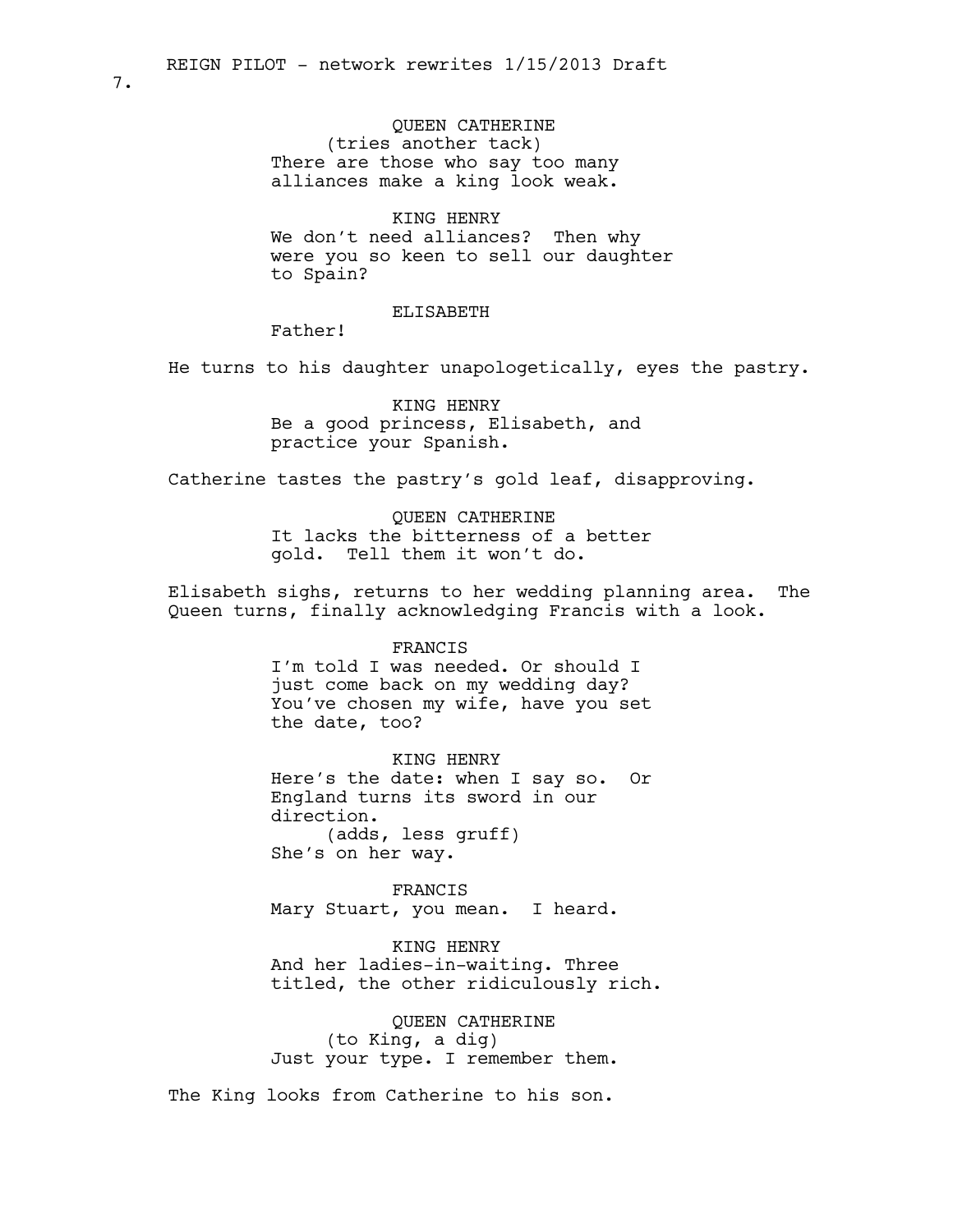KING HENRY They say *your* bride's a beauty, at least. And she has a country, and an army, should you need it. (to Queen, back at ya) Not just a big pile of money.

And he exits. Catherine angles closer, reminding:

QUEEN CATHERINE He's right about one thing. My money funds the realm. Your father might talk like a king, but your wedding won't happen until  $I$  say so.

Catherine heads back to join her daughter Elisabeth. Francis looks across the way to Natalia. Her gaze and small smile searching for some affirmation. He gives her a slight nod, confirming their connection, but goes --

# **EXT. SCOTLAND - HARBOR - DAY**

A bustling harbor. A large SHIP in the distance. Three girls are reunited for their journey. GREER, 15, wealthy but lacking title, and AILLIE, 14, tomboyish but capable of blossoming, hug, thrilled to be together again. KENNA, 15, vibrant, daring, marvels as Greer's things go aboard.

> GREER Kenna, Aillie, it's been too long --

KENNA Greer, these can't all be clothes!

GREER (shrugs, wry) There's jewelry and silver too.

#### KENNA

I can't believe we're going back to France! Ladies at Mary's side.

### GREER

(what's the big surprise?) It's only been planned since we were infants.

### AILLIE

But we weren't supposed to return until next year. It's because of the poisoning --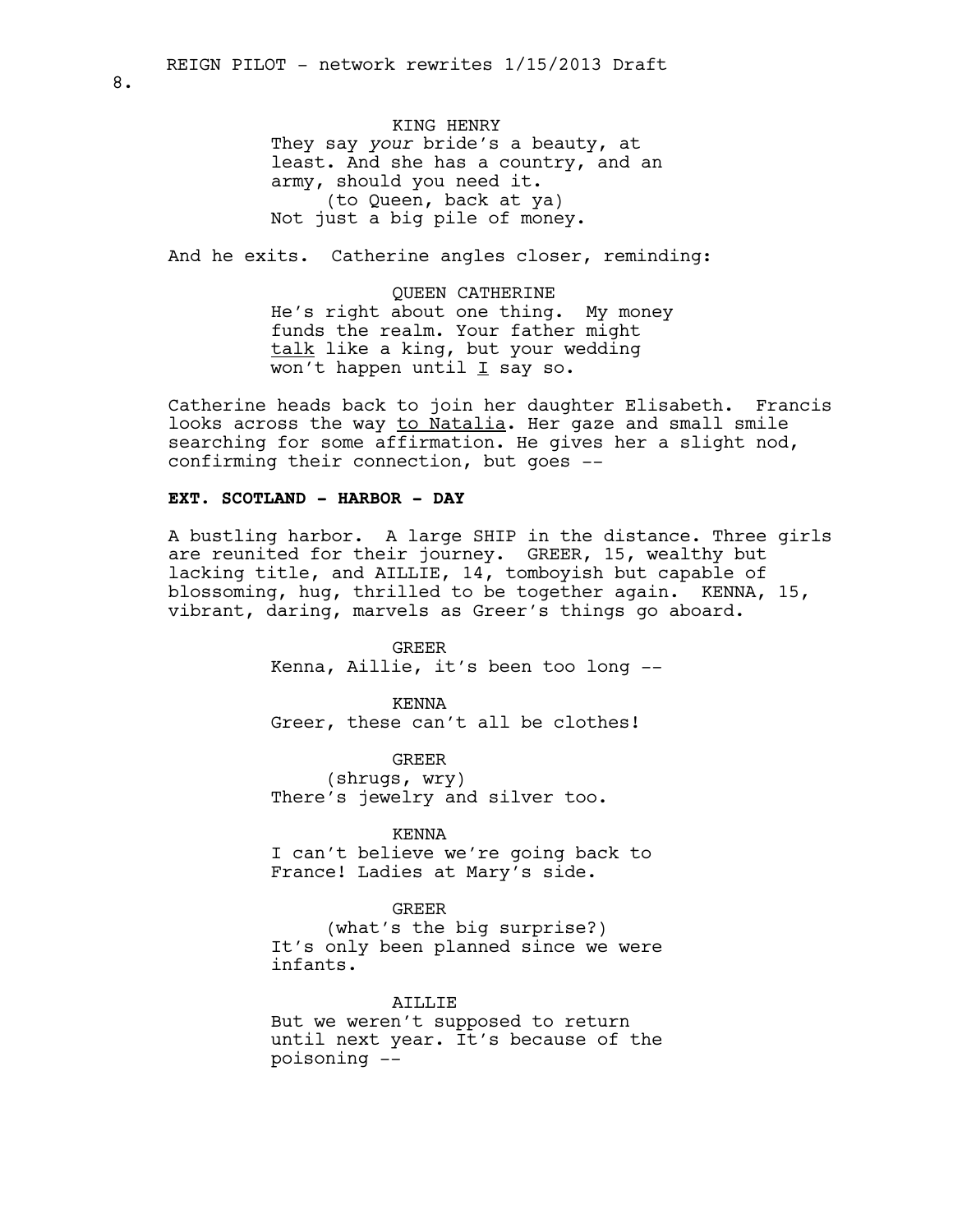#### KENNA

It's because Mary and Francis are nearly of age. Best to get our young queen in the game before the prince's eye wanders.

AILLIE But the marriage is already arranged.

KENNA

As an agreement between Scotland and France. But allegiances can shift. Passions can bloom beyond control... (nods, amused) Lola can warn Mary *all* about that.

The girls follow Kenna's gaze, and meaning, to:

A COUPLE entwined behind a carriage, mostly protected from view. We see LOLA, 15, pretty, with her hands entangled in a boy's hair, hips and lips pressed to his...

> KENNA (CONT'D) Lola better be careful. They check girls before marriage in France.

> > GREER

Just the nobles...

Kenna shakes her head, *not what I've heard,* as:

AILLIE

Check them? You mean --

KENNA For purity. You have to be a virgin. You must know that.

**ATLLIE** 

But how do they...

#### KENNA

It's all very medical, over with quickly, quick as your chance of marrying anyone good if you fail.

GREER (feels insecure) Some of us start out with better chances than others. (to Aillee, then Kenna) You're both titled. Your father's a count, yours an earl --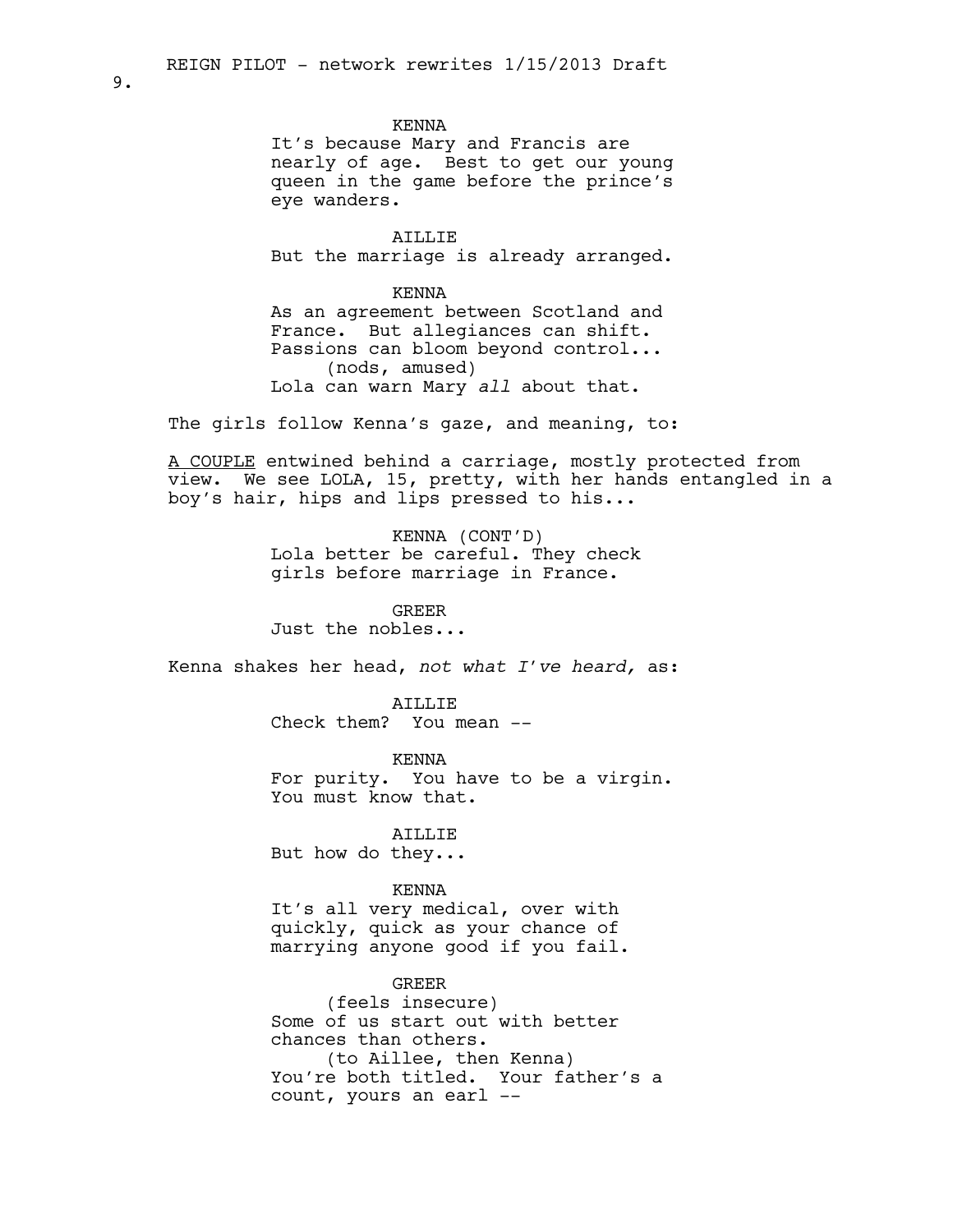KENNA And you'll be titled too, before you know it. (so excited) We're going to live at French Court. We'll meet rich, powerful men from dozens of countries. Girls like us? We can't lose.

Lola has pried herself from her boyfriend. Joins them now. Accepts the hug from Greer but glancing to the boyfriend.

> LOLA I'm so excited, and so, so sad. Colin says he'll wait for me.

GREER Until when? We might never be back in Scotland again. You do know that. Our lives belong to Mary now.

The reality of this settles. But Aillie is firm, positive.

AILLIE We're together, we're friends, we're Scots. Mary belongs to us.

### **INT. FRENCH CASTLE - NOSTRADAMUS'S LAIR - DAY**

NOSTRADAMUS, 40's, the Queen's Wizard Prophet, shows her a sick-smelling grey-green paste. As Catherine gets a whiff --

> QUEEN CATHERINE ...That's disgusting.

NOSTRADAMUS Where she puts it, he won't smell it. Unless he's a very good husband. You do want Elisabeth to bear sons?

# QUEEN CATHERINE

(bitter on this topic) As soon as possible, or what is a wife's value? But what about my son, Francis? What do your visions tell you about his future? What have you seen?

NOSTRADAMUS There are images forming, but as yet they're fleeting and unclear.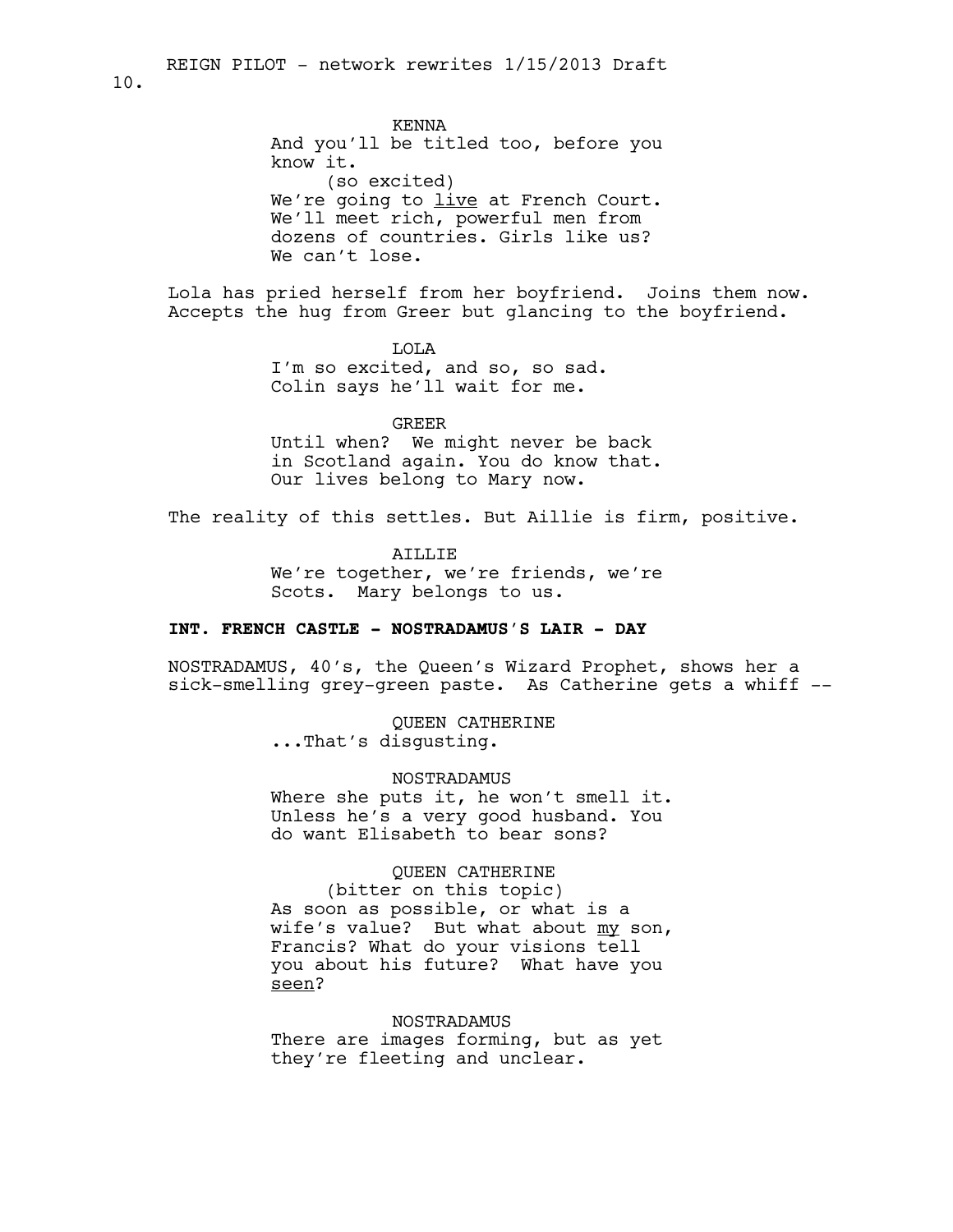NOSTRADAMUS (CONT'D) Maybe if you were more specific about your concerns...

QUEEN CATHERINE What does Mary's return mean?

NOSTRADAMUS Are you worried the alliance weakens France?

QUEEN CATHERINE (fuck France) Let Henry worry about France. (this is personal) Will my son love her? Will she love him? How do I control a daughter-inlaw who is queen in her own right?

#### NOSTRADAMUS

Is that what bothers you, her power, or the fact that she's young and pretty? Is there anyone you want your son to marry?

### QUEEN CATHERINE

I'd prefer you conjure my son's heirs out of a cauldron. But as that can't be done, I'd settle for someone I could influence. Because if my husband hates me, and my son, the future king, falls under his wife's sway, where does that leave me?

#### NOSTRADAMUS

Vulnerable. You don't need my magic to tell you that. I say this with loyalty to you.

#### QUEEN CATHERINE

(warns, mocking) *I've* just had a vision... I see *you*, beheaded, at my command. Said with gratitude for the secrets we share.

### NOSTRADAMUS

Perhaps a softer approach with the young queen would serve your ends. Avoid talk of executions in favor of motherly advice.

(as she seethes) Be patient, answers will come.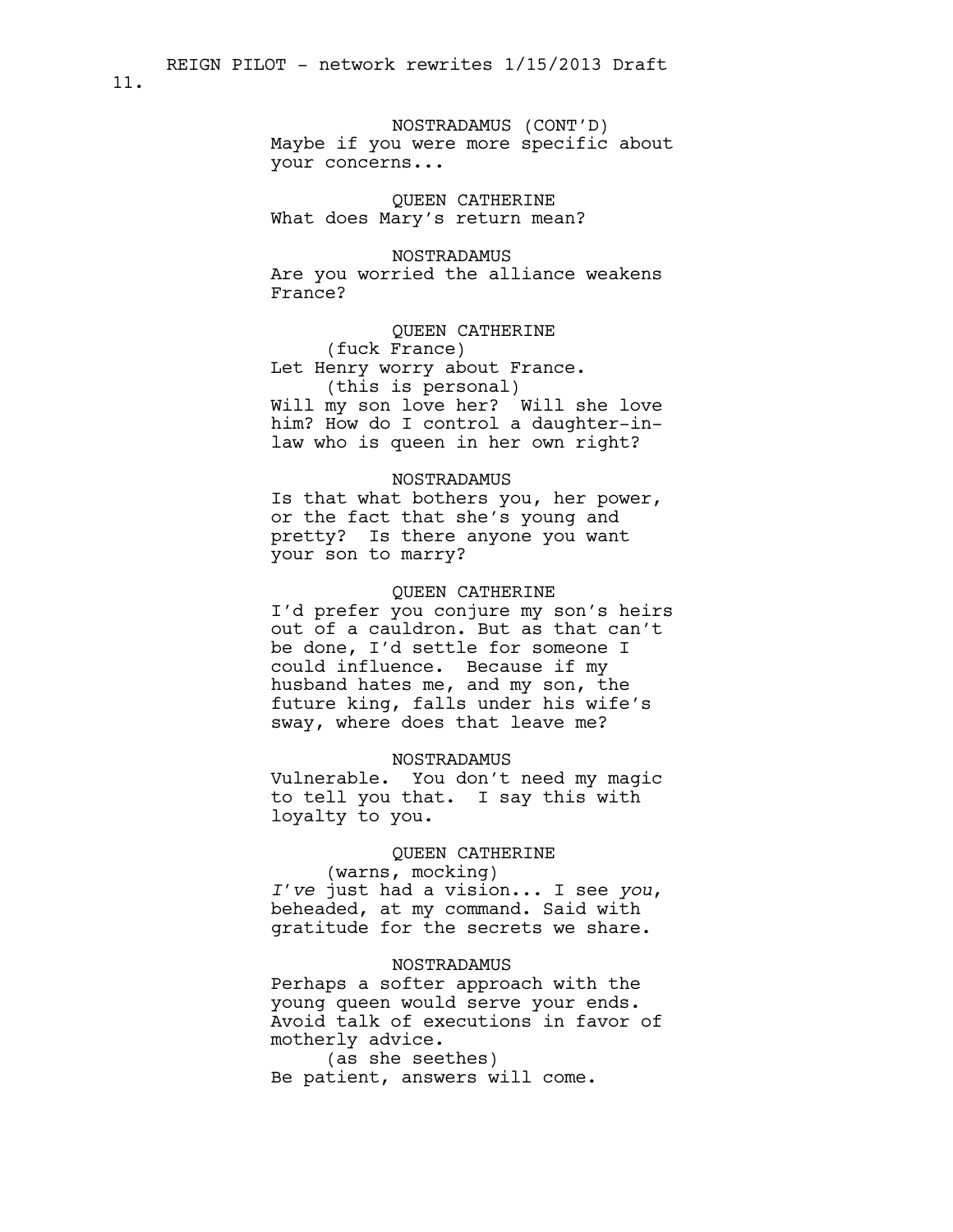### **INT. FRENCH CASTLE - HALLWAY - DAY**

We're CLOSE ON a young prince, HANK, 7, rolling a marble down the floor, out of frame. Sits criss-cross, chatting away:

> HANK ...My sister's got Spain, it's a country she won in a wedding. Bash says that's not how it works, but Mother says don't listen to him, he'll never be King, he'll never really be anything.

The marble rolls back to him from his UNSEEN FRIEND as he rambles on. Back and forth the marble goes calmly as:

> HANK (CONT'D) You know who I listen to? You. You know more than any of them. (for example) When I told the boy at the stables you knew the foal would breech, that it would die, he couldn't believe it.

He waits but this time the marble doesn't come back.

HANK (CONT'D) What is it?... Are you angry?

Still no marble. We angle up the long, empty corridor.

HANK (CONT'D) Don't go, I didn't tell anyone about *you*, just what you said. (still no response) Talk to me...Please.

Rising, moving anxiously down the corridor. He's scared of this friend... As he rounds a corner into a darkened area and finds... No one. Then reacts as he looks down and sees:

The glass marble's been CRUSHED, nothing but shards and dust.

HANK (CONT'D)

I'm sorry.

He doesn't wait long for forgiveness. Turns, picking up his pace until he's running off. REVERSE ANGLE as we:

Look out from the dark recess now, HEARING hooves, the low grumble of conversation outside. A leaded window in sight.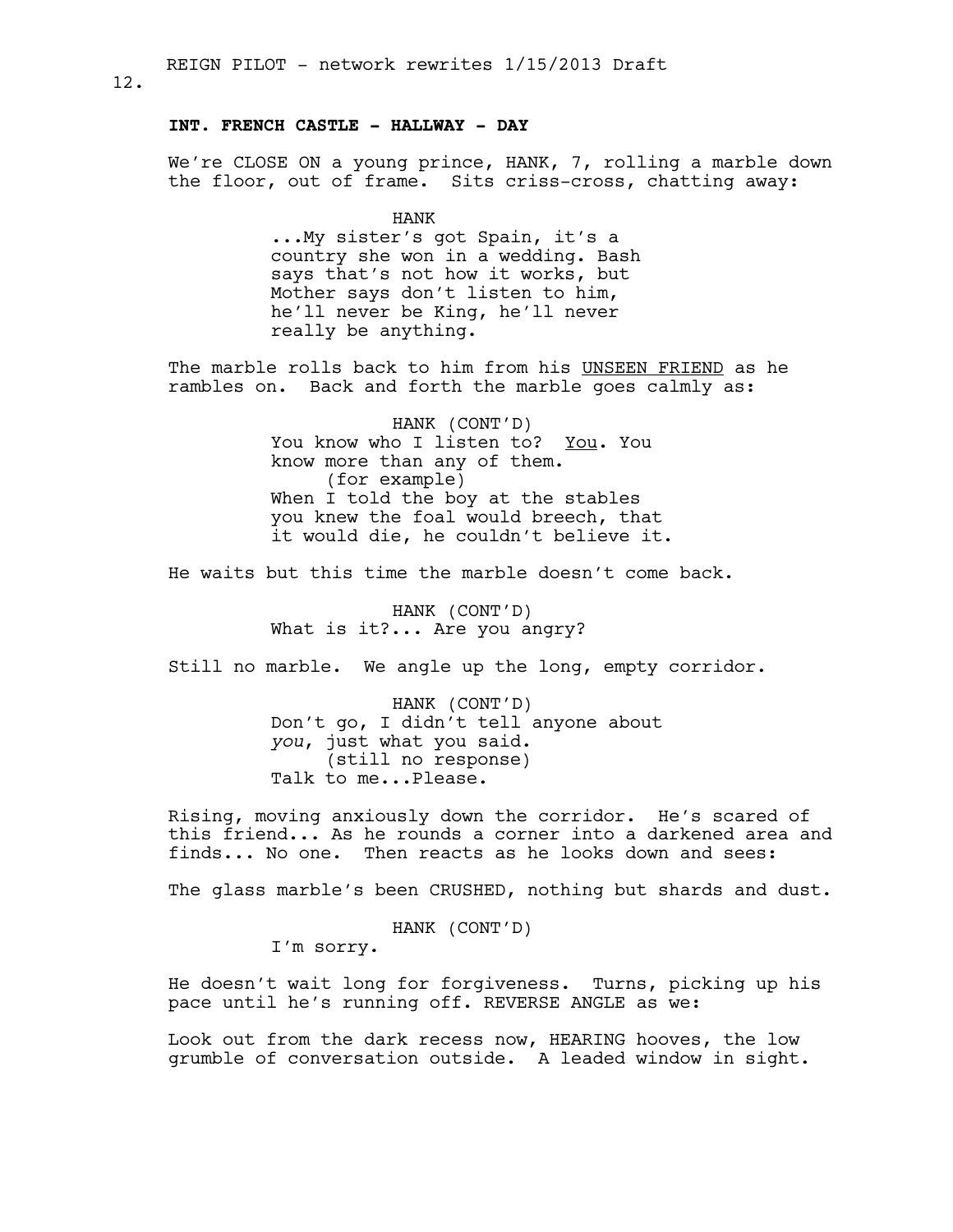13.

We're with *someone* (this is CLARISSA, though we don't reveal her fully) moving to the window. A HAND, pale but dirty, fingernails bitten to the quick, rests on the window frame, frayed edges on her dirty gown. Looking out to:

### **EXT. FRENCH CASTLE - ENTRANCE & COURTYARD - DAY**

REVERSE ANGLE -- at a distance. A small window encases a shape that *might be a girl --* obscured by the rippled glass. Her head oddly shaped, as if something covered it completely.

In the foreground, just inside the open gates, Kenna, Greer, Lola and Aillie, are exiting carriages, looking towards --

Mary's arrival. Dozens of Kingsguards, her ornate carriage, and Mary stepping out of it. Rushing to her friends.

### **INT. FRENCH CASTLE - VARIOUS - DAY**

HEAR horns announcing the arrival. A quick series of shots:

King Henry strides away from camera, his back to us, a WOMAN who could be the queen (but we'll reveal later is Diane) falling in step near him, guards and handmaids following.

In another area, Francis makes his way. Sees Bash hanging around, holding back, and nods for him to come along.

### **EXT. FRENCH CASTLE - COURTYARD**

Mary hugs each of her friends, who chat and primp amongst themselves as she releases them, all casting anxious glances toward the castle as people begin to spill out.

> MARY Lola, Greer, Kenna! I'm so glad you're here. (a special hug for) Aillee, we're all together again.

Seeing Mary's hair is loose and wild, Greer quickly winds it.

GREER Oh Mary, your hair, didn't the nuns teach you anything --

Amused but not caring, Mary shakes it free as quickly as Greer has loosely wound it. Laughs as --

> AILLIE Look, they're here, they're coming --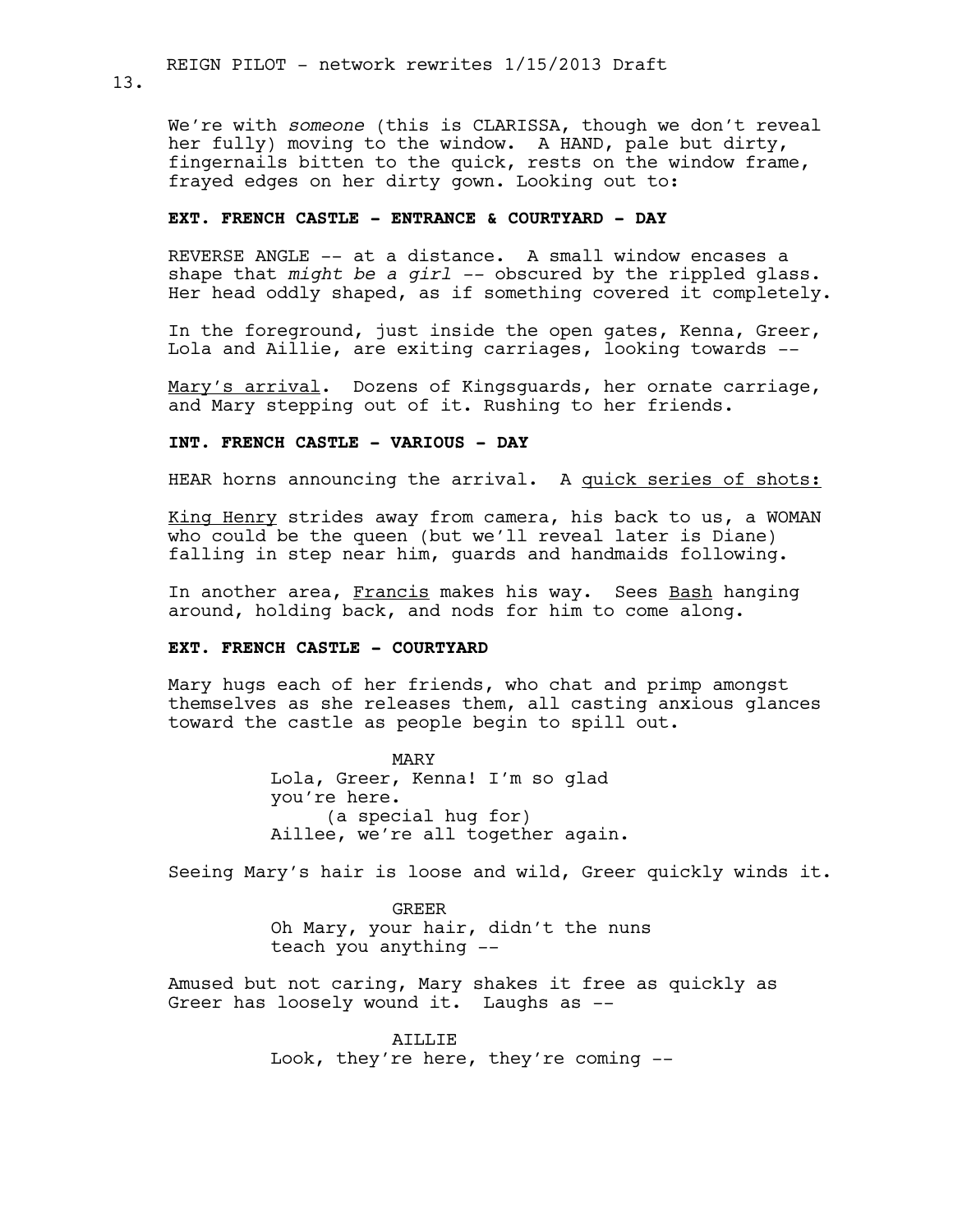ON THE KING a distance away, positioning for Mary's group's approach. Henry's with his coterie and the WOMAN we glimpsed earlier, his mistress, DIANE de Poitiers, a very sexy 40.

> MARY There's the King, but is that Catherine...?

LOLA (eager to share) That's Diane de Poitiers, his mistress. The rumors *are* true --

# KENNA

That is bold.

The King, as well as a group of YOUNG MEN (SQUIRES), Francis's men, already checking out our girls. Bash, pushing out in front of them. The girls shyly catch the men's appreciative stares, look away, particularly when the King's gaze passes over them. All but Kenna who meets the King's look for a moment. Her eyes glitter, amused, daring.

Mary is preoccupied, scanning the court for Francis as Bash crosses, gets a warm nod from the King, stands by Diane.

> KENNA (CONT'D) Is that Francis? He's gorgeous...

> > MARY

That's not Francis, I know it isn't.

From another area, QUEEN CATHERINE and her ladies and guards. The girls scan the gathering, Mary still seeking Francis...

ON FRANCIS -- approaching, unnoticed, except by Mary. Their gaze locks and it is electric. He seems thrown by her beauty, stopping momentarily to take it in. To herself, a wide smile forming as he nears -- what a *relief*, what *luck*...

> MARY (CONT'D) I don't believe it...

Standing before her now, Francis bows slightly.

FRANCIS

Your Grace.

MARY Call me Mary, please.

FRANCIS

Francis.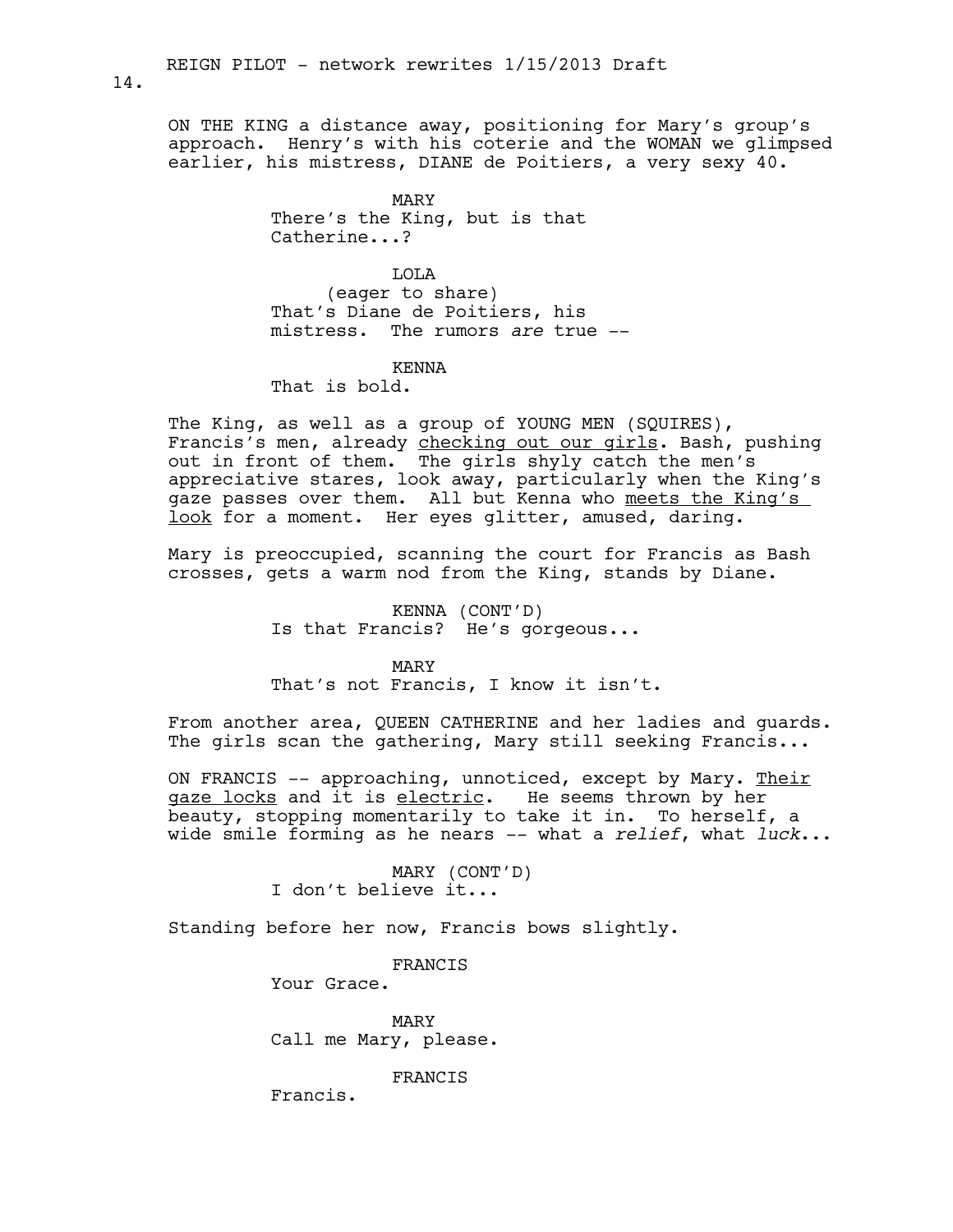She's nervous but also exuberant, open, taking in the castle.

MARY The castle seems bigger, how is that possible? And you too, of course.

FRANCIS (charmed by her candor) Is that such a surprise?

From a distance, we see Natalia is among the high-borns of court flanking the King. She sees Mary and Francis's easy chemistry as an unguarded Mary cheerfully rambles on:

> MARY No. Especially since your legs were always longer than mine. I hated that when we were young, I was always chasing after you, but now...

He's strapping and cute. Mary blushes, adds quickly:

MARY (CONT'D) Now it suits you.

Francis can't help but smile. A jealous Natalia sees this too, and she's not the only one...

From a distance, Nostradamus now stands with Queen Catherine, both watching as Mary and Francis talk, making their way toward the King. Catherine sees Nostradamus's grim concern.

> CATHERINE What is it? You've had a vision...

NOSTRADAMUS It's clear now. I saw your son's future, with Mary, their union...

CATHERINE

Say it.

NOSTRADAMUS She will cost Francis his life.

# **END OF TEASER**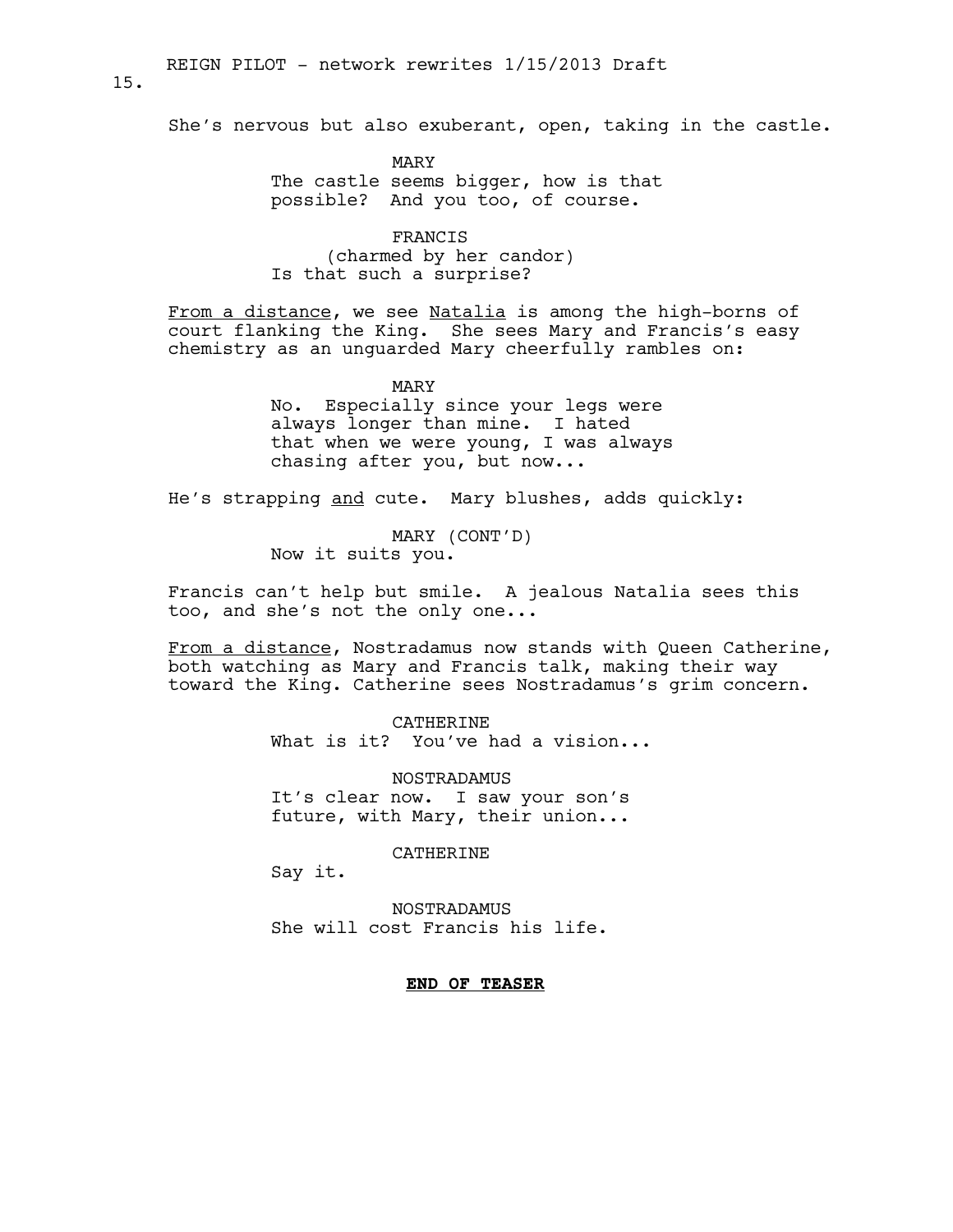#### 16.

### **ACT ONE**

# **INT. CASTLE - GREAT HALL - DAY**

Queen Catherine and Princess Elisabeth lead Mary and her friends through the castle; a dozen maids trail, in service.

> QUEEN CATHERINE ...We're thrilled you're back to stay, and in time for Elisabeth's wedding, too.

Catherine gently guides Mary away from the pack under:

QUEEN CATHERINE (CONT'D) Her groom, Phillip of Spain, has arrived, he's taken the west tower, your rooms are in the south... (gossipy, just to Mary) What are we going to do about your friends *clothes*? (a second blow) At least you've been locked away in a convent. You have an excuse.

Speaking to the group again:

QUEEN CATHERINE (CONT'D) This is a busy week, so many visiting royals and dignitaries. (to Mary, generously) Word of your arrival has spread. All eyes will be on you. After the bride, of course. Please, get settled... (taking her leave) My lady, Jeannette-Louise will prepare you with all you need.

On our girls -- expectant, excited:

### **INT. FRENCH CASTLE - VARIOUS BEDCHAMBERS**

As each girl is shown to her room:

MARY - has the most opulent room of all. The bed, closets and chairs laden with clothes, jewels. Her DOG settles as she puts the small, vaguely creepy DOLL on a table near her bed. Takes in her surroundings. Nervous but happy.

GREER - finds her closet stocked as well. Fingers the rich fabrics, finding the quality a bit lacking in some areas.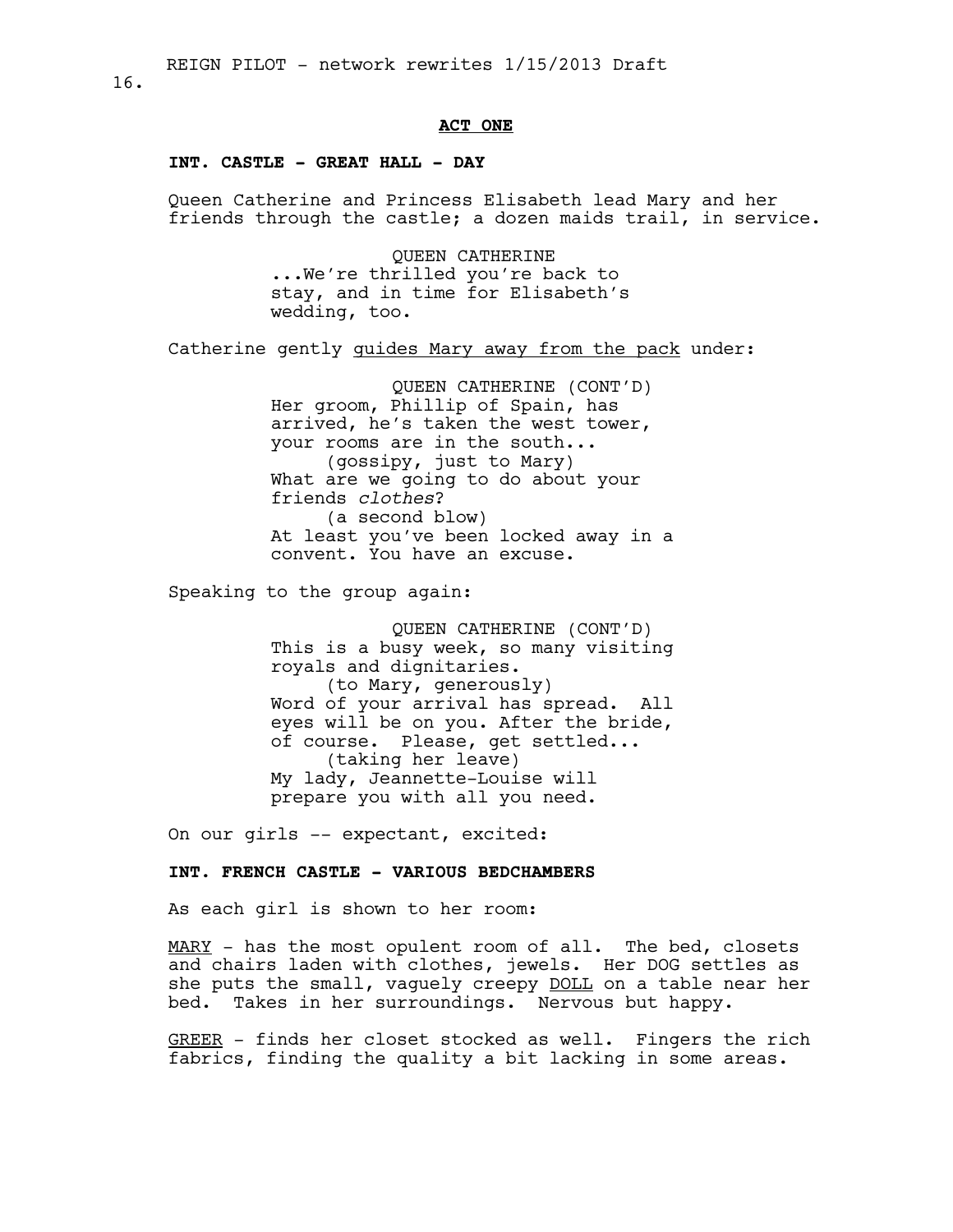KENNA - settles in a warm bath. Reaches for a sponge. Only to have it taken from her. There are maids in waiting to soap her hair, wash her feet... *fabulous* -- she loves it.

LOLA - snug in all the trappings, but only focused on a LOVE LETTER addressed to her, signed "Colin." Pining for him.

AILLIE - is in a new dress, hating the corset being cinched around her, hair combed, lips stained a deeper crimson.

WIDEN on her to reveal we are:

### **INT. CASTLE - GIRLS' COMMON AREA - DAY**

Where all the girls have new hair (striking, some preposterously high *"Killers" video-ish)* and wardrobe (*FreePeople* meets *Vivienne Westwood*-runway). They look older, wildly gorgeous, amazed by their transformations.

> LOLA I wish Colin could see me, he'd ask to marry me in a second. I definitely look of age now, we *all* do.

Aillie wipes her lipstain and powder off with a forearm.

Mary takes in her reflection, emotions mixed as we PRE-LAP:

QUEEN'S EMISSARY (V.0.) You have returned to the Court of Henry II at your own Queen's bidding, but you are no longer simply Mary's little playmates...

#### TIME CUT:

The Queen's Emissary, Lady Jeannette-Louise, prattles on as Bash enters. Lingers on the sidelines. The girls stealing glances of him under:

> QUEEN'S EMISSARY (CONT'D) You must counsel her, prepare her, account for her. Take responsibility for her as she has for you. For your lives and well being... (reviews her list) For the Princess Elisabeth's wedding, as with any event, you must review and acquaint yourselves, and Mary, with the guests. Their titles, customs, language. Who among you is fluent in Italian?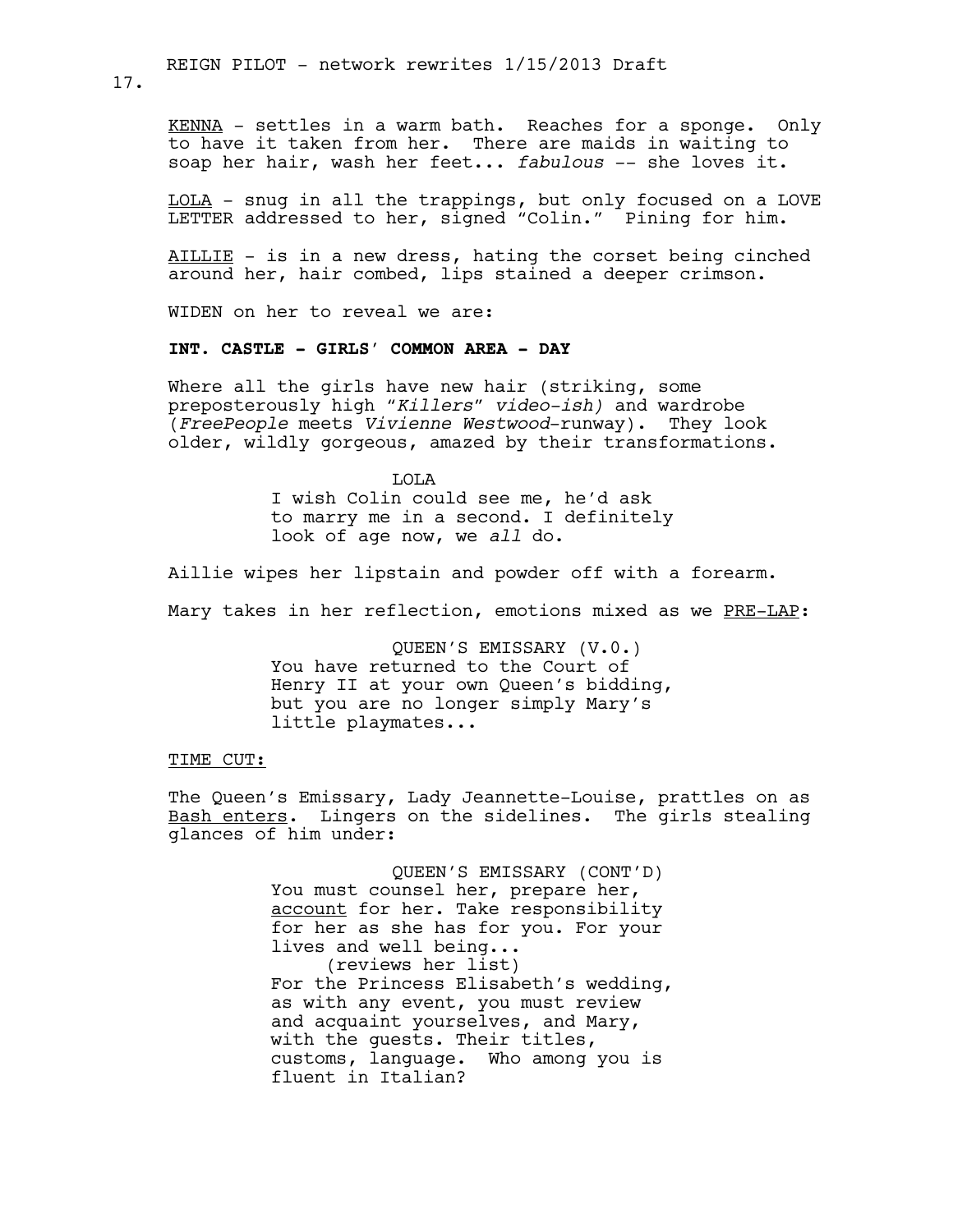# AILLIE

I suppose I am --

QUEEN'S EMISSARY You'll sit next to the Pope's cousin.

Making his presence known. To the emissary:

#### BASH

The King sent me with a few updates and he'd like me to report back. If your seating chart can wait. (having trumped her) It's a private matter. We're fine on our own. I'll behave, I swear.

She doesn't like it but starts out. To the servants:

BASH (CONT'D) By on our own I meant on our own. Thank you.

A look from the emissary and the servants exit too, as:

BASH (CONT'D) Ladies, your Grace. I'm Sebastian -- Bash -- I remember you though I doubt you remember me. From years ago, back when I kept a lower profile.

#### MARY

And here you are now. In our private chambers. Is that proper?

BASH If the King says so. There, message one, delivered.

He clocks Mary's amusement; likes it. Presses on:

#### BASH (CONT'D)

Message two, also related to hierarchy -- and forgive me for being blunt, but as someone born with technically no standing, I get to say things no one else wants to -- watch what you say around your servants. While they might come to know *you* intimately, you'll never know them.

MARY You speak as if they've something to hide and you know it.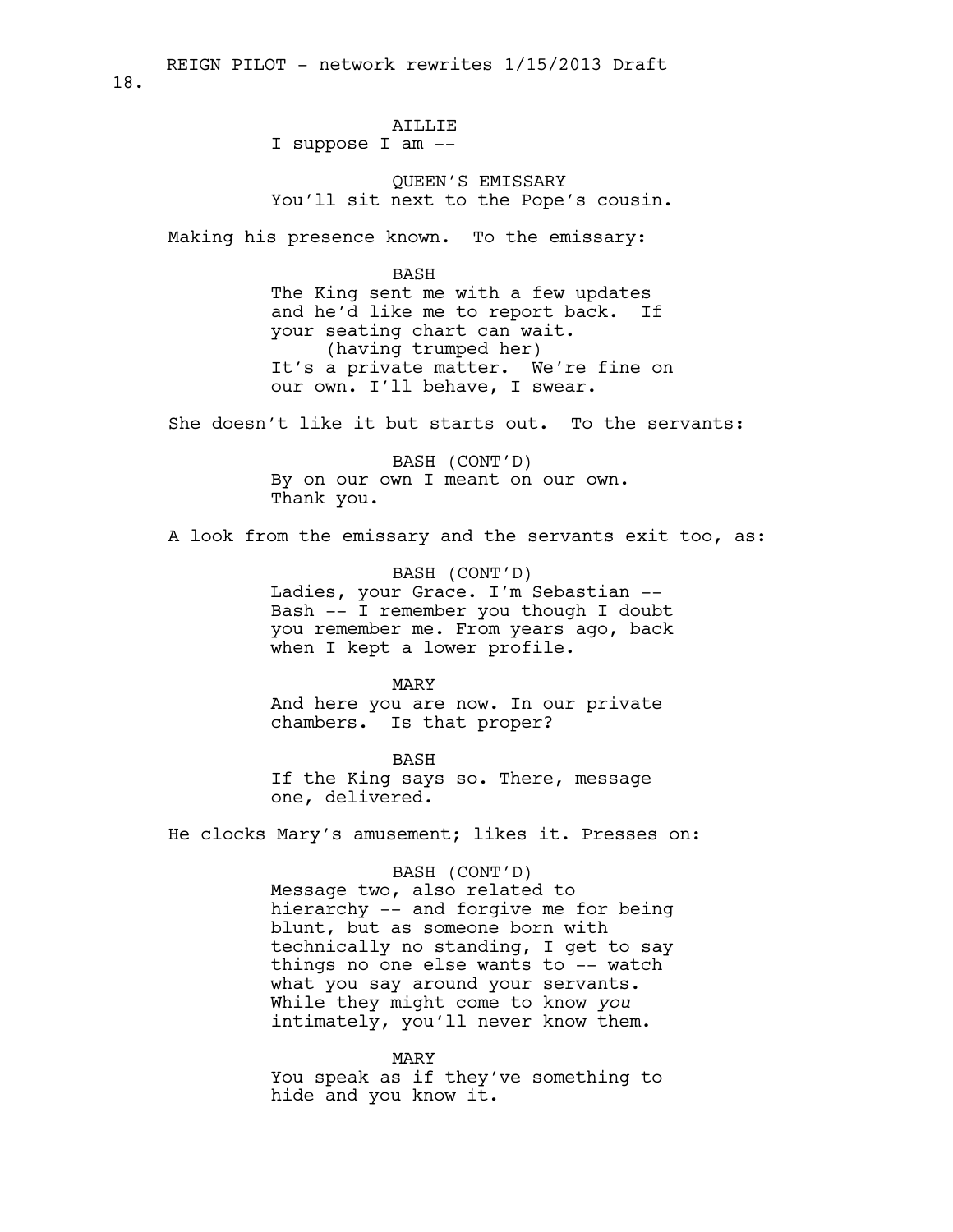#### KENNA

Are there Protestants among them?

#### BASH

Some, I'm sure. Others believe in all manner of gods. The moon, the sun, a wide variety of beasts --

#### GREER

You mean Druids and Pagans --

# LOLA

There was talk in the village of secret altars, blood rituals --

KENNA

-- or some *thing* that lives in the woods that requires human sacrifice.

AILLIE

Are you saying we're in danger?

BASH

Are you human? (then, grinning) Don't look so scared. Peasants tell tales to keep each other out of the woods. To cut the competition for the best hunting. Or poaching.

# AILLIE

What about the girl? The barefoot girl who hides her face? Should we be careful of her too?

Aillie's tone more wary, less thrilled by horror stories. Mary's surprised, recalling the young convent girl's fears.

> MARY You've heard about this?

#### BASH

Let me guess. From a servant?

Aillie blushes -- it's true.

BASH (CONT'D) Making friends already. There's plenty to worry about within these walls, but that has nothing to do with spirits. Your Grace.

He exits. The girls look to each other. *He is so sexy.*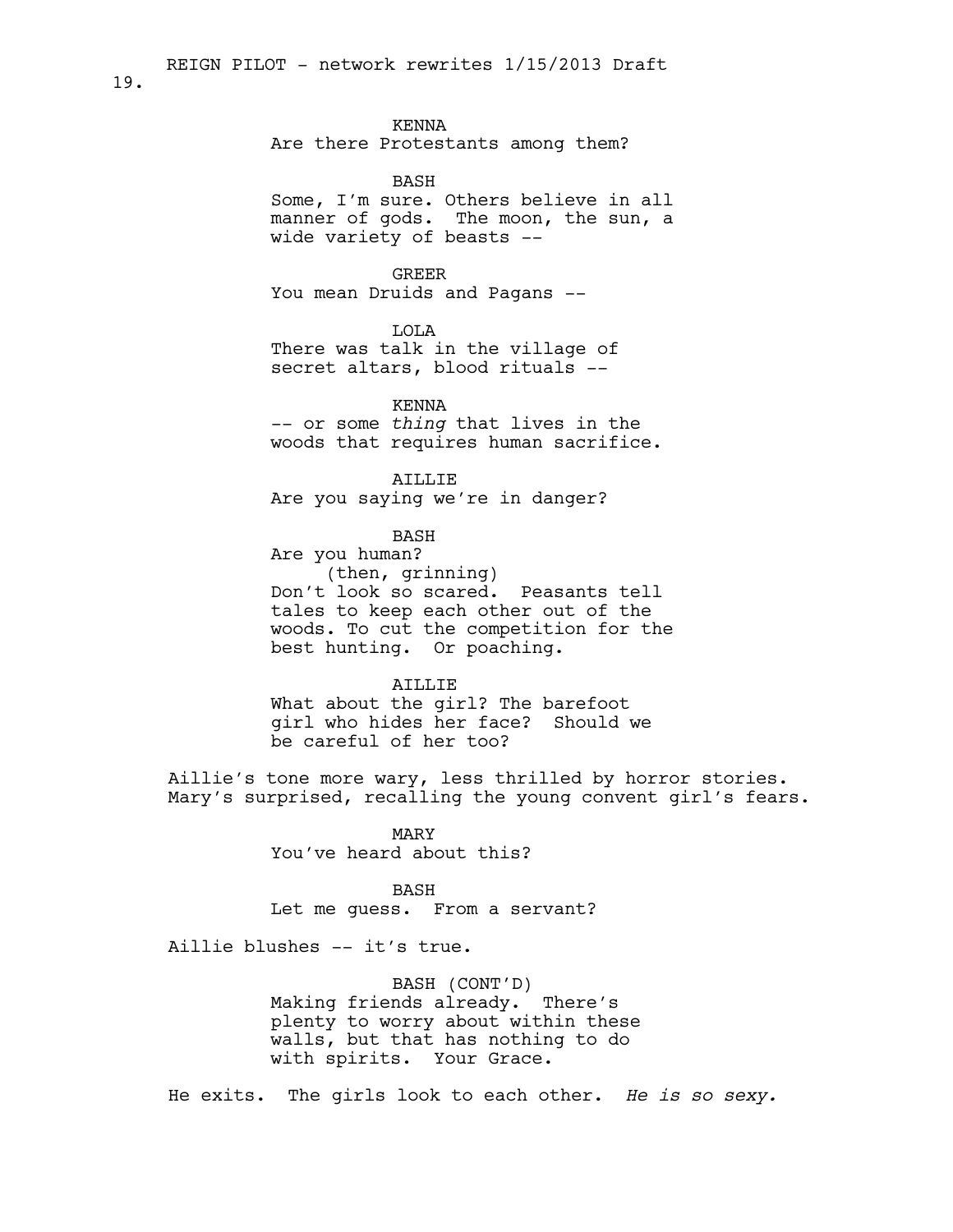GREER

Okay, *I'll* say it. If he's been here all along, how did we miss him?

KENNA

He was just the king's bastard and we were nine. Why does he have to be so utterly un-marriagable?

GREER Don't count him out. He obviously has the King's favor now. Aside from Mary, I bet he gets anything, or anyone, he wants.

A ripple of possibility which leaves Aillie uneasy.

# AILLIE You know what I want? To explore. He banished the servants, we're finally alone, who's with me?

# **INT. CASTLE - CORRIDOR - DAY**

20.

Mary, Kenna, Aillie, Lola and Greer explore the castle.

AILLIE ...I want to go to the stables, I'm dying to go for a ride --

KENNA

Let's go to the Small Hall, maybe some of those guests have arrived --

GREER First the kitchen. I'm starving.

MARY Go. I'll find you later. There's something I want to see.

Mary peels off her own way as the girls go another.

### **INT. CASTLE - KITCHEN - DAY**

A half dozen workers prepare the next meal, shocked when Kenna, Lola, Aillie and Greer push through, playful:

> KENNA Pastries and marzipan to our chambers, please --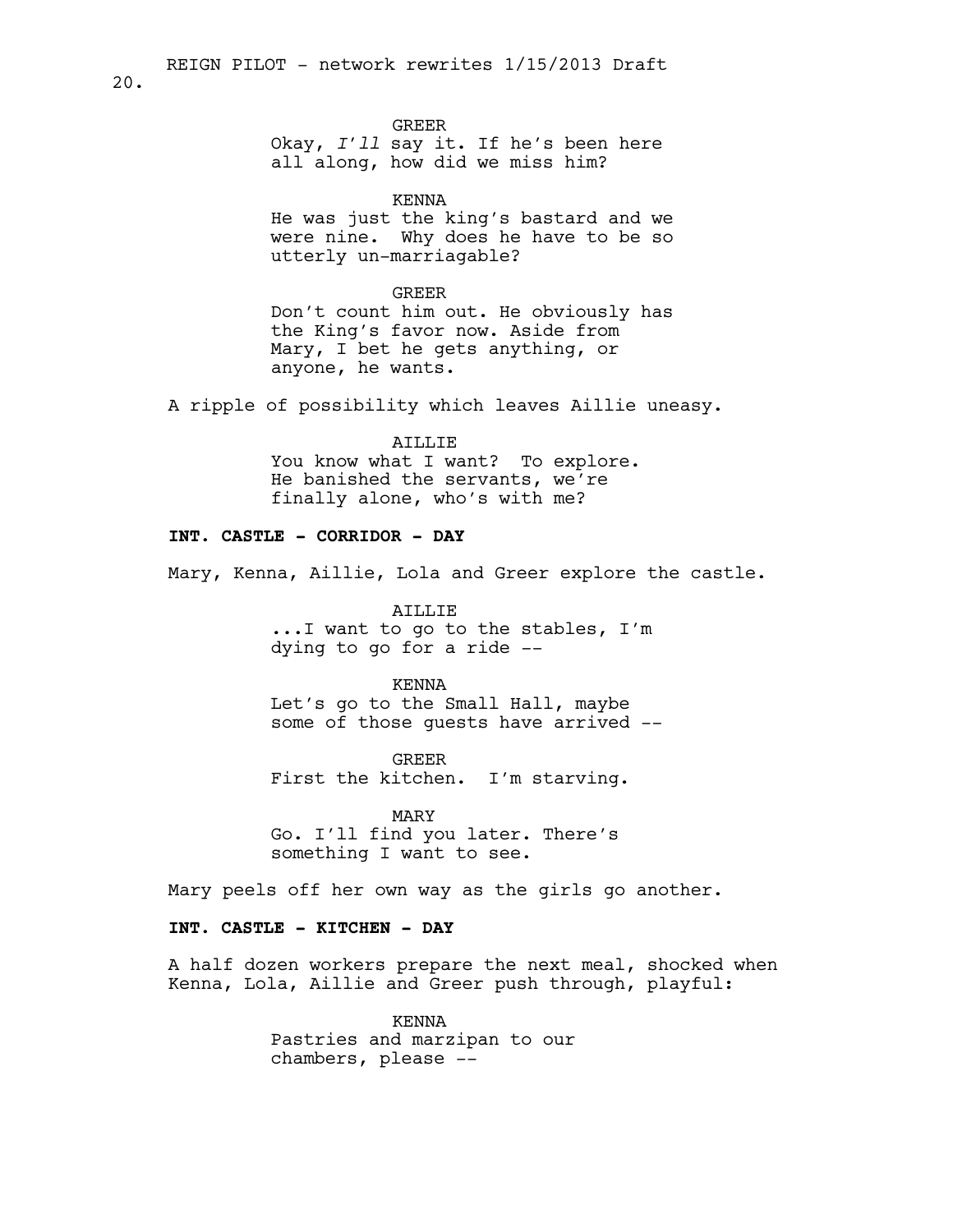### AILLIE

And chocolate, lots of it --

Swiping gorgeous pastries and sweets as they go. Greer trailing, grabbing a last powdered confection on her way out. The servants, a young, handsome LEITH (17) among them, stare -- some amused, others annoyed.

The girls have scurried around the corner, all but Greer, who tugs at her skirt, caught on some hardware.

GREER

Oh, come on --

Leith's at her side. Trying to get close enough to free her.

LETTH Wait, hold on, almost --

His hands are on her as he guides her body to a position where he can tug the dress free. She notices... he's hot. They're still close, too close, as he meets her gaze.

> LEITH (CONT'D) You shouldn't have done that.

She's surprised -- is he reprimanding her? Gives it back:

GREER Come into the kitchen or let a servant put his hands on me?

He gently turns her face so we see the POWDERED SUGAR dusted around her full lips. Firm, concerned, no bullshit:

> **LETTH** Eaten food that's un-tasted. Didn't you hear what happened to your Queen?

The poison. Greer's genuinely unnerved, knows he's right.

GREER I've been away from her for so long. I just... I let my guard down.

LEITH Well don't. My lady.

He turns, goes back to his work. Greer watches him, feeling he's both protected and challenged her. Intrigued.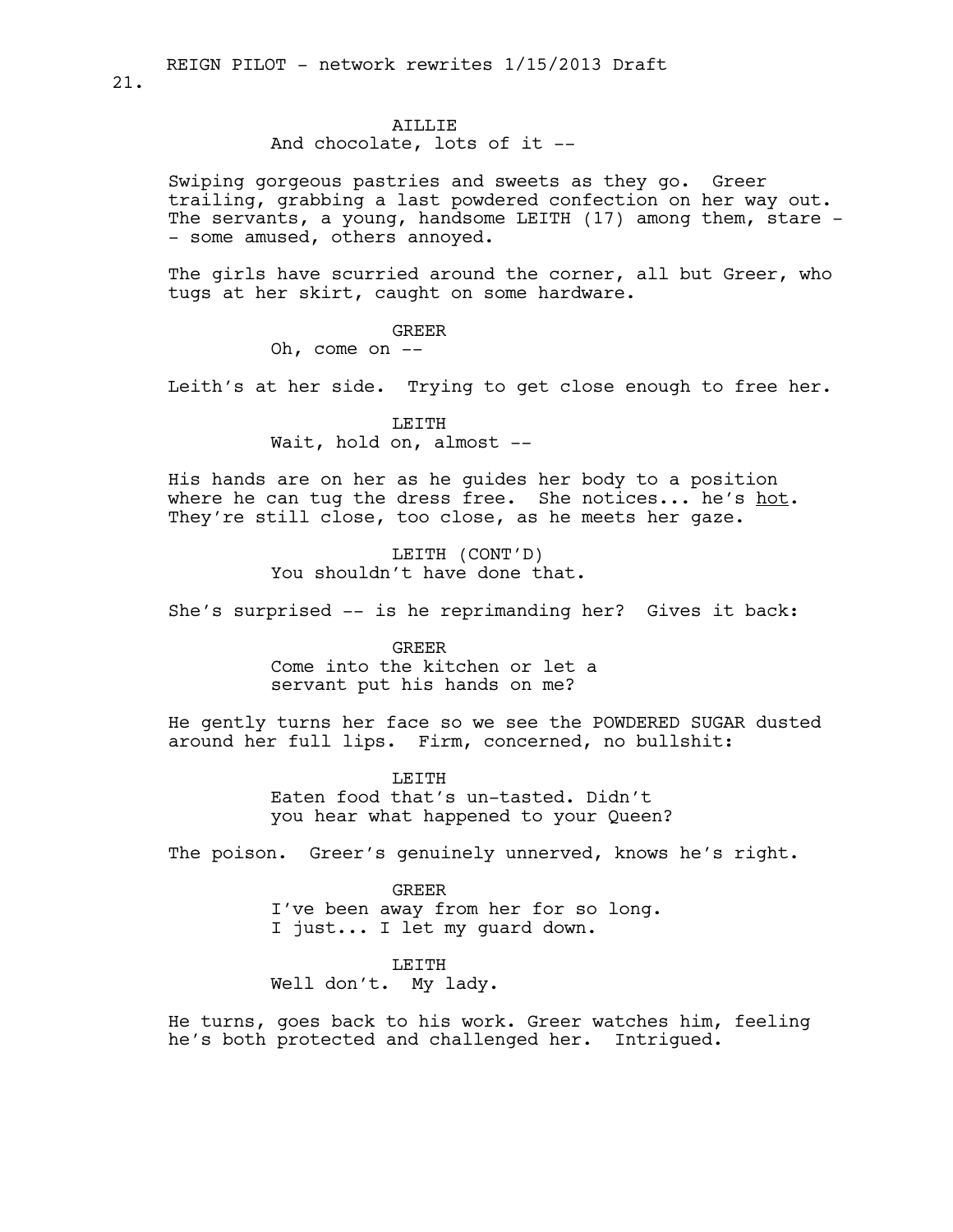22.

# **INT. CASTLE - ANOTHER AREA - DAY**

Mary moves through the castle as we HEAR - THE LAUGHTER OF CHILDREN. From Mary's POV, it seems she sees:

Francis and Mary, at AGE 7, racing down the hallway, playing.

OUT OF FLASHBACK - Mary has arrived at a door. She opens it gently (this is a special place to her), goes into:

# **INT. CASTLE - "YOUNG" MARY'S CHAMBERS - DAY**

Some youthful trappings, most dusty, a LARGE bed with a roughly stitched FEATHER MATTRESS, doors to some ante-rooms.

Mary moves around the room, warmed by memories, taking in some left behind items (a rocking horse, a child's chair), when she HEARS something. A muffled SCRAPING. Mary moves toward a closed door, a CREAK underfoot... when the door OPENS. Standing before her is Francis. His shirt loose, smudged, hair dishevelled, hands dirty. Sexy. Overlapping:

FRANCIS

Mary --

MARY Francis -- I didn't know --

FRANCIS What are you doing in here?

MARY I was exploring, and these are my old rooms. Don't you remember --

FRANCIS (sharper than he means to) Not anymore, no one comes up here --

MARY

Except you. (her old chambers...) That's odd. Why *do* you --

Then she sees it. In the background, a large square stone, sharpening instruments, a series of unfinished KNIVES.

> MARY (CONT'D) What is that? (off his hesitancy) Is all this yours?

His tone softens, because he's embarrassed to be found out in this way. She moves forward, taking it in as: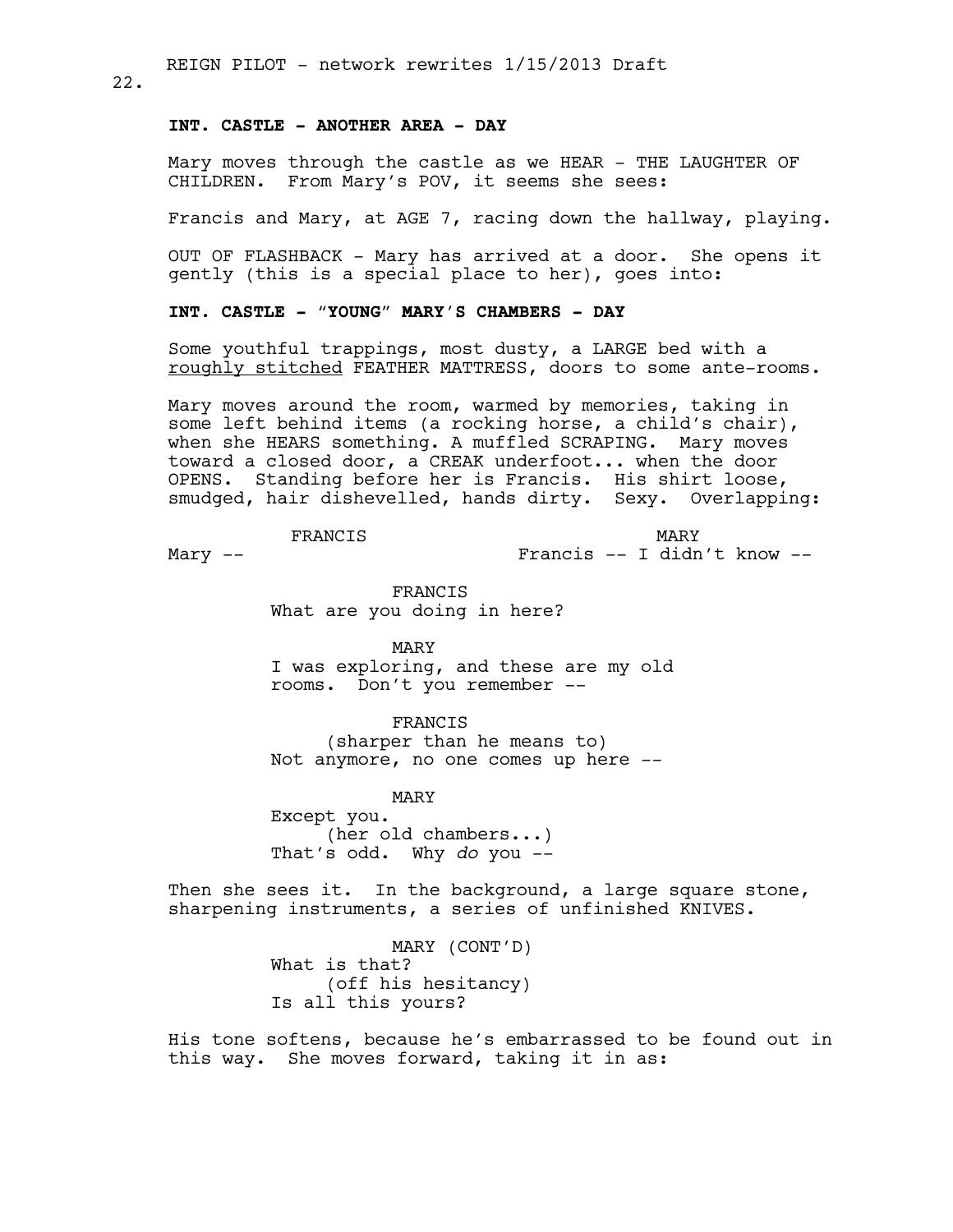FRANCIS I make knives, and swords. At least I'm trying to learn.

MARY (amused, playful) To be a bladesmith? Is that a requirement for future kings now?

FRANCIS When you say it like that, it's ridiculous, yes --

MARY I think it's fantastic. You made all these? Why?

Her genuine enthusiasm is hard to resist. And then there's the fact that she might actually *understand*...

> FRANCIS ...I guess I can't help thinking, a man, even a king, should have *some* kind of skill.

MARY You'll be a great ruler some day, isn't that enough?

#### FRANCIS

I hope I will be, but... I meant, a real skill. That I didn't inherit - wasn't given to me and can't be taken away. My brother, I mean, my halfbrother, Bash, has many. He wants to learn something, he does it, he wants to go somewhere, he goes. They don't worry so much about him dying that they don't let him live.

#### MARY

(realizes) ...Because he'll never be King. (then, wry) I can milk a goat and cut peat for the fire. The nuns, you know.

# FRANCIS

Impressive.

He smiles. Likes her in spite of himself. So he tries to shift the topic, going back to his swords, adding lightly: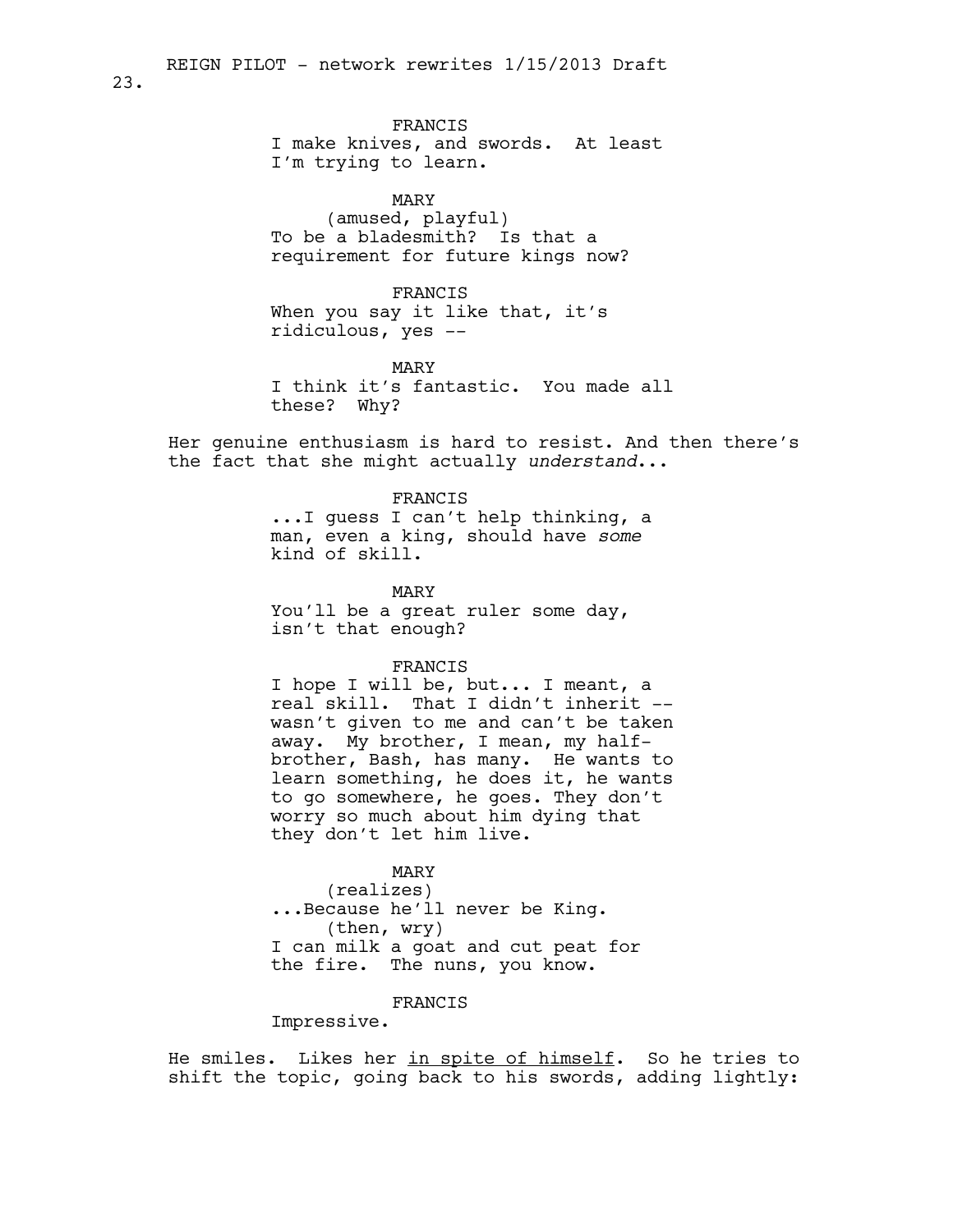FRANCIS (CONT'D) I guess if there were ever some uprising that sent my line into hiding, I could get by as a blacksmith --

She cuts him off  $-$ - her support so simple, clear, and real.

MARY But I'd save you.

He stares  $-$ - no hiding the fact he's blown away by her.

MARY (CONT'D) We'd go to Scotland and rule there.

...Mary just starting to feel overwhelmed by their connection when Francis breaks it. Hardly master of his own fate yet:

### FRANCIS

Hard to imagine us going anywhere any other way, as we're not even allowed to leave the castle unguarded.

Mary raises an eyebrow - indicating otherwise. But he's turned back to his swords and doesn't see it.

### **INT. FRANCIS'S CHAMBERS - DAY**

Francis enters to find Natalia waiting for him. She tugs at some laces, undoing her clothes. Young, nervous, determined:

FRANCIS

Natalia... No.

NATALIA We've been so good, for months. I don't want to wait any more --

Layers of her clothes dropping. Seeing his reluctance.

NATALIA (CONT'D) Is it Mary? You seemed surprised by her beauty. Taken with her.

FRANCIS

We're engaged.

NATALIA And there's nothing you can do about that, I know. But you have time. (moves closer) (MORE)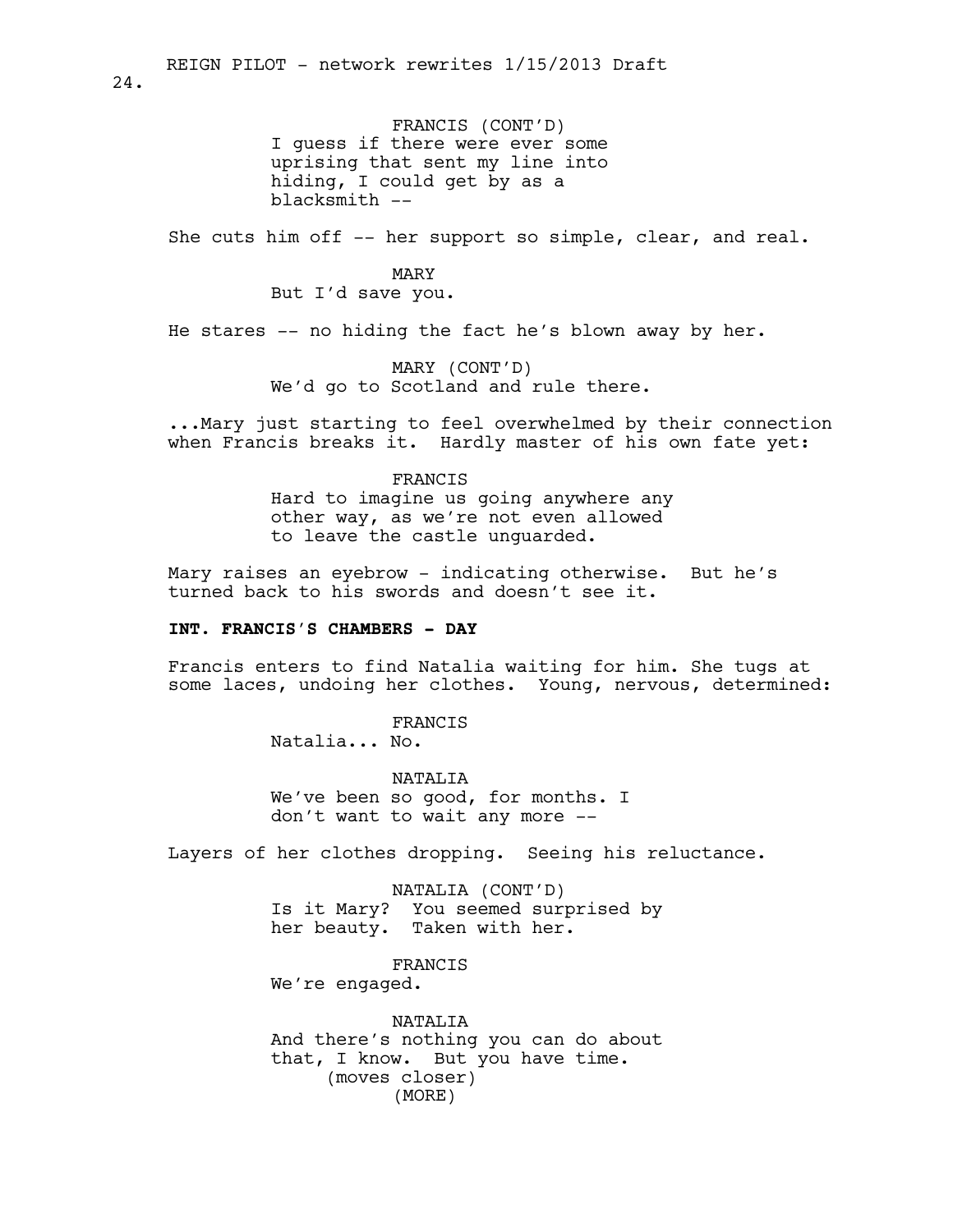Give it time. Could you do that for me? She takes his hand. Puts it somewhere below her waist. NATALIA (CONT'D) Could you do this for me? (adds) There are ways to be safe, no one has to know, this is just us -- He looks her in the eyes -- *please understand*. FRANCIS That's not how my life is ever going to be. Just me and someone else. REIGN PILOT - network rewrites 1/15/2013 Draft NATALIA (CONT'D)

NATALIA

Exactly.

Before we know what Francis will do --

# **EXT. CASTLE - NEAR THE STREAM - DAY**

Mary and Aillie are near the wide but shallow stream. Mary's WOLFHOUND is with them, angling through the grasses as Mary collects small, pretty rocks, agates, along the shoreline.

> AILLIE ...I can't believe the door in the old Keep is still unlocked.

MARY It looked like it hadn't been opened since we were last here.

AILLIE You should tell Francis about it. If you're going to meet alone, and I'm not saying you should, you need to be careful.

MARY It wasn't a meeting. We weren't alone on purpose. He's... I...

Aillie knows her friend. Knows Mary's smile and stammering means she's just beginning to hope. Aillie can tell:

> ATLLIF. You like him. You were children together, why wouldn't you?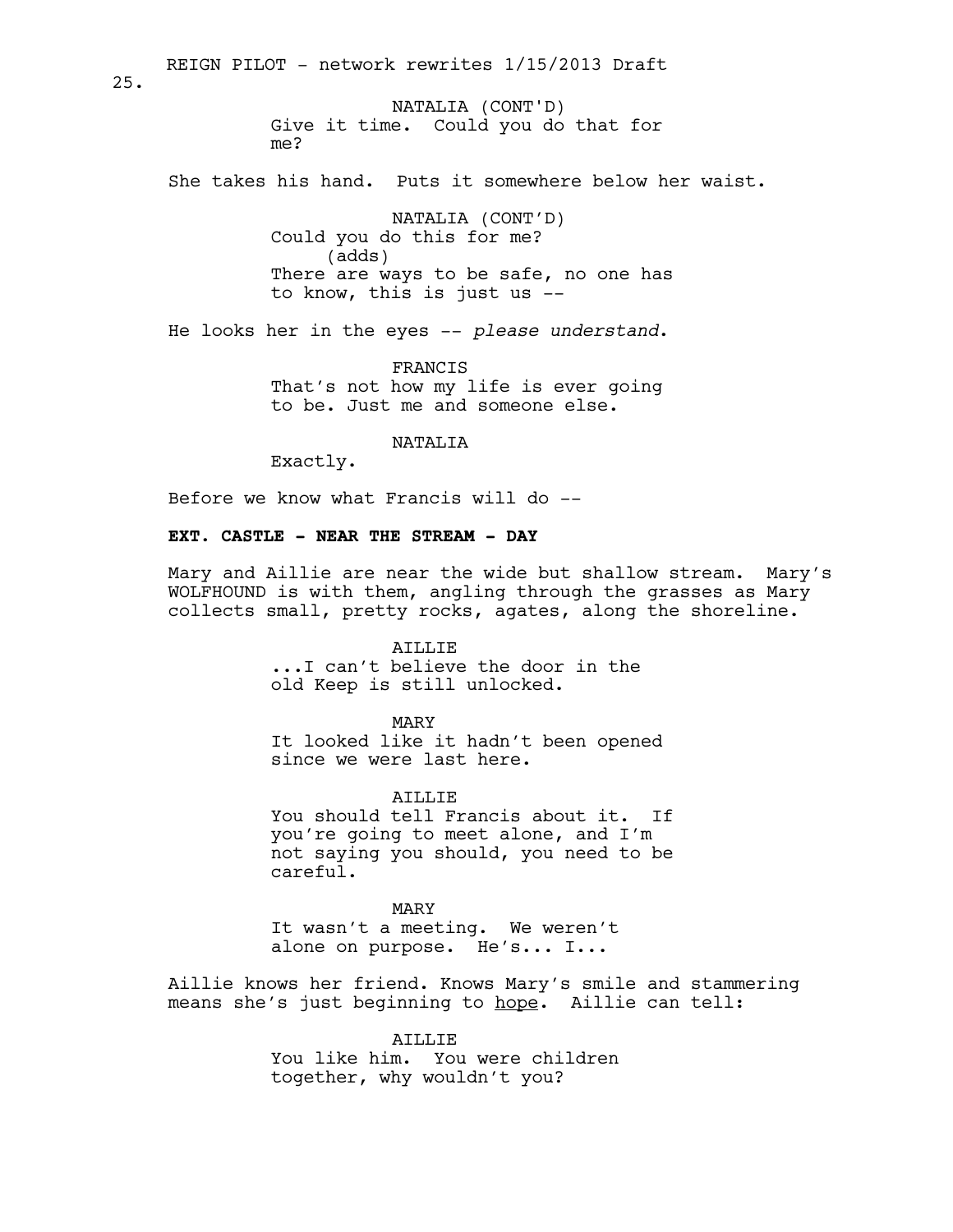MARY Because it's all so forced now. I thought, what are the odds? But...

AILLIE

But...?

MARY What if this isn't just *our* fate, what if it is Fate? What if we actually belong together? Wouldn't that be amazing.

Mary laughs, more hopeful than convinced. Aillie loves it.

#### AILLIE

Yes. It would.

The girls happy, at ease as Mary picks some pretty stones --

ANOTHER POV - watching them. The dog senses *something,* doesn't like it. Turns in our direction, uneasy, growling.

On Mary and Aillie as the dog lunges toward the tall grasses. Aggressively barking and starting off toward the woods. Startling Mary, who drops some of the stones she's collected.

#### MARY

Stirling, no! Come! Now!

The dog hesitates, turning back, but distracted, on guard.

From a distance, we see Mary, Aillie and the dog head back toward the castle. The stones she dropped left behind.

**INT. FRENCH CASTLE - HALLWAY/FRANCIS'S CHAMBERS - DAY**

Mary approaches, upbeat, raps on Francis's door. A few beats before he opens. Surprised, then more abrupt, unwelcoming:

> FRANCIS Mary. What is it?

She feels the chill immediately and is thrown by it.

MARY I brought you something, to decorate your swords.

He ignores the small stones, agates, in her hand.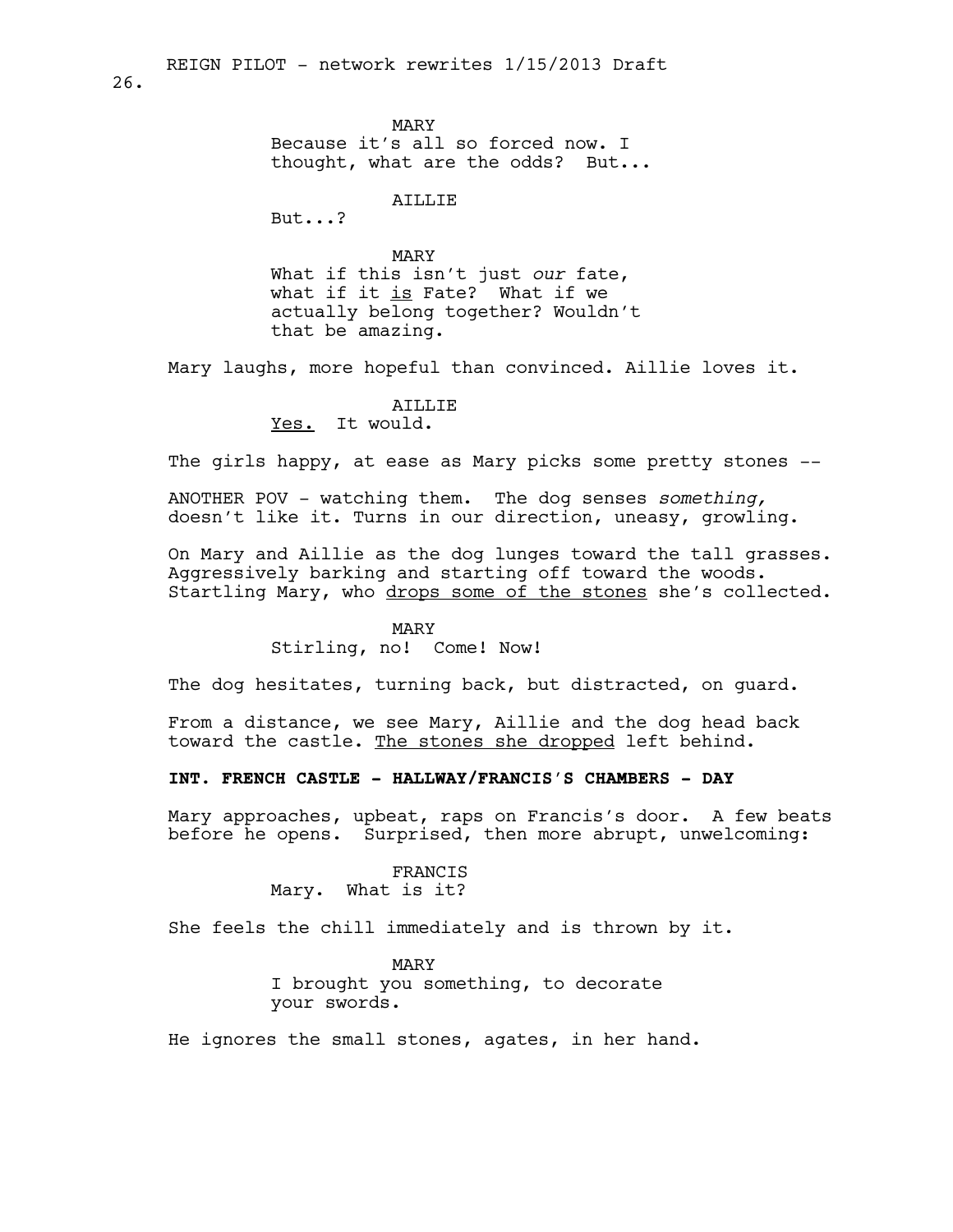FRANCIS Next time, you should be announced. My page  $--$ 

MARY I don't understand... Why do you sound so...

Cold. Shitty. Busted. He hesitates, then:

FRANCIS You shouldn't be here now.

MARY Why?... Are you alone? (off his silence) Are you *with* someone?

FRANCIS If you're ever going to be Queen of France, you should know something.

Kings don't answer to their wives.

Mary looks stunned, and pissed, as he closes the door on her.

Staying with Francis as he holds and we see his bed is still made. No one else here at all. He used the moment to push Mary away purposefully, but he didn't like hurting her.

In the hallway, Mary turns on her heels and stalks off.

### **END OF ACT ONE**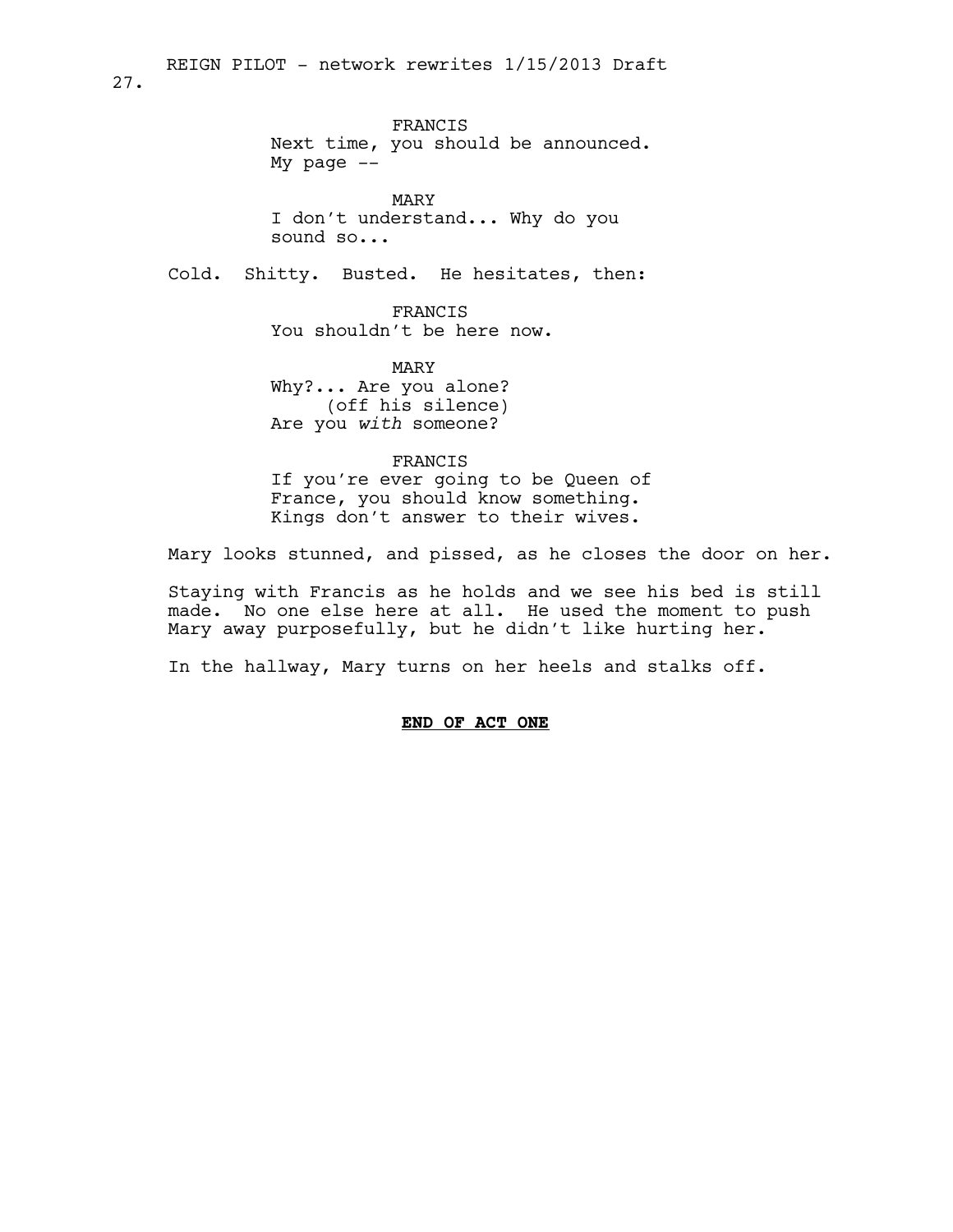# **ACT TWO**

# **EXT. CASTLE - NEAR THE STREAM - DAY**

Back at the stream, Mary fumes. Takes the small stones she'd brought to Francis and HURLS them toward the water. They spray across the tall grasses, rustling some ducks and birds. Mary's WOLFHOUND alerts, and bounds off, giving chase.

MARY

Stirling, not again, leave it...

The dog ignores her, after something, going INTO THE FOREST.

MARY (CONT'D) Stirling, no, wait!

Mary races after the dog.

**INT. FOREST - DAY**

Mary walks, making her way through the thickening trees.

MARY Stirling, come, where are you? Stirling? Here, boy...

A FLASH of what looks like her dog dashing between trees. Mary follows. Hearing RUSTLING ahead and going after it.

ANOTHER POV - watching Mary pass and following at a good distance. Methodical as a hunter tracking its prey.

# **INT. FRENCH CASTLE - LOLA'S CHAMBERS - DAY**

A SERVANT crosses near Lola's bath as she soaks, eyes closed. A WOMAN'S HANDS shampoo, then reach out of frame. A MAN'S hands in their place. Warm water poured, massaging her head, neck... down further. Lola sits up with a start. Sees:

> LOLA Colin! I don't believe it!

Smiling at her, the room cleared of everyone else. She starts out of the tub, then slinks down to cover her nakedness.

LOLA (CONT'D) Oh  $no$   $--$ COLIN Oh yes.

He laughs but turns, playfully covers his eyes. She quickly climbs out, grabs something to cover herself, and he's on her, clinging to each other with a flurry of words.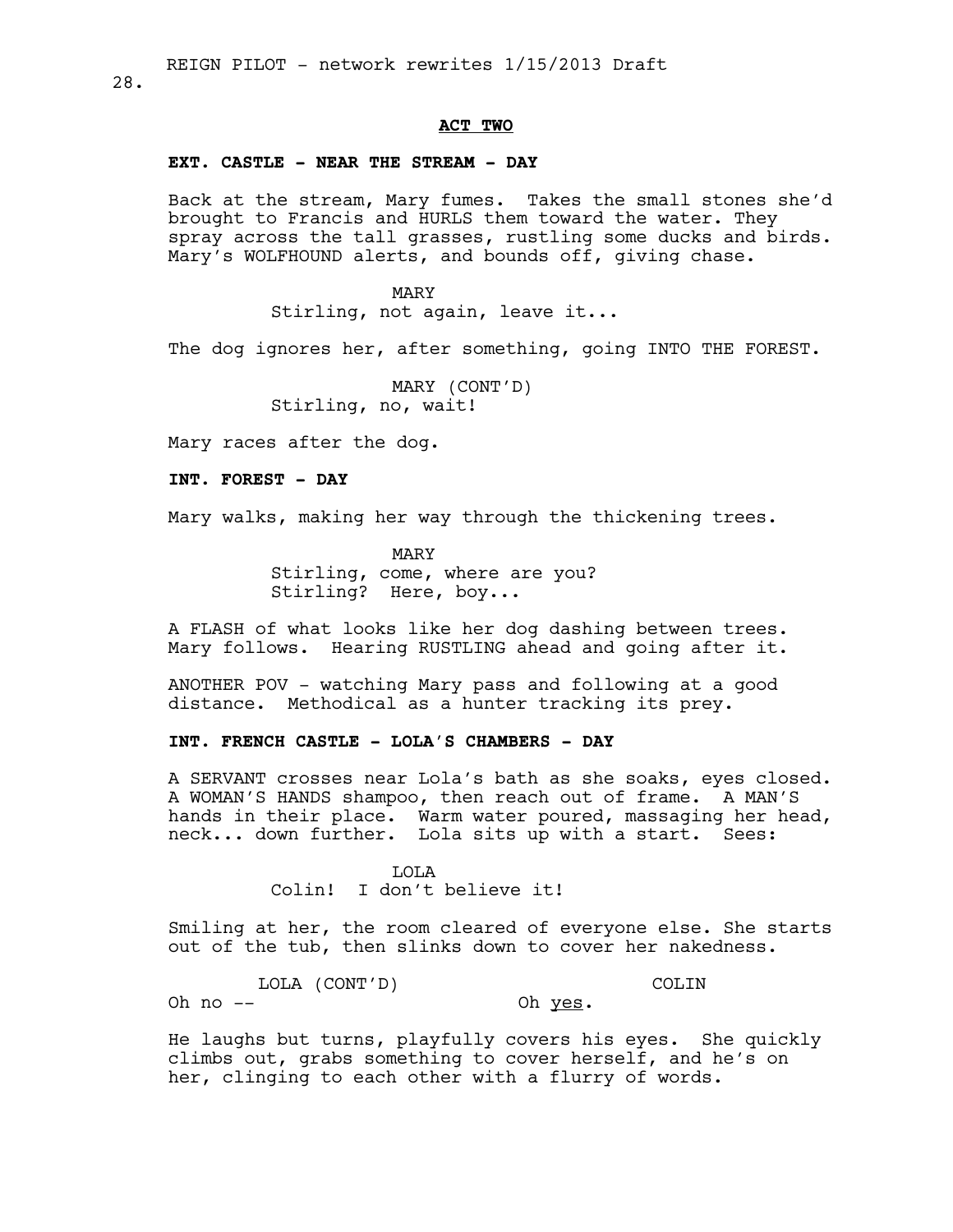LOLA (CONT'D) What are you doing here, you can't be here, how did you get in?

COLIN I've been thinking of you from the moment you got on that boat. I borrowed money and left the next day.

LOLA I want you to stay, but we'll be found out... We need permission.

Colin looks unsure but willing. Off Lola's determination:

### **EXT. WOODS - DAY**

Darkening under the thick canopy of trees. Mary pushes through the woods, using the sharp edge of an ARROW to MARK TREES. Her face is scratched from branches, her thin-soled shoes nearly destroyed. No sign of the dog, and worse yet... She finds a MARK she'd already cut into the bark of a tree.

> MARY No... I've gone in a circle. (calls out, pissed) Stirling! You got us lost! Stirling, where are you?

No response. Irritated but driven, Mary pushes on.

# **INT. FRENCH CASTLE - QUEEN CATHERINE'S CHAMBERS - DAY**

Lola and Colin sit before a seemingly empathetic Queen Catherine. They've been explaining their situation.

> QUEEN CATHERINE What a grand, romantic gesture. Does your Queen know about your guest?

#### LOLA

I thought she'd be at the fitting, for finishing touches, but she wasn't. But Mary's met Colin, she knows his people.

QUEEN CATHERINE A cousin of her father, James?

COLIN My father served him until the day King James died. (MORE)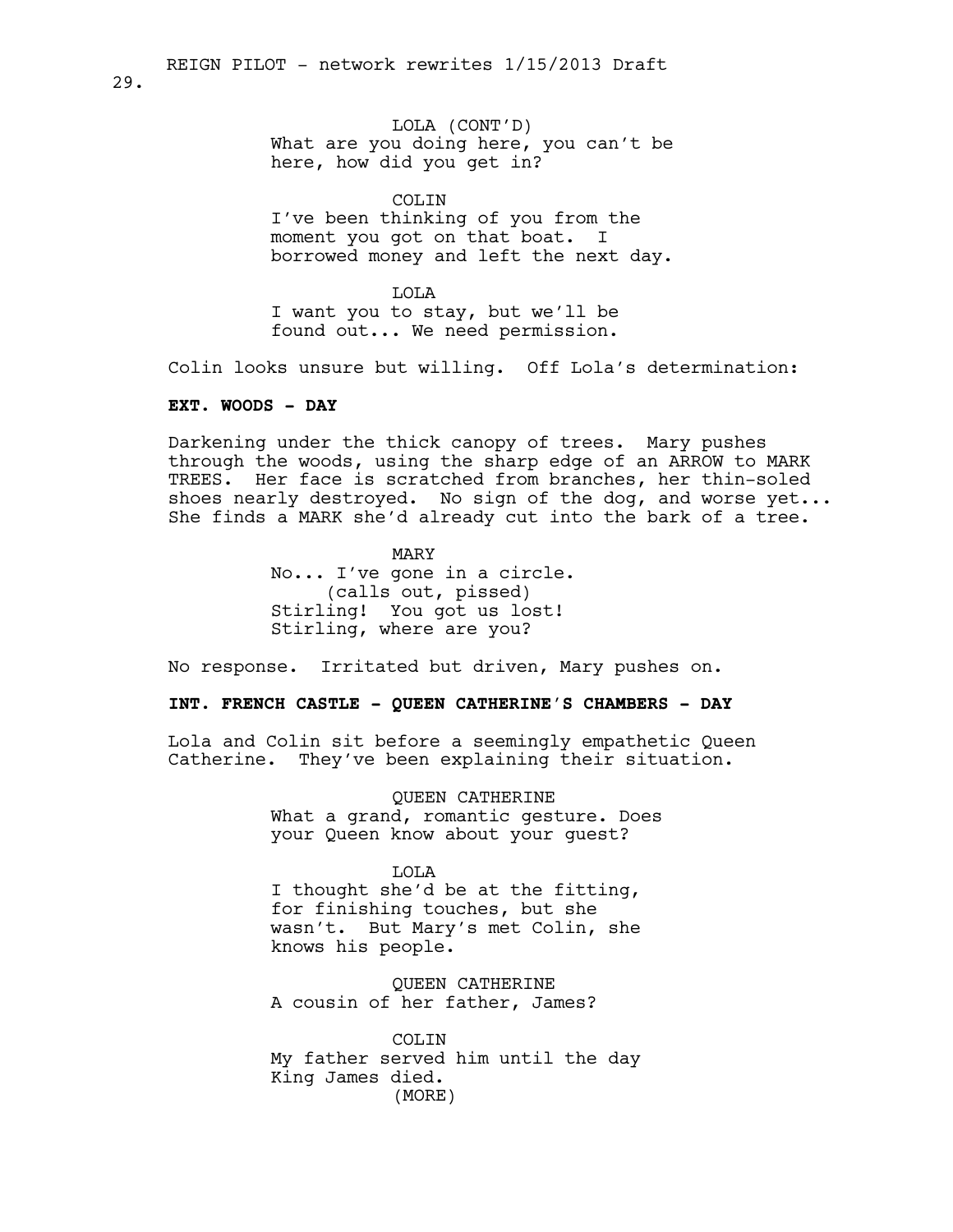His Grace was generous, he granted my father large holdings... but... we're no relation. COLIN (CONT'D)

Low standing for a highborn. Catherine likes that.

QUEEN CATHERINE A servant. Haven't you come far.

An idea forming, seeing a pawn in front of her...

QUEEN CATHERINE (CONT'D) I love a success story. Sit. Tell me all about your people's rise.

To Lola, reassuring, friendly even in her dismissal:

QUEEN CATHERINE (CONT'D) You need to find Mary and keep her on task. So we can all enjoy the wedding together. (to Colin) And after a few days, we'll arrange comfortable passage home for you.

Lola smiles at Colin, thrilled, and hurries out as a nervous Colin settles in for what will be a life-altering chat.

# **INT. CASTLE - GIRLS' COMMON AREA - DAY**

A LONG TROUGH, roughly hewn, filled with sand. The girls, including Elisabeth and her ladies, bury JEWELS when Aillie enters, concerned. Moves to Kenna, Greer and a happy Lola.

> LOLA Colin's staying for the wedding!

Handing a spoon, nods to bowls filled with small jewels:

#### KENNA

That's great news. We're on the last of the favors. Rubies, emeralds and diamonds there, semi-precious stones in that bowl. Bury them deep, so the guests really have to dig. Make them *earn* them.

GREER

Did you see Mary? The wedding's in hours, she didn't show up for the fitting, or her hair --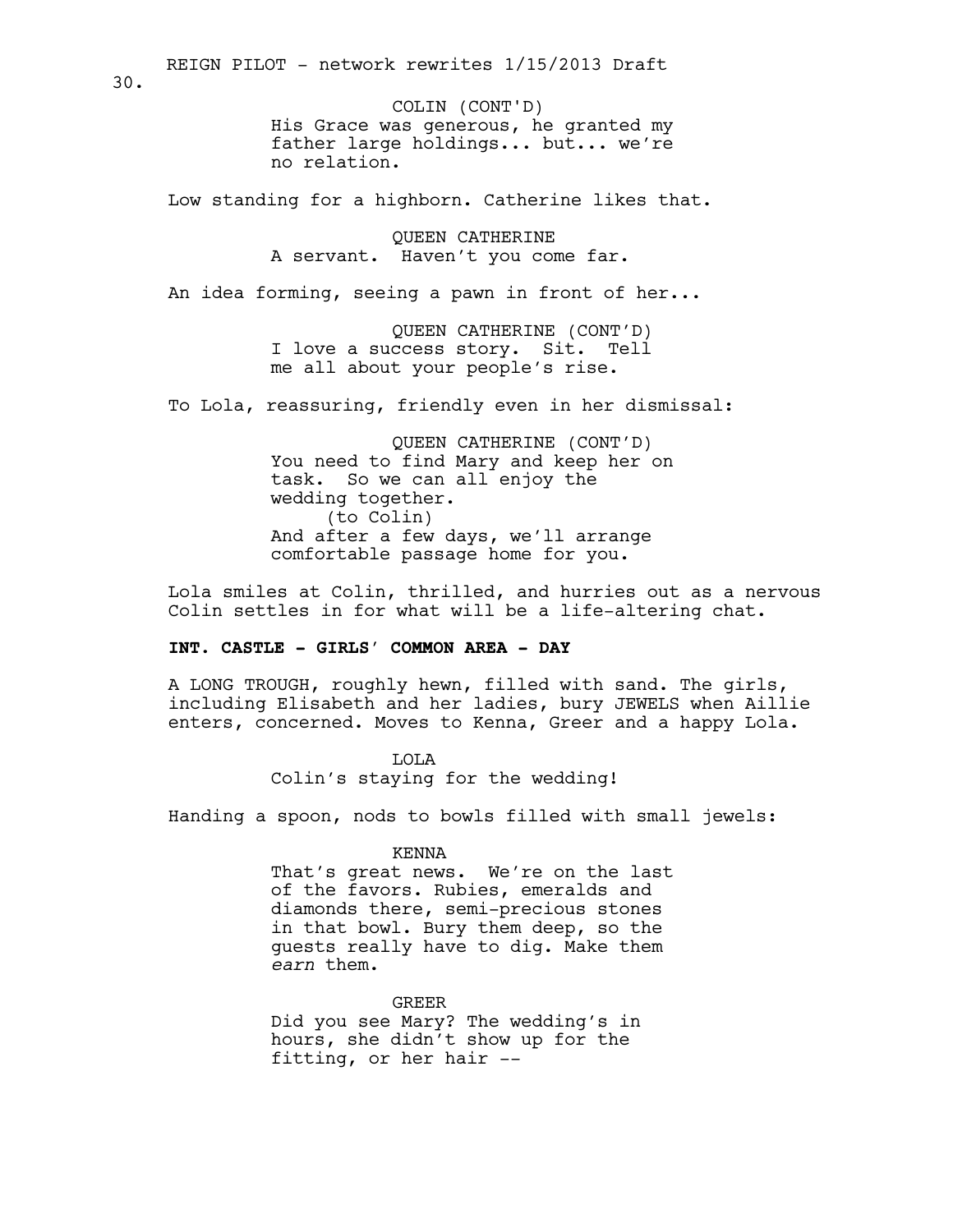### AILLIE

I thought she was with you. But you know Mary, she hates her hair done...

The girls trade looks - their one job and they botched it.

GREER We'll be blamed for this you know. She does what she likes, and we'll be blamed.

# **INT. KING HENRY'S CHAMBERS - DAY**

Entering with Queen Catherine, finding her husband ensconced with his mistress, Diane. Also Bash, Francis, and Henry's personal KINGSGUARD, plus a MID-LEVEL GUARD, who has brought a LOWER GUARD (looking shabbier and very nervous).

> LOWER GUARD ...we'd seen the girls taking in the grounds, over by the stream, before --

BASH But you saw a girl. You're sure.

QUEEN CATHERINE I thought we were meeting to work out the details of seating at the church. What's this about a girl?

DIANE We just heard that Mary's missing.

QUEEN CATHERINE Have 'we'? Perhaps she didn't know to report to my husband's mistress.

HENRY Catherine. He said she went into the woods.

Catherine knows: this warrants concern. To the lower guard:

QUEEN CATHERINE You lost a queen, did you?

LOWER GUARD I can't say it was her, for sure. Those girls run in a pack, they're all pretty --

The mid-level guard SLASHES the lower's cheek. The man yelps, covers his wound, blood seeping through his fingers...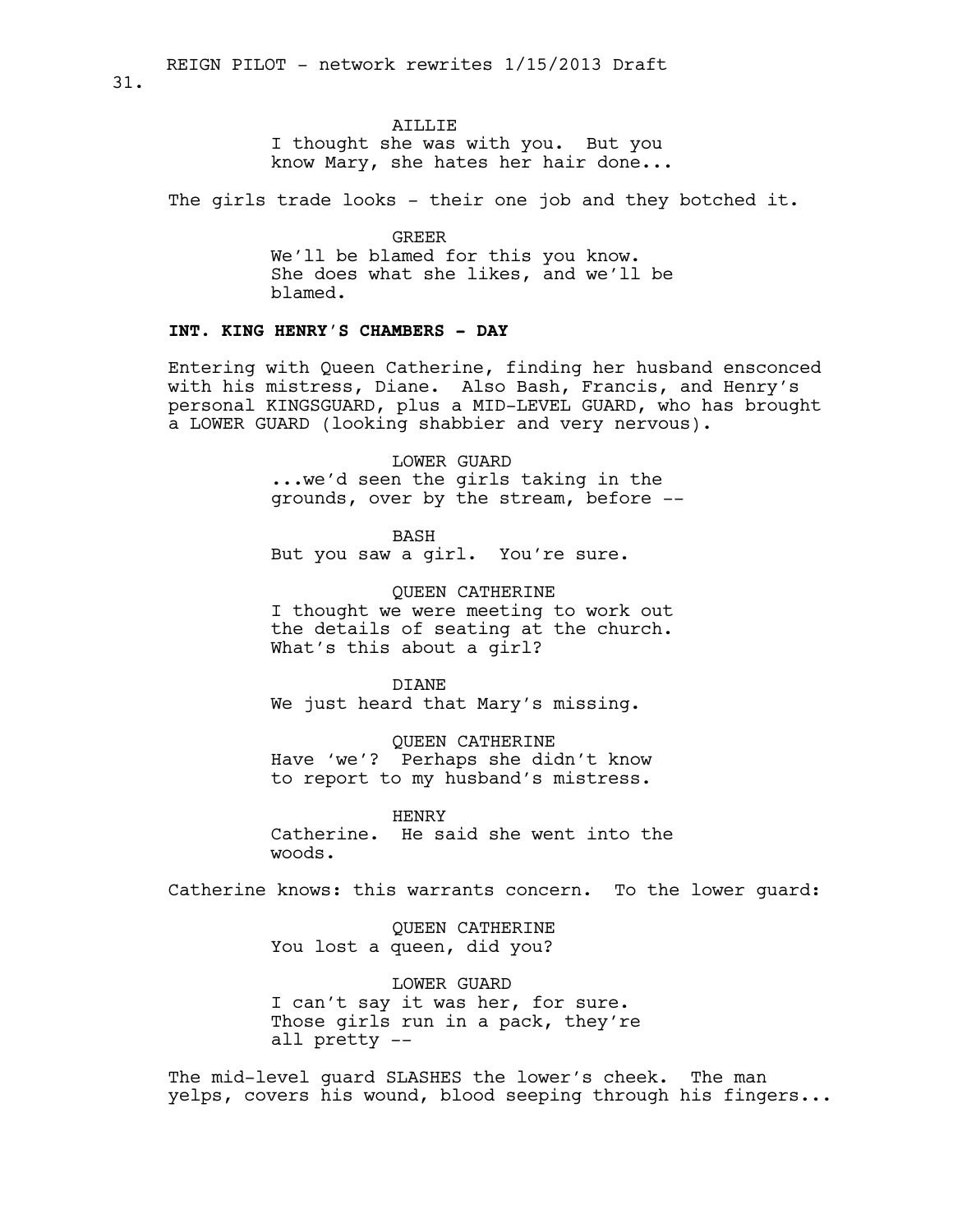MID-LEVEL GUARD You'll be anything but if she doesn't come back from those woods --

Henry holds up a hand, stops the abuse, but adds a warning.

KING HENRY -- in the same condition she entered them. Bash, take some men --

FRANCIS I'm going too --

KING HENRY Bash knows these dangers. You stay where you're useful. Wherever that is.

Bash feels bad, catches Francis's gaze. Francis' look is hard -- not wanting the favorite-son's pity.

**EXT. FRENCH CASTLE - NIGHT**

Darkness all around. The castle lit in the distance.

**INT. CASTLE - GREAT HALL - NIGHT**

Servants hurry, laying out food and flowers for the feast.

**INT. MARY'S CHAMBERS - NIGHT**

Mary's gown, shoes and jewelry laid out. Her servants waiting nervously, not sure what to do until her return.

**INT. WOODS - NIGHT**

Mary follows a tiny stream. Her satin-shoes torn, feet bloodied. She's scratched, tired, and dirty when she HEARS:

What sounds like the WHIMPERING OF A DOG up ahead.

### **INT. SMALL CLEARING - NIGHT - MOMENTS LATER**

Mary enters cautiously. A low, canine GROWL seems to come from a cluster of rocks in the distance -- the dark entrance to a low cave. She moves closer, CRUNCHING what appear to be some small animal BONES underfoot. More bones clustered closer to the cave's opening.

On a rock, a dark stain. Mary wets her finger, drags it across, and we see what now looks like BLOOD on her fingertip. From the cave, a distant, muffled whine, like an animal in pain. Closer now, uneasy: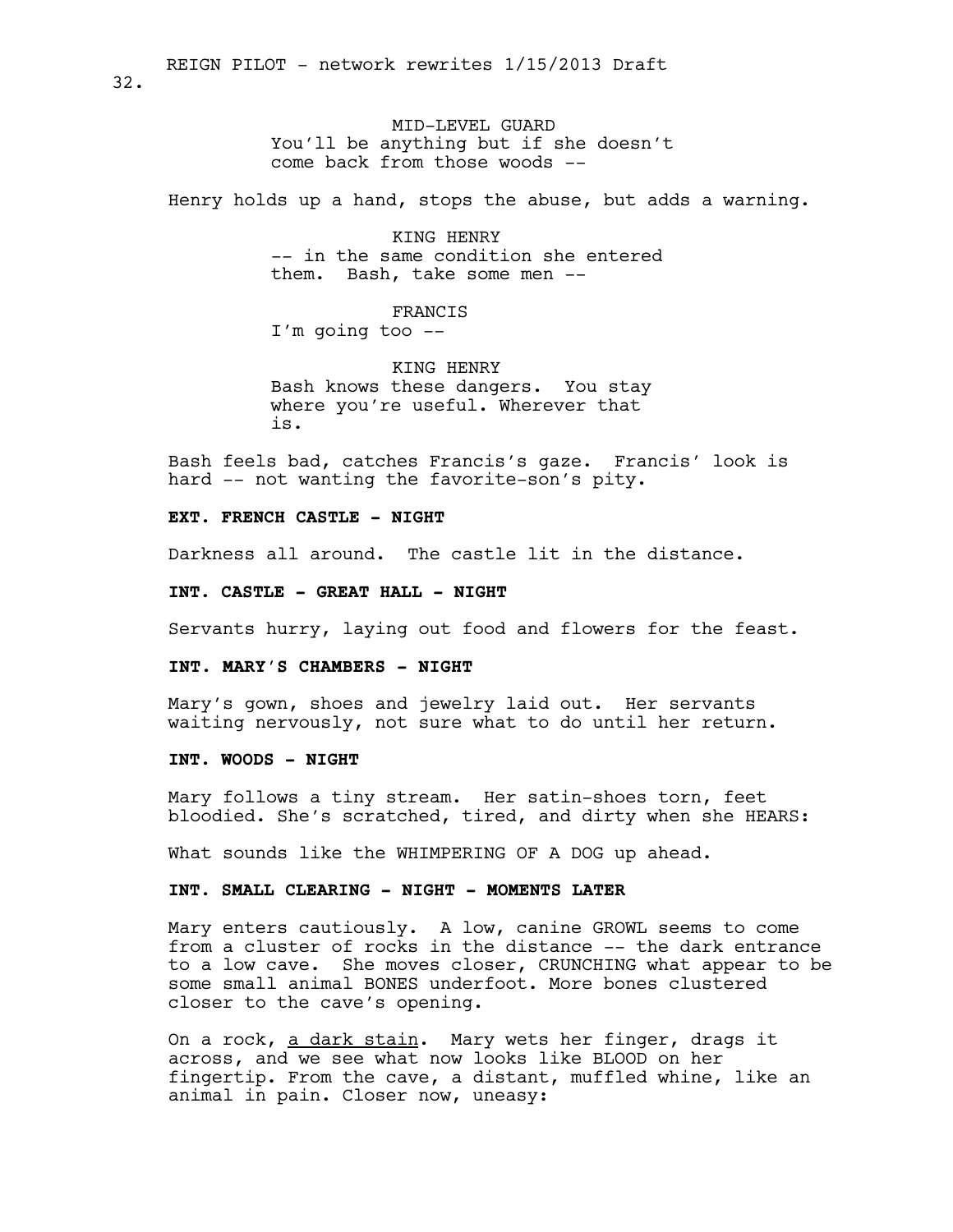#### MARY

Stirling? Here boy...

Suddenly a MURDER OF CROWS fly out, surrounding Mary. She waves them away as she SCREAMS --

#### **INT. FOREST - NIGHT**

Bash on horseback, a half-dozen Kingsguards spread out around him. He hears her DISTANT SCREAM and kicks his horse.

### **INT. FOREST - ANOTHER AREA - NIGHT**

Mary crashes through the low underbrush, running, when something bursts through the trees, GRABBING HER.

TIGHT ON MARY - wresting from a tight, high embrace, pushing off and tumbling to the ground, bringing her assailant down with her. A tangle of clothes covering them both, Mary using all her force, landing a solid punch and some serious kicks, her attacker rolling off her with --

BASH

Dear God, would you stop?!

She stares at Bash in shock. Sees his horse, realizes Bash had tried to pull her up onto it. His hand to his jaw as he struggles to get up. Sees her, skirt hiked, bodice loose...

> BASH (CONT'D) Are you trying to kill me? I'm out here trying to save you --

> > MARY

I thought I was being attacked, you don't just grab a person, out of nowhere --

#### BASH

(equally vehement) And you don't run away from the castle. Young girls, royals, queens, do not leave alone --

#### MARY

(furious, exhausted rant) My dog ran away because I was at the stream because your brother's a moody, arrogant ass, and I got lost and scared by these awful birds, and my feet hurt, and believe me -- (off her feet/his boots) (MORE)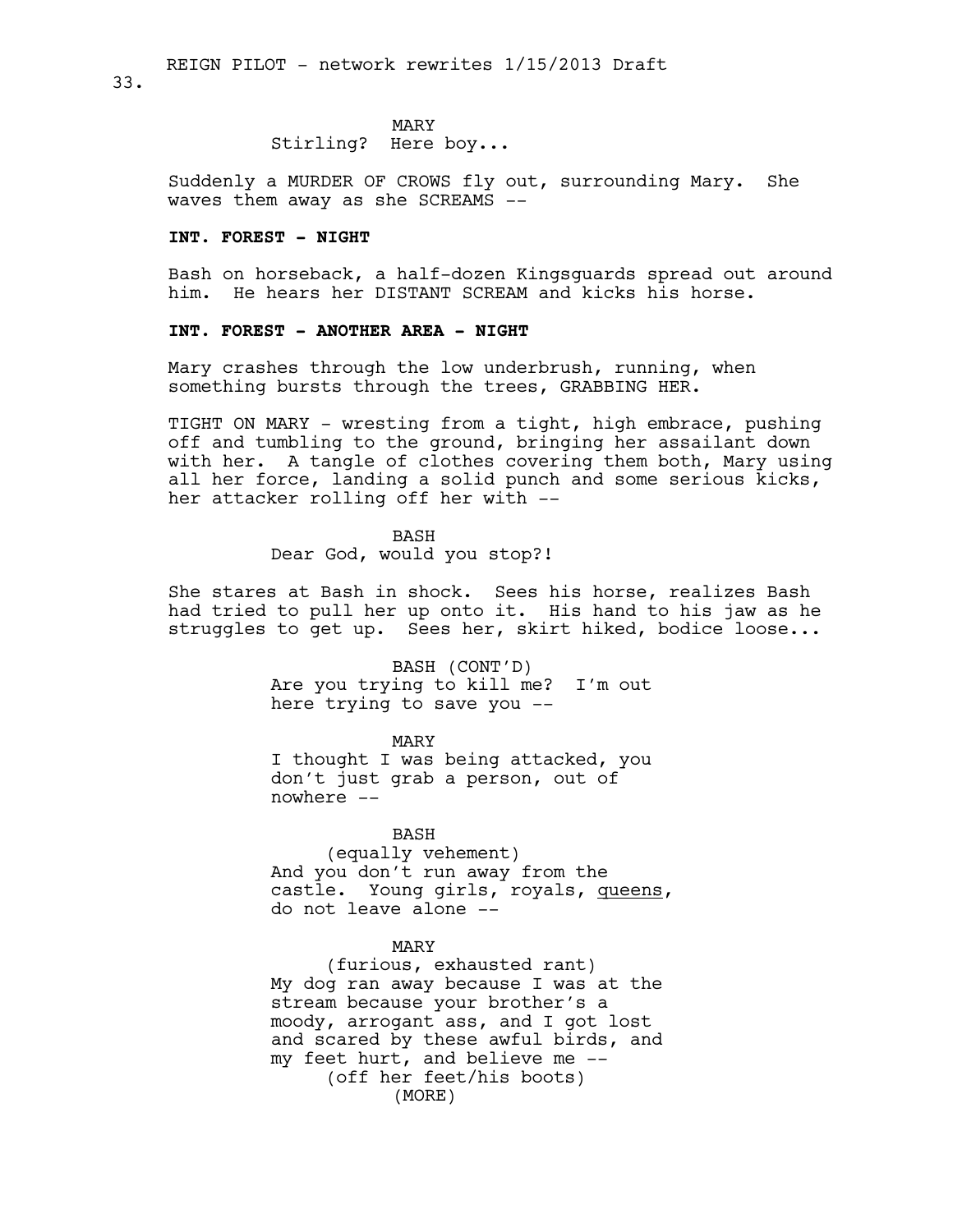$--$  when  $\underline{I}$  am queen in practice and not just name, women will be given *actual shoes*! Bash takes her in...takes her *all* in. A wry grin forming: BASH You really think my brother's an ass? (moves closer, playful) We're half-brothers, nothing in common but our father, really. He stops, smile fading. He's seen something behind her. BASH (CONT'D) ...We should go. Something moving through the trees. A tense beat as Mary senses it too... When what appears is Mary's WOLFHOUND, *something* in his mouth. MARY Stirling, c'mere...what is that? Drop it. I said drop it -- A DESICCATED FOREARM. Human. Skin intact, drained of blood. Bash yanks her, hard now, over to his horse. His GUARDS appearing now, out of the forest, joining them. BASH We're leaving here, now. Mary --34. MARY (CONT'D)

REIGN PILOT - network rewrites 1/15/2013 Draft

Both on his horse now, Mary clings to Bash as they tear off.

**END OF ACT TWO**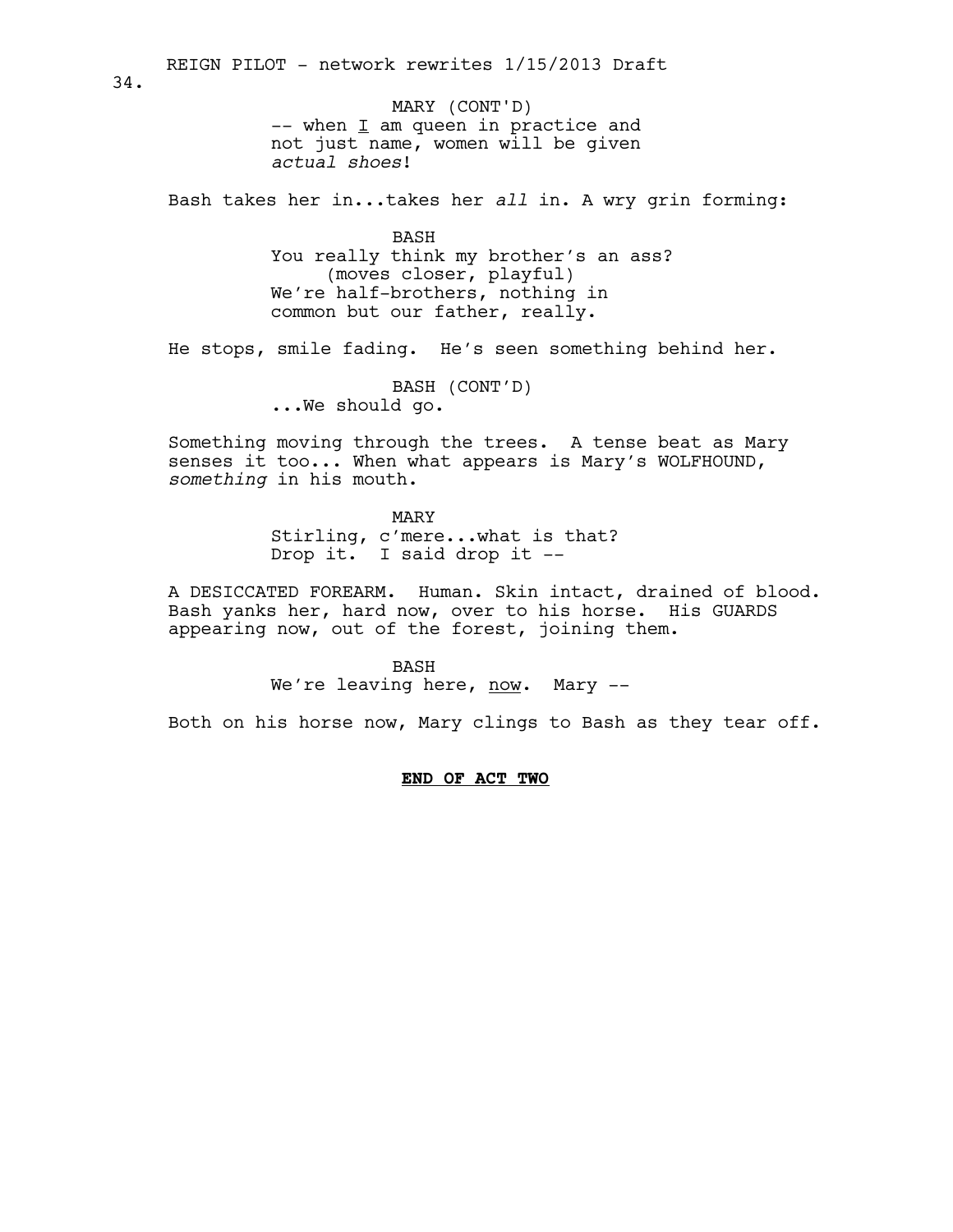### **ACT THREE**

### **INT. CASTLE - GIRLS' QUARTERS - COMMON AREA - NIGHT**

Mary is being readied for the wedding. A LADY'S MAID tugs at her hair, her DOG settled nearby, when the door thuds open. Lola, Kenna, Greer and Aillie burst in. Almost overlapping:

> AILLIE Thank goodness they found you! We thought you might miss the wedding --

KENNA Is it true, what they're saying?

AILLIE That you went into the woods?

KENNA

That *Bash* rescued you? What happened, what was he like --

MARY

He was there, but he didn't rescue me. And we hardly spoke, at least, once we were surrounded by the King's Guards, all the way back. (unsettled by this) I saw something awful while I was out there. Stirling found an arm, a human arm.

The servant seems to tense. Mary notices it as:

KENNA

In the woods?

### GREER

They're full of desperate villagers and outlaws, Bash said so. Robbing and hacking each other --

### AILLIE

(rooting for Francis) All this talk of Bash. Didn't Francis go looking for you?

KENNA Shouldn't he have?

MARY No. It doesn't matter.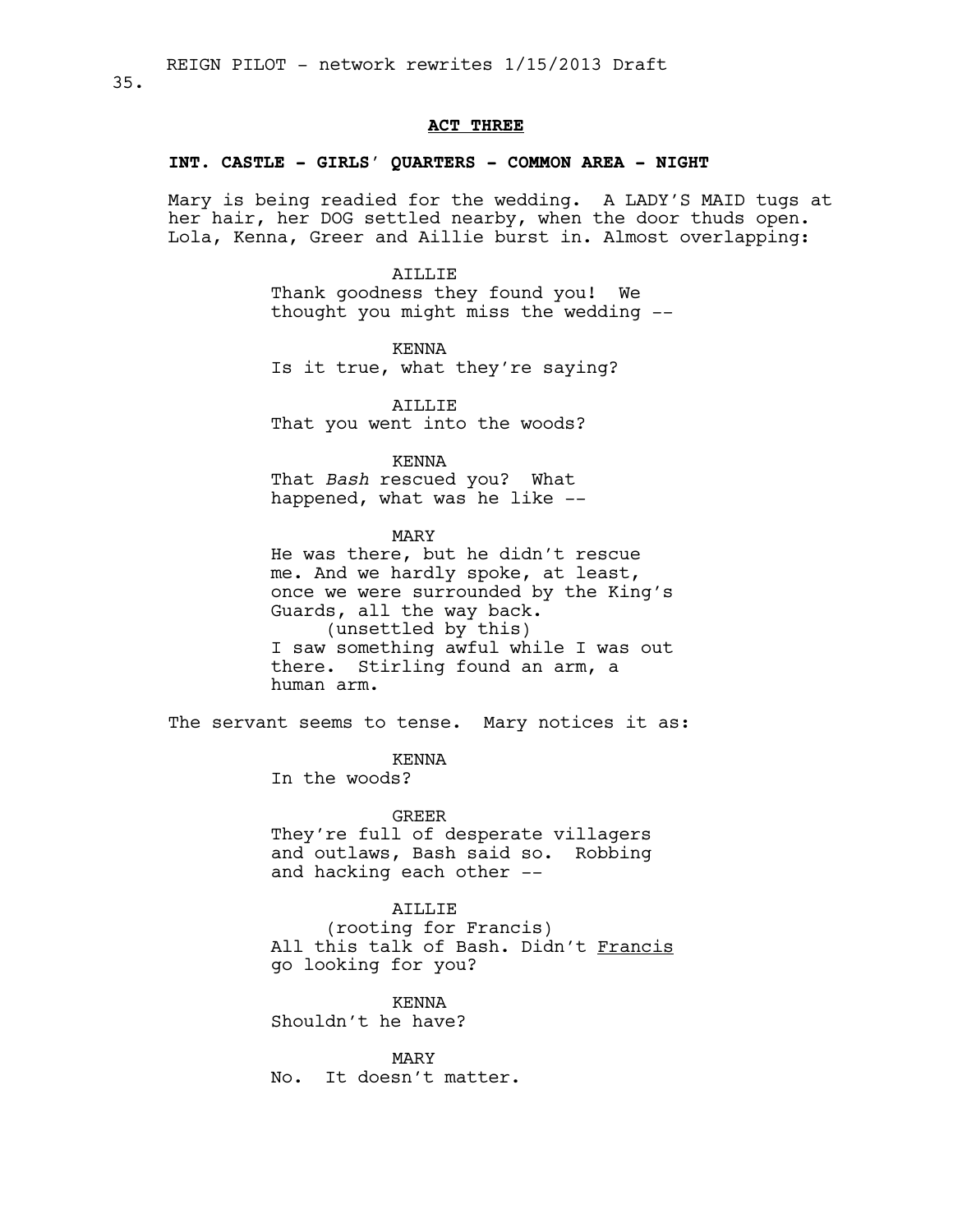The girls trade looks, smelling trouble.

36.

MARY (CONT'D) I don't want to talk about Francis. He's... indifferent to me.

### GREER

Mary. You've only just seen each other again. It's going to be fine.

MARY I don't think so.

KENNA It will. One way or another. Look at the King...

MARY The King? What do you mean?

### KENNA

He's married to the Queen, but they say he spends his life with Diane, his mistress. It's different for royals, once they wed, and you're a queen in your own right.

## GREER

(but to Kenna, warning) Is this really advice you want to be giving our Queen?

#### KENNA

(ignores Greer) But it's true. Once you have heirs, no one would dare question you. If you don't love the man you marry, no one can stop you from bringing the man you want into your bed.

As this lands on Mary --

# **INT. CASTLE - MARY'S CHAMBERS - NIGHT**

As Mary opens the door to her quarters, a cluster of ROCKS catches, skitters across the floor. She recognizes them. They're the agates she collected in the riverbed.

### MARY

### Hello?

Silence. Nothing seems disturbed, except the TALISMAN/DOLL she keeps near her bed, is gone. RUSTLING across the room.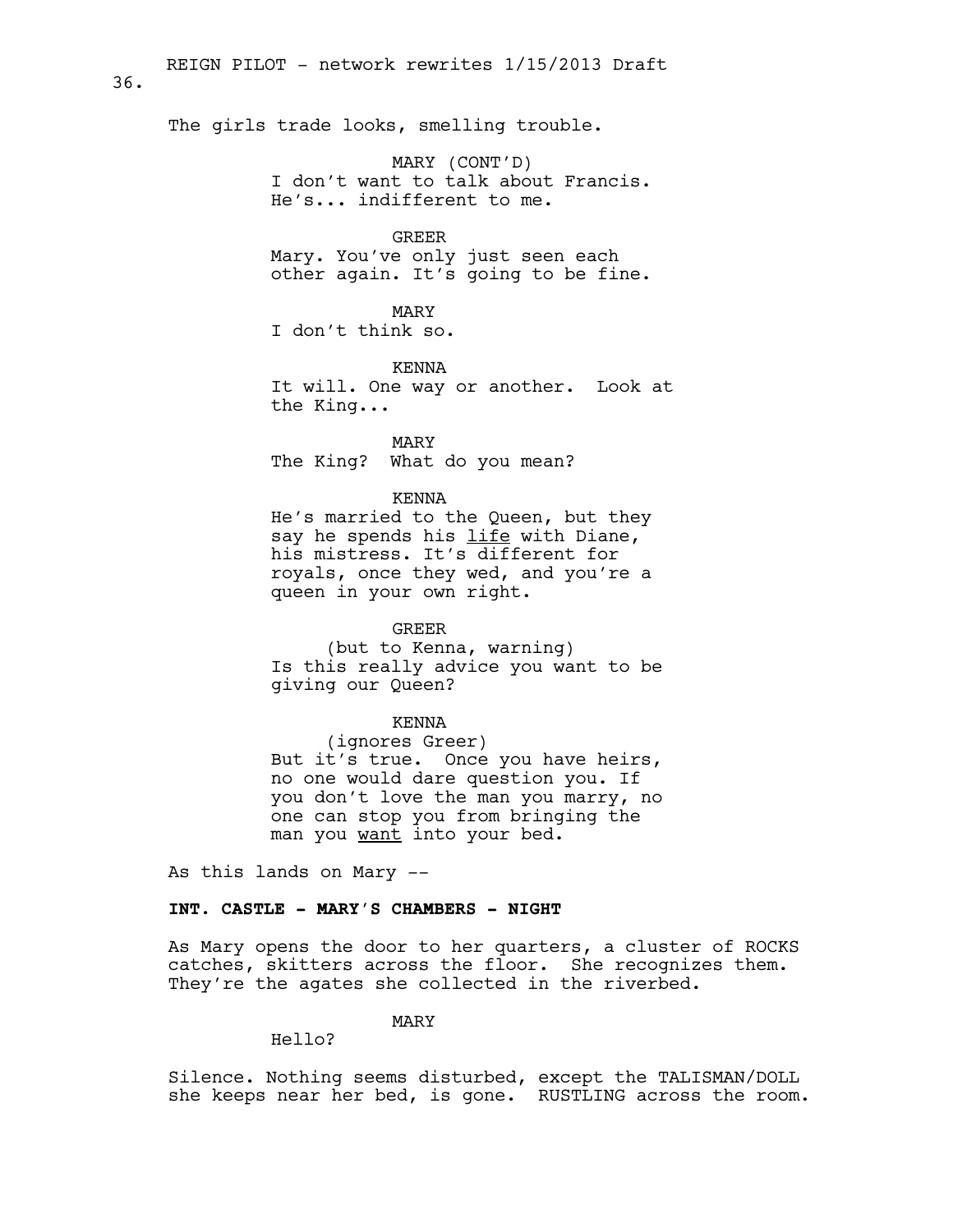# MARY (CONT'D)

Who's here?

No answer, but someone *is* here. Mary sees a shadowed silhouette, an unclear shape, behind a dressing screen.

NEW ANGLE (NOT MARY'S POV) - REVEALS a fleeting glimpse of -- SOMEONE/CLARISSA. A distorted REFLECTION in a thick, leaded glass window: a misshapen, rough burlap sack covering a head, charcoal smudges for eyes, one of which has a slit cut out of it and through which a single, milky eye darts.

BACK ON MARY, oblivious to what lurks there, approaching the screen, reaching out a hand. From the opposite side of the screen another, delicate hand touches hers. Mary GASPS, but holds steady. Doesn't pull away.

> MARY (CONT'D) Who are you?

CLARISSA (raspy whisper, warning) Don't drink the wine.

Just then, a GUST OF WIND across the room -- a cup clatters to the ground. When Mary turns back, the SHROUDED FIGURE is gone. Mary steps behind the screen. Nobody there. But a door's been left ajar. A door Mary never noticed before. When she shuts it, she sees why. The door is cleverly concealed as part of the painted mural covering the wall.

Mary pulls it open, finds a drafty, dank passageway winding darkly into the bowels of the castle. *A secret corridor.*  She quickly closes the door -- moves a piece of furniture in front of it. Then another.

### **EXT. CASTLE - NIGHT**

FIREWORKS EXPLODE in the night sky, showering trails of glittering silver and gold over the palace in celebration.

# **INT. CASTLE - WEDDING HALL - NIGHT**

A spectacular ballroom. MUSICIANS play. CAMERA SNAKES through the opulent, festive hall, PUSHING through a group of COURTIERS who've gathered to watch the BRIDE AND GROOM (Elisabeth and Philip) dance a stately version of La Volta. CAMERA PANS the onlookers, LANDING ON Lola, searching for Colin. When she spots him, he looks tense. Distracted as he scans the crowd, spots MARY across the room. He grabs a cup of wine from a passing tray and downs it.

On Lola again as Greer approaches her.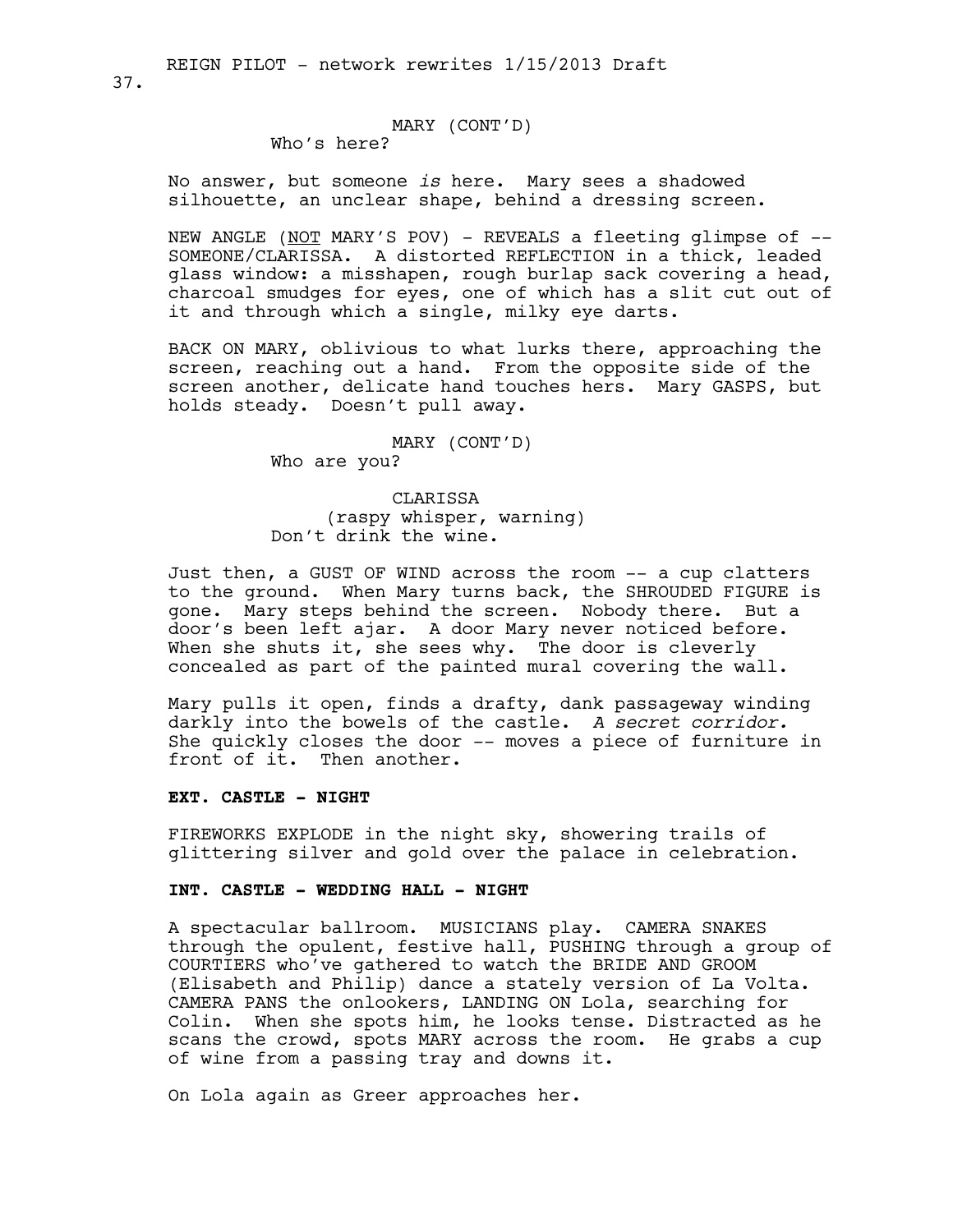38.

### GREER

Why aren't you dancing with Colin?

LOLA

I wanted to...

ANGLE COLIN as he interrupts Mary's conversation with AILLIE and a couple ND COURTIERS, bows unsteadily and kisses Mary's coronation ring. She politely acknowledges him, promptly returns her attention to the others.

> GREER What's he doing with Mary?

REVERSE ANGLE - Lola watching.

LOLA She's his queen. He's just paying his respects.

But there's a flicker of jealousy on her face.

BACK WITH MARY AND COLIN. He interrupts again, nervously hands her a cup of wine.

> COLIN Raise a glass to the happy couple.

Mary takes the wine, raises it to her lips, then stops --

MARY (sotto, to herself) Don't drink the wine.

She hesitates, wondering if she's being silly. But when Colin turns away, she sets the cup down on a nearby table. Almost simultaneously, a hand reaches for her waist -- Colin's pulling her onto the dance floor.

REVERSE ANGLE - Aillie reaches for the cup Mary set down. Mary moves to stop her, but Colin's leading her into a formation dance, and Aillie's already drunk the wine. As she dances, Mary keeps an eye on Aillie, who seems fine.

Mary's familiar with the choreography of the dance, but Colin's feeling the effects of the wine. He stumbles, raising eyebrows among the courtiers.

REVERSE ANGLE - Lola still watching, hurt. Now with both Greer and Kenna by her side. They're mortified for her.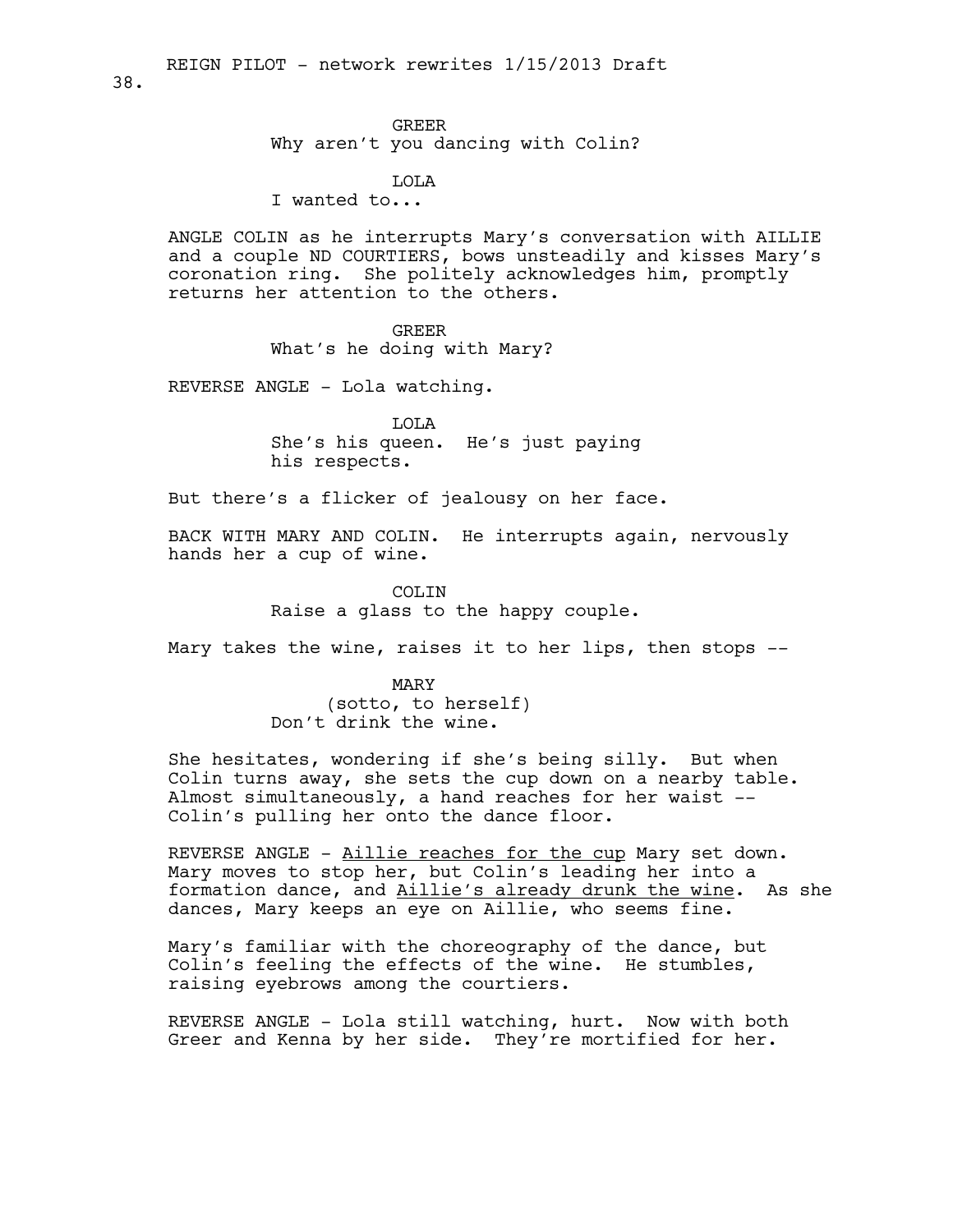LOLA He's making a fool of himself. And of me.

Kenna thinks fast, moves toward the musicians.

ON MARY AND COLIN - Mary tries to steer him out of the dance, but he resists. Then, our MUSIC SHIFTS, as a CONTEMPORARY SOUNDTRACK SWELLS. THE FORMATION DANCE GIVES WAY TO A ROUSING CELTIC CIRCLE DANCE (similar to modern Ska-core dancing).

Greer and Kenna pull Lola onto the dance floor. Mary, Aillie and Colin join in. This dance is in their blood. They make a compelling, attractive sight.

IN ANOTHER CORNER - King Henry, Diane and Queen Catherine turn to watch as the young Scots take over the ball. Henry enjoys the spectacle a little too much, which irritates both Catherine and Diane.

# CATHERINE We are overrun by Scots.

NEW ANGLE - Bash watches Mary dance, drawn to her unbridled energy and passion. Somehow, Mary senses his gaze and finds him in the crowd. THEIR EYES LOCK, as the movement slows. For a moment, they're the only two people in the room, an unspoken bond forming between them. Just then, FEATHERS FALL LIKE SNOW FROM THE CEILING onto the guests in the hall.

ON MARY - turning her face upward, registering the feathers. And, as a plume brushes her cheek, she's thrown into a FLASHBACK:

# **INT. CASTLE - NURSERY - DAY - FLASHBACK**

The sound of CHILDREN'S LAUGHTER. Excited shrieking. YOUNG MARY and YOUNG FRANCIS (both about 7) hold hands as they jump up and down on a bed topped with a feather mattress. With a LOUD RIP, the mattress tears open, sending DOWN FEATHERS FLYING INTO THE AIR. More laughter, shrieking and jumping.

> FRANCIS Mary, look! Feather-snow!

The children jump, grabbing at the floating feathers.

### **INT. CASTLE - WEDDING HALL - RESUME SCENE**

Mary senses it now -- Francis eyes are also on her. The feathers seem to have registered a memory for him too. Natalia, at his side, forgotten, as his gaze locks on Mary's.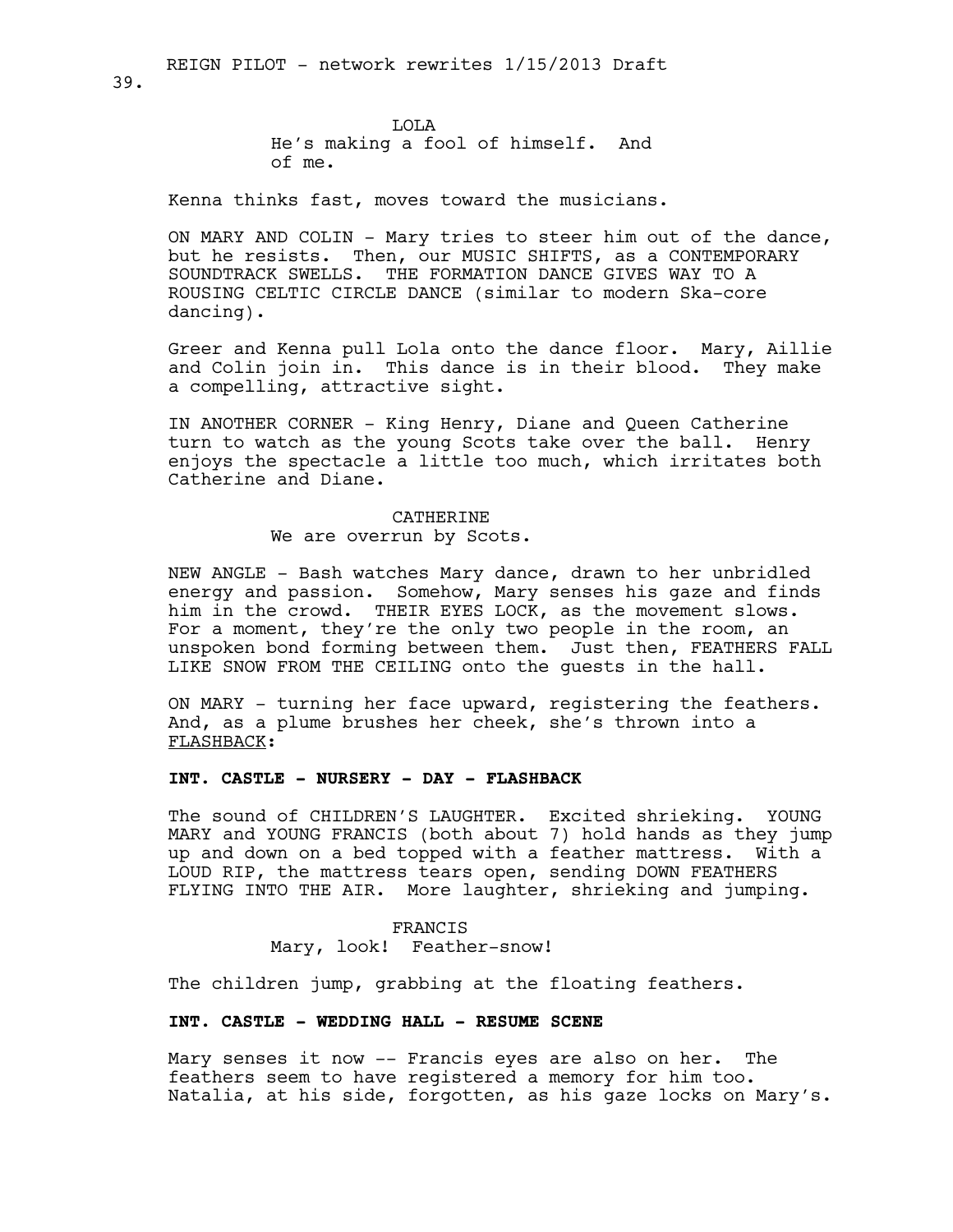40.

They begin walking toward each other, but before they connect, a slight commotion erupts in the hall as Elisabeth and Philip are ushered out and Lola, Greer, Kenna and Aillie descend on Mary, yanking her aside.

> LOLA (re: bride and groom) Look. Elisabeth and Philip are leaving.

ATLLIF. Where are they going?

The other girls exchange a knowing glance, then Kenna moves to follow the bride and groom out of the hall. The other girls follow into --

### **INT. CASTLE - CORRIDOR - NIGHT**

They talk as they walk down the corridor.

KENNA They're taking Philip and Elisabeth to the nuptial bed chamber. (off Aillie's blank stare) For the consummation of their marriage.

Aillie's shocked.

AILLIE Now? Right now?

GREER

Yes, right now. The official witnesses have been called away from the ball as well.

ATLLIF. So where are we going? We're not official witnesses.

Kenna leads them into --

#### **INT. CASTLE - SMALL ANTE-CHAMBER - CONTINUOUS**

A small room with what looks like a shuttered window set into an interior wall. Kenna puts her finger to her lips, *quiet.*

Kenna slides the window shutter open, revealing an ornately carved screen, much like a confessional screen -- through which, the girls can see directly into --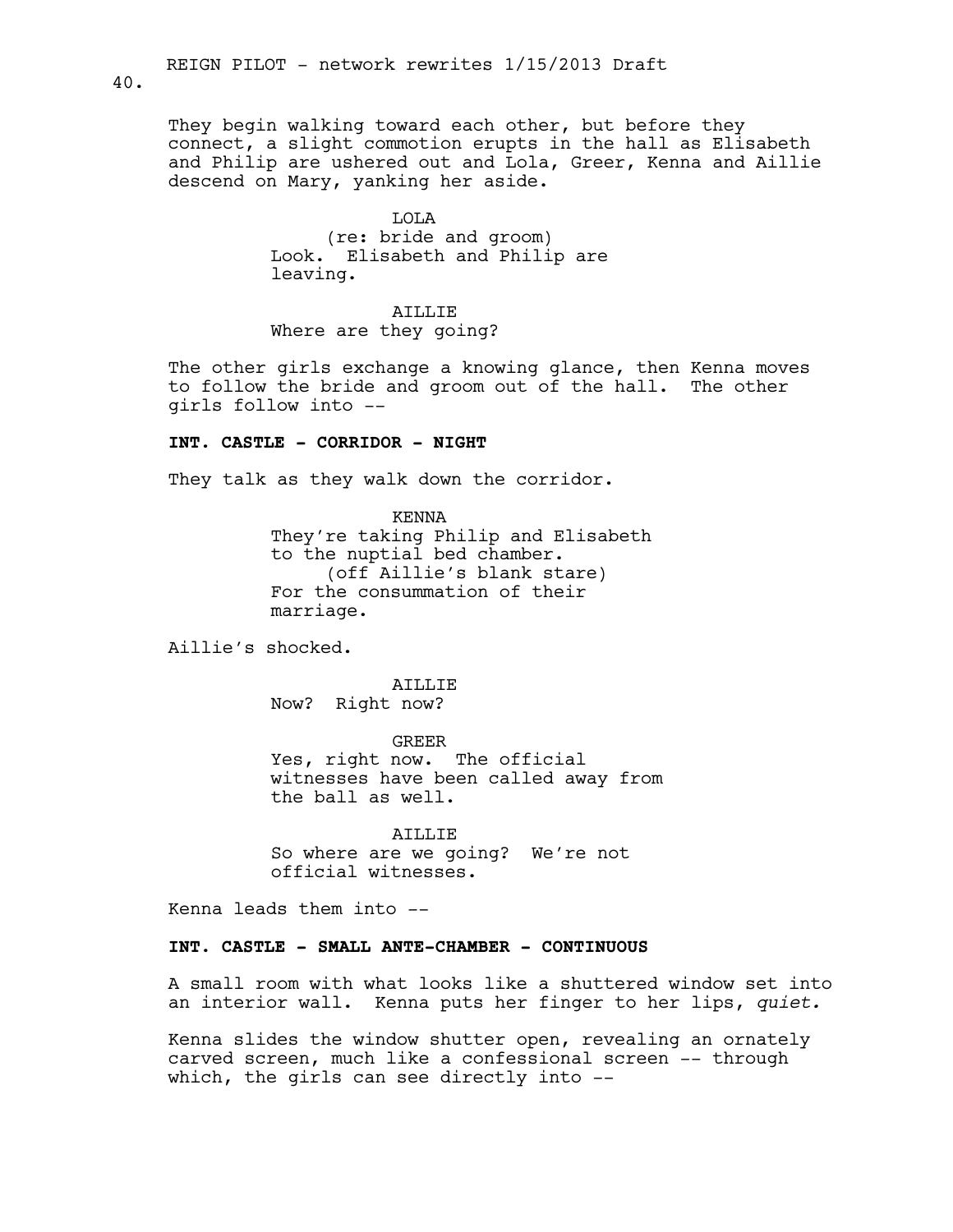### **INT. CASTLE - NUPTIAL BED CHAMBER - NIGHT - SAME**

The bed chamber is a sea of candles, the centerpiece of which is an ornate, canopied bed. SEVERAL LADY'S MAIDS scurry back and forth, removing Elisabeth's wedding gown, pulling a nightdress over her head, brushing her hair, rubbing perfumed oils on her skin. A BLACK-ROBED BISHOP, trailed by a YOUNG PRIEST, mumbles a Latin incantation, sprinkles holy water onto the bed. Three or four FRENCH & SPANISH OFFICIAL WITNESSES (all male, all noble) mill about. For such an intimate setting, there's a lot of activity in the room.

INTERCUTTING WITH - THE GIRLS - watching but unnoticed. In hushed voices:

> LOLA She's beautiful.

KENNA Where's Philip?

MARY I didn't realize it took so many people to consummate a marriage.

GREER Only the important ones.

This registers, uncomfortably, with Mary.

BACK ON ELISABETH as a hush comes over the room when Philip and his STEWARD enter. Elisabeth's maids retreat to the back of the room, where they remain. Elisabeth curtseys, but looks forlorn as she stares at the bed. A child, suddenly terrified. Philip crosses to her, brushes a stray hair from her face. Takes in his beautiful bride.

> PHILIP I am the luckiest man in France.

Elisabeth smiles. Philip leans forward and they kiss. Gently at first, then harder. But Elisabeth resists, uncomfortable with the rather substantial audience still present in the room. Sensing this, Philip picks her up, carries her to the bed, positions himself over her.

> PHILIP (CONT'D) We are the only ones who matter here. You, me. You.

Softly, he kisses her neck as he pulls up her nightdress, slips a hand in. Elisabeth's eyes open. She gasps. Her hand grips the sheets...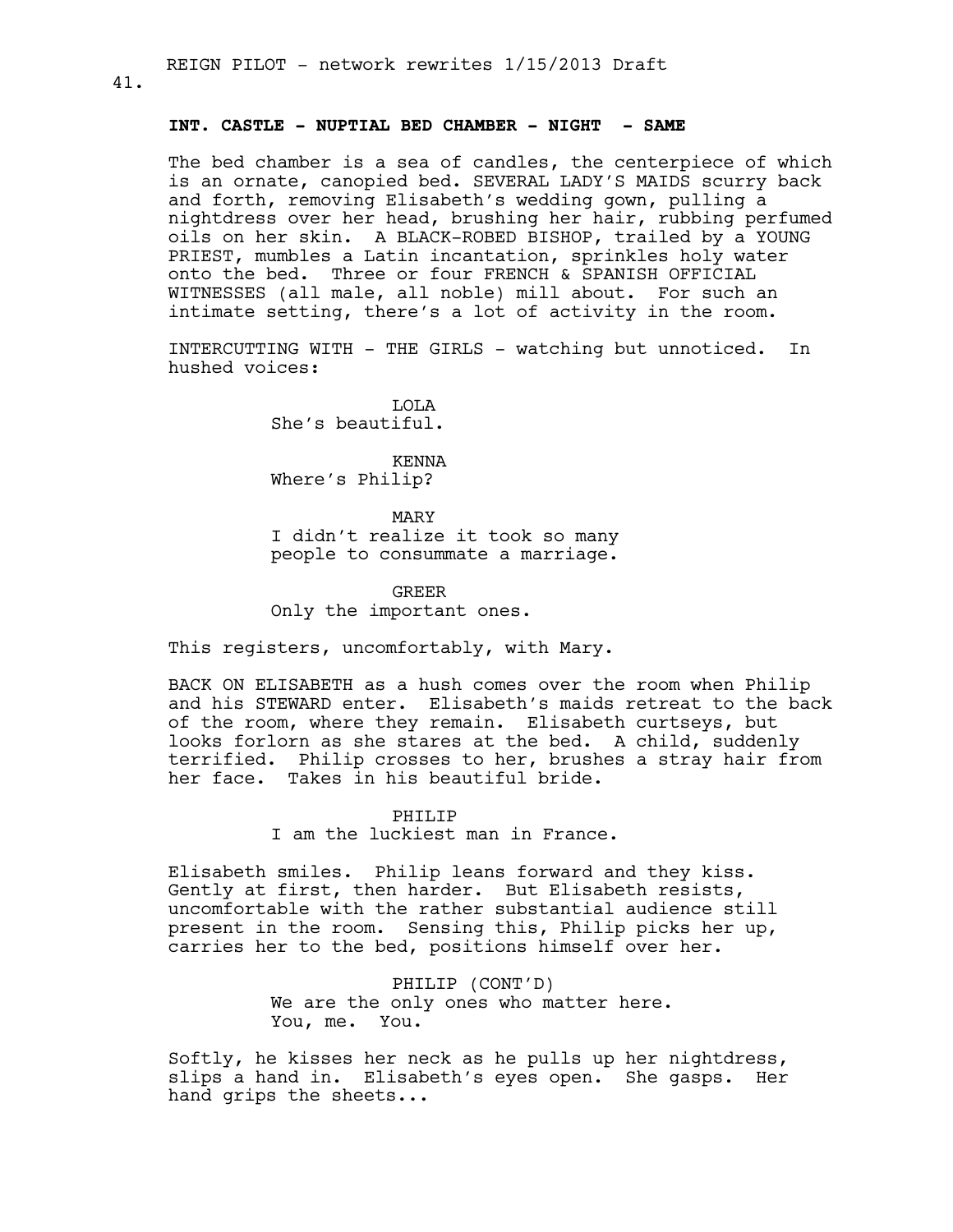ANGLE THE GIRLS -- all rapt, stunned by what they're seeing. This isn't what any of them expected. In addition to being shocked, Aillie looks uncomfortable and unwell/drowsy, though her friends are too distracted to notice.

#### ATLLIE

Let's go.

But the other girls aren't about to leave. Aillie slips out, as the others watch PHILIP AND ELISABETH MAKE LOVE, Elisabeth now a full, *eager* participant, because he is good at this...

### **SMASH CUT TO:**

# **INT. VARIOUS CASTLE CORRIDORS - NIGHT**

Mary, Lola, Kenna and Greer tumble out into the corridor, drunk with newfound sexual knowledge.

> MARY (hushed) Go, before anyone sees us.

QUICK POPS of each girl scurrying down a different corridor:

KENNA, flushed and smiling, passes a cluster of SPANISH COURTIERS who eye her lustily. She rounds a corner, stumbles into a deserted nook, steadies herself against a wall... then gives in to an impulse and runs a hand under her dress, touching herself. She enjoys it, doesn't stop.

LOLA approaches a MAN from behind, reaches out for him.

LOLA

Colin.

The MAN turns around. Not Colin. She curtseys quickly and moves on, continuing her search.

GREER angles down a corridor that opens into the kitchen. She spots the handsome servant, LEITH, going about his business, heads toward him.

BACK WITH KENNA - aroused to the point of no return when - suddenly, a STRANGER approaches from behind, wraps his arms around her waist, presses his body into her as he kisses her neck. Kenna's surprised, but pleased, as she allows herself to melt into him --

### **INT. CASTLE KITCHEN - NIGHT**

WITH GREER, aroused, angling toward Leith. He's measured. Gauging his response to her desire and recklessness.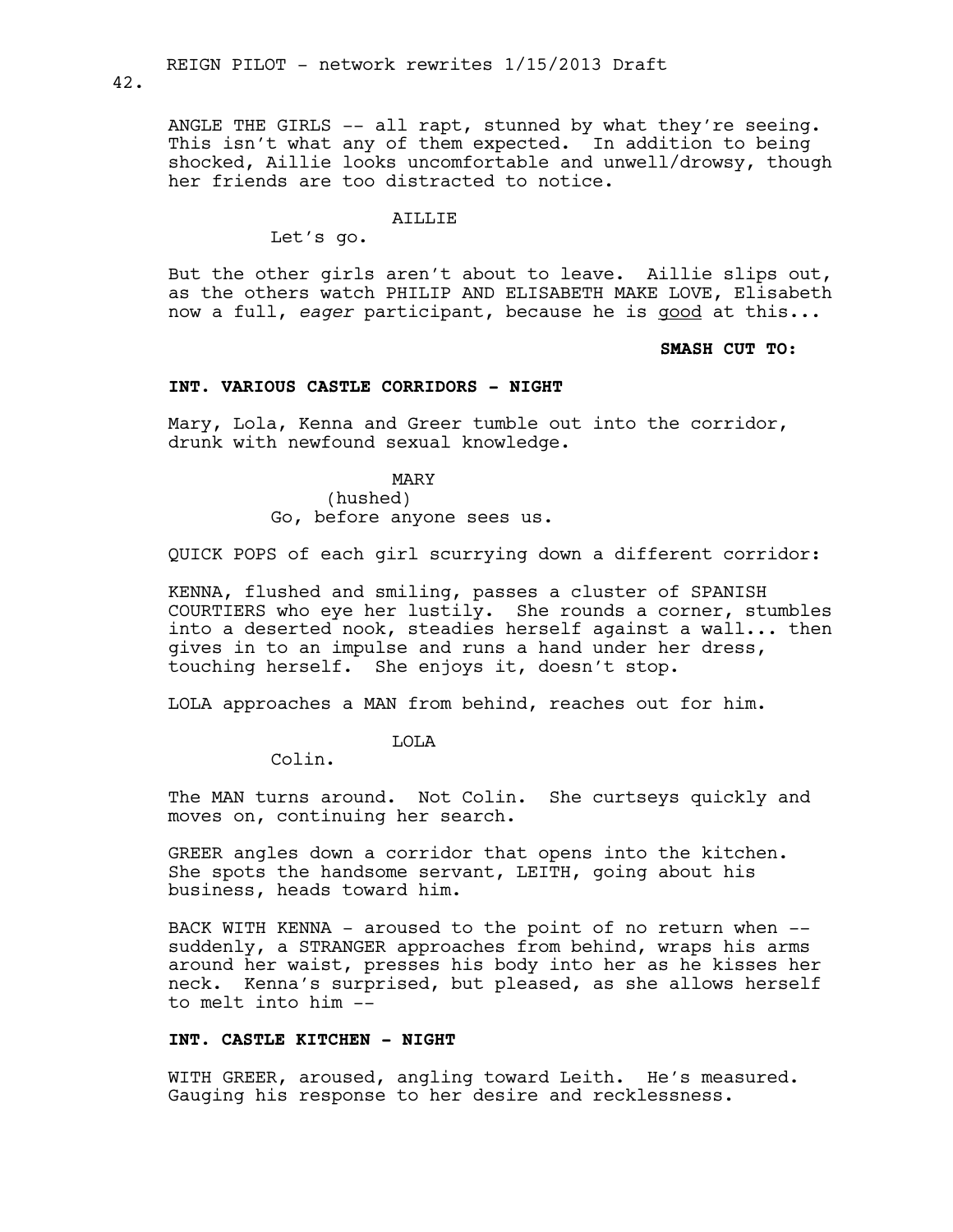43.

LEITH ...You and your friends, you snuck into the consummation?

GREER It was exciting.

LEITH I see that.

GREER You remind me of Philip. The groom.

LEITH But I'm not, I'm not anyone. I'm a servant. You shouldn't be here. You girls think the rules of the castle, of court, of station, are a game?

Trying to bridge the gap; feeling different than the others:

**GREER** I'm not highborn like my friends.

LEITH Then you'll be the first to lose. Don't make me the cause of it.

Greer hesitates, moved, hurt, knowing he's right. And goes. But as she exits she steals a glance back, both wanting more.

### **INT. CASTLE CORRIDOR - SAME**

BACK WITH KENNA AND THE STRANGER, as she turns to face him, only to discover she's in KING HENRY'S EMBRACE.

KENNA

Your Grace.

A split second of indecision for Kenna, before she gives in to the passion of the moment.

# **INT. CASTLE - WEDDING HALL - NIGHT**

The feast is winding down. Mary sees Francis amongst other scattered wedding guests. Catches his eye purposefully. He crosses to her, something on his mind, too -- Natalia watching as they round a corner out of sight...

### **INT. CASTLE - PRIVATE ALCOVE - NIGHT**

Facing off, both wanting to be heard, almost overlapping: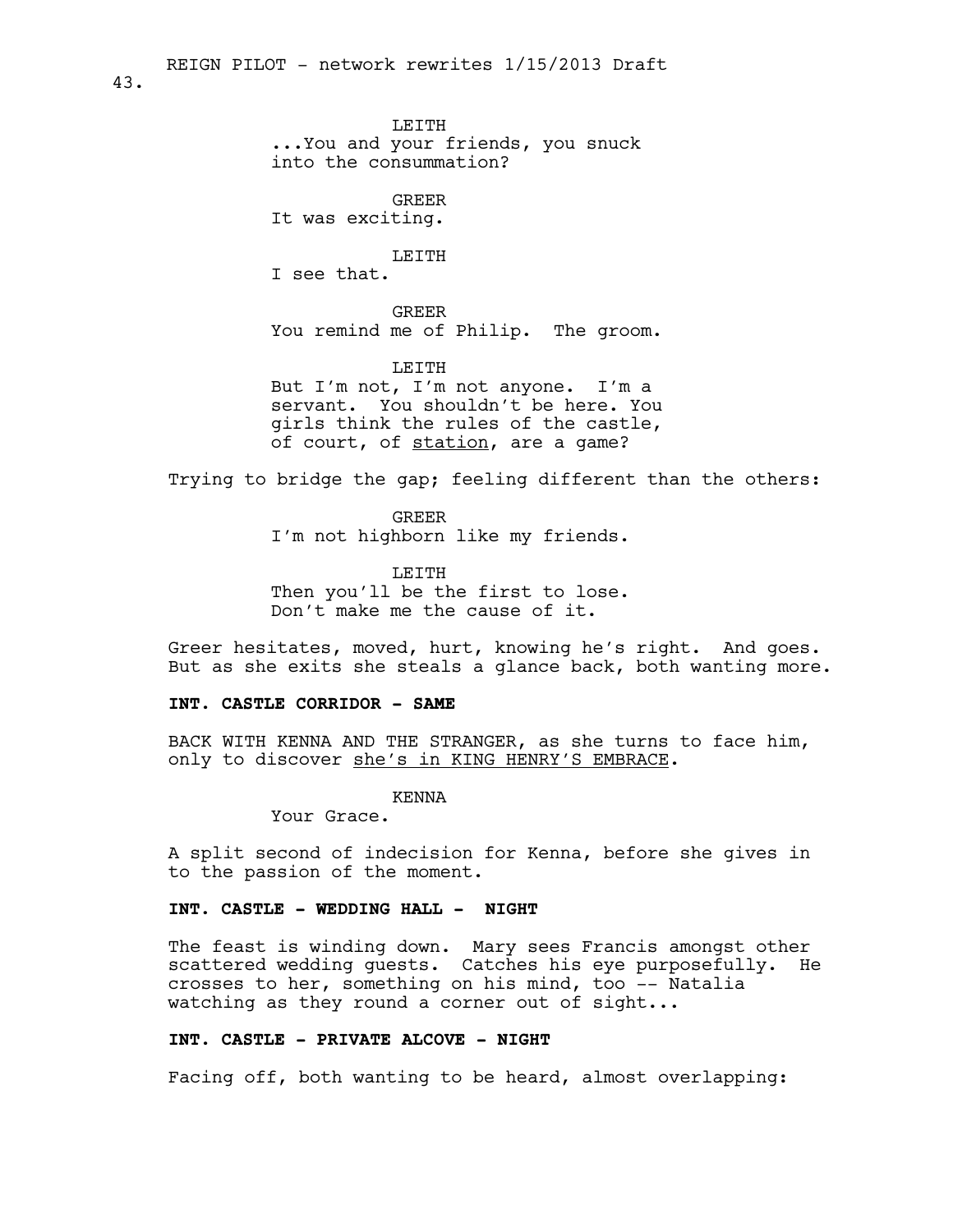FRANCIS I've been wanting to talk to you --

MARY There's something I need to say to you.

#### FRANCIS

When you came to my room, I acted, I shouldn't have... There were other ways to handle this, without putting you in danger --

He struggles, feeling bad but not ready for full disclosure.

FRANCIS (CONT'D) You should stay out of those woods.

# MARY

(pissed) You think I ran off because of you? I lost my dog. (emotional but forceful)

And yes, you upset me, you were rude and cruel, and I don't understand why. We're supposed to get married someday, you *do* know that --

FRANCIS

Believe me, I know --

### MARY

I don't expect you to love me on sight, I don't even know if I like you, but don't we owe it to each other, to our families, to our countries, to give it a chance?

FRANCIS

It's not that simple --

#### MARY

What's not that simple? We've been engaged since we were six, it's all planned, how **awful** do you have to find me to act this way --

He can't stand for Mary to think he doesn't like or want her. The damn bursts, his passion for his country pouring forth: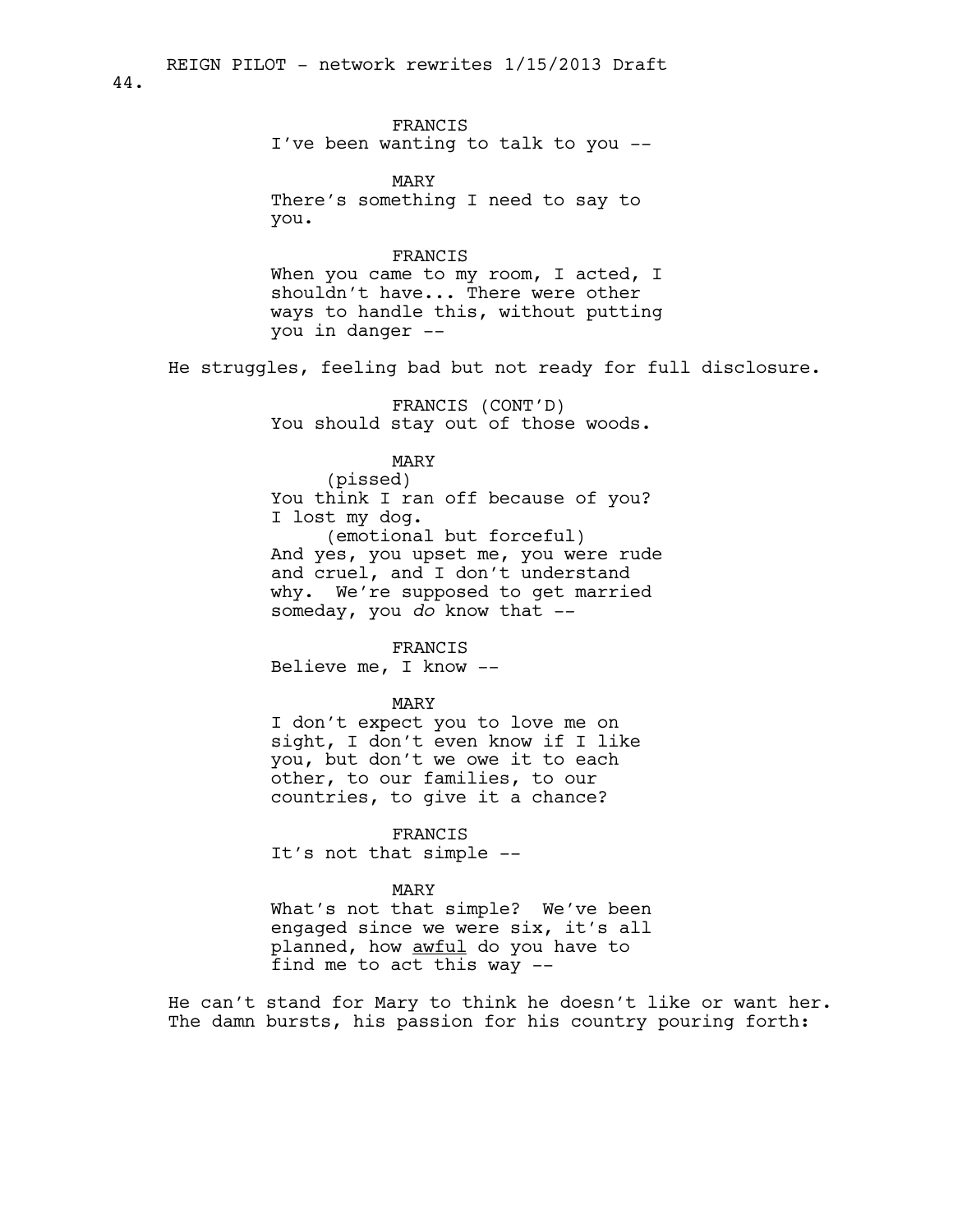#### 45.

# FRANCIS

(blurts)

It's not you, you're pretty and smart and... unpredictable, but that doesn't matter. What matters is what's right for my country. France isn't as strong as you think, or care, which maybe you don't, but  $I$ do. I'm going to be King someday, responsible for my people and right now, I think an alliance with Scotland against a formidable enemy will bleed my country dry.

# MARY

(holy shit) ...You don't want to marry me. You don't want this at all --

### FRANCIS

Things could change. (spilling out options) If England comes after us, we will need Scotland. If Italy stops funding the realm, we won't need Italy. I need to know these things before I make a decision.

### MARY

The decision isn't yours, it's your father's --

#### FRANCIS

You don't see him pushing a wedding either, do you? All engagements really do is hold alliances. He's betting we might need Scotland, I'm betting we'll get more support elsewhere. I know that's not what you want to hear --

It's all crashing in on her now. Making terrible sense:

MARY But you won't love me. You won't let yourself --

FRANCIS I can't let myself, not right now. And I don't want to lead you on. All I'm asking you to do is wait. See how things go --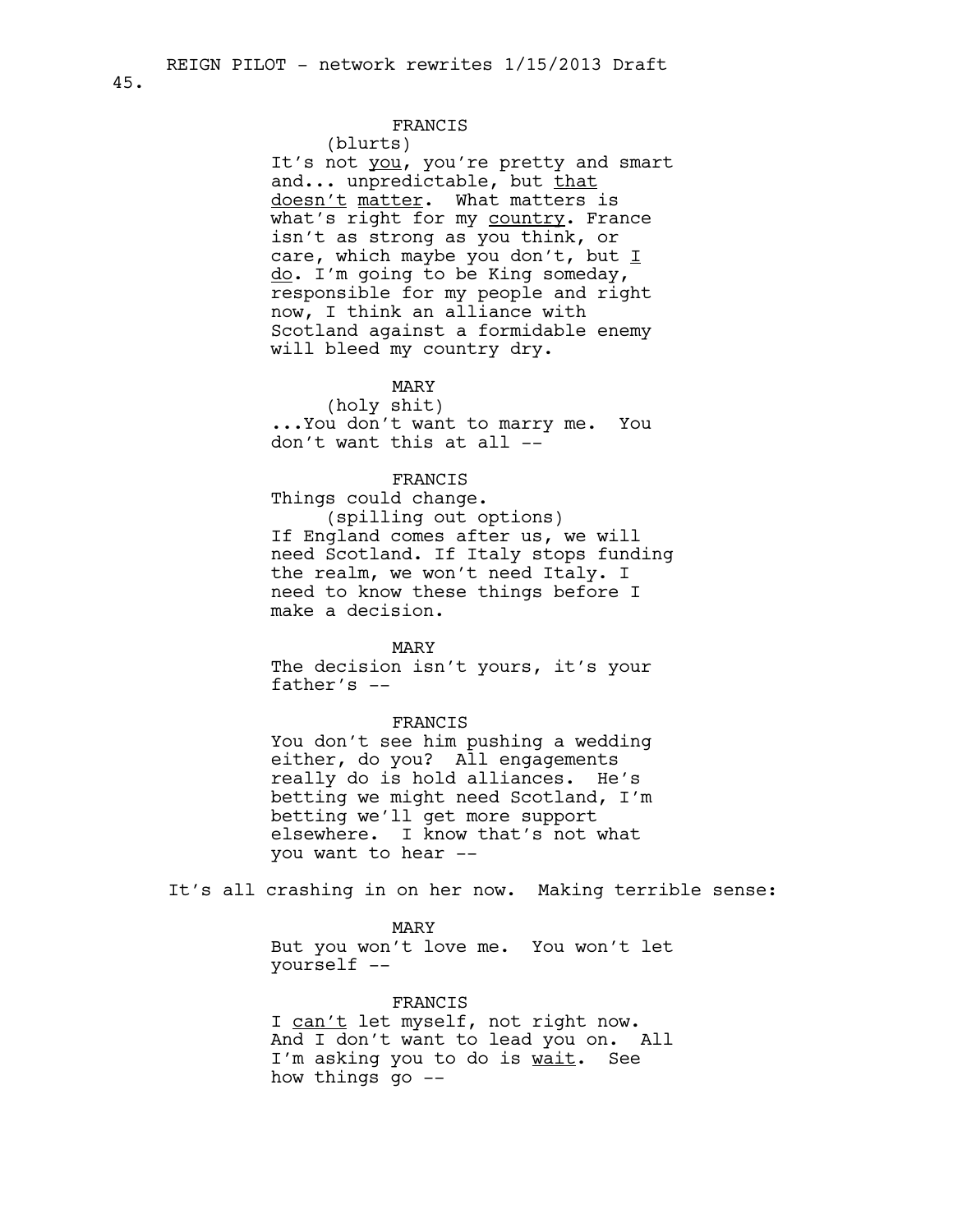MARY See how things go for France. I guess it is simple, after all... (steely) But you're not the only one with a country to think of.

Mary turns and storms off. Her eyes might be glassy with tears but her expression is fierce, determined.

# **INT. CASTLE - MARY'S BED CHAMBER - NIGHT**

Mary's asleep in her bed, small and alone. Until -- we hear movement on the bed. WIDEN TO REVEAL - COLIN pulling back the covers, pulling up Mary's nightdress. He's on top of her, moving frantically, as fast as he can.

Mary jerks awake. Reflexively pushing him off. Colin seems shocked by her quick response, by the very fact that she awakened. Stares at her in horrified disbelief. In an instant, Mary's out of his grasp. Already calling for help.

> MARY No, no! Guard! Help me --

Colin moves to silence her, but it's too late. Doors thud open, GUARDS burst in, quickly secure Colin. As they drag him from her chamber:

> COLTN. Please, Your Grace, please! It's not what you think.

Off Mary, shaken and confused --

**FADE OUT:**

### **END OF ACT THREE**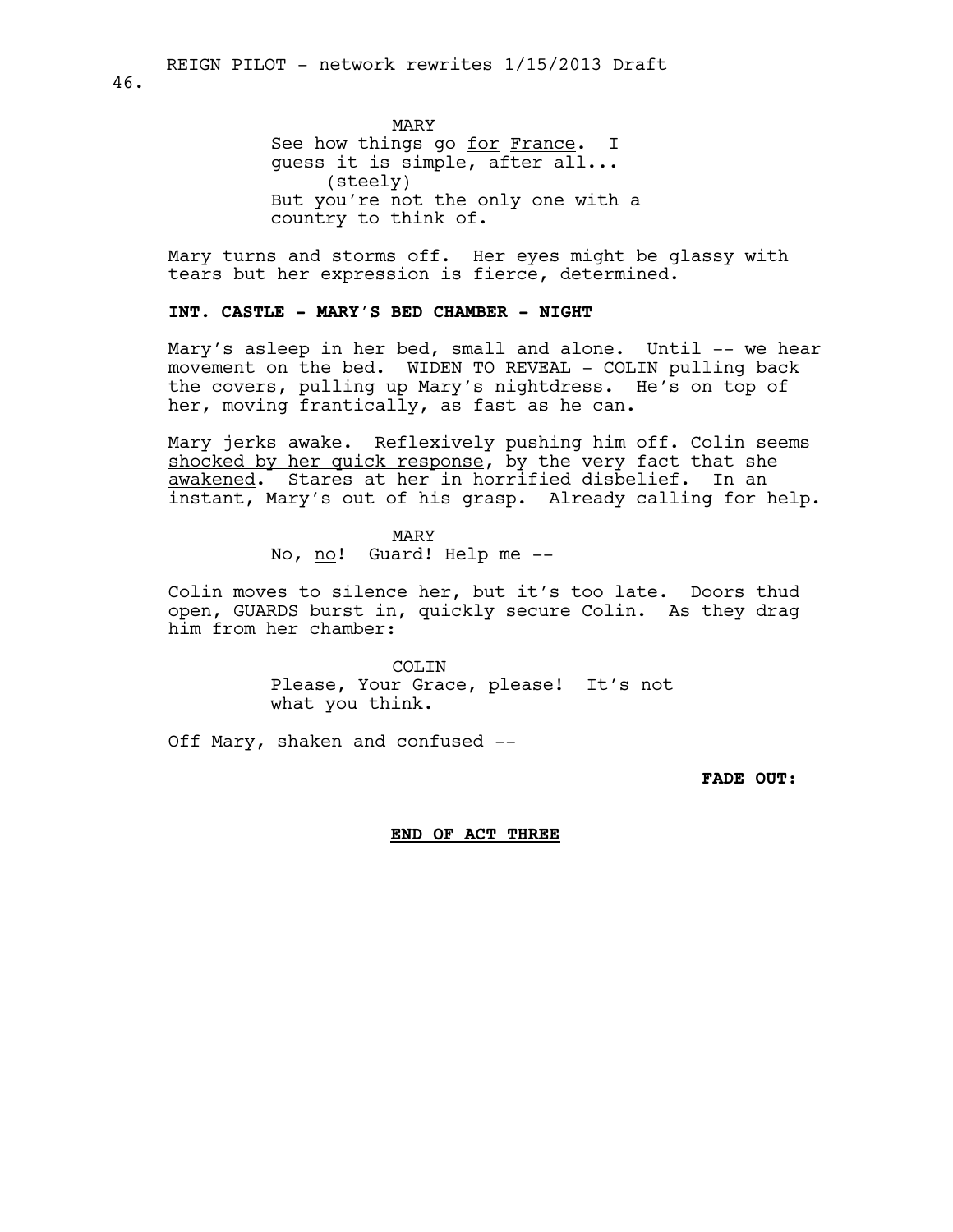### **ACT FOUR**

### **INT. CASTLE CORRIDOR - DAY**

Lola, Kenna, Greer and Aillie walk hurriedly down a winding corridor.

AILLIE

What are we supposed to say to her when we see her?

GREER

We comfort her.

KENNA What if she's not a virgin?

#### GREER

She'll have to be examined. If she's not, then she'll never be Queen of France. And our lives, and chances, at court will be over.

### AILLIE

Francis might want to marry her anyway.

### GREER

Don't be daft. If Colin took her virtue, whether Mary wanted him to or not, she's done.

LOLA Stop it! There must be some misunderstanding --

GREER (to Kenna) Or perhaps Mary understood your advice perfectly. (then) She is a queen, Lola. She takes what she wants, even from her friends.

LOLA

You think she *invited* him to her rooms?

KENNA

She could've just had too much wine. And then they got caught --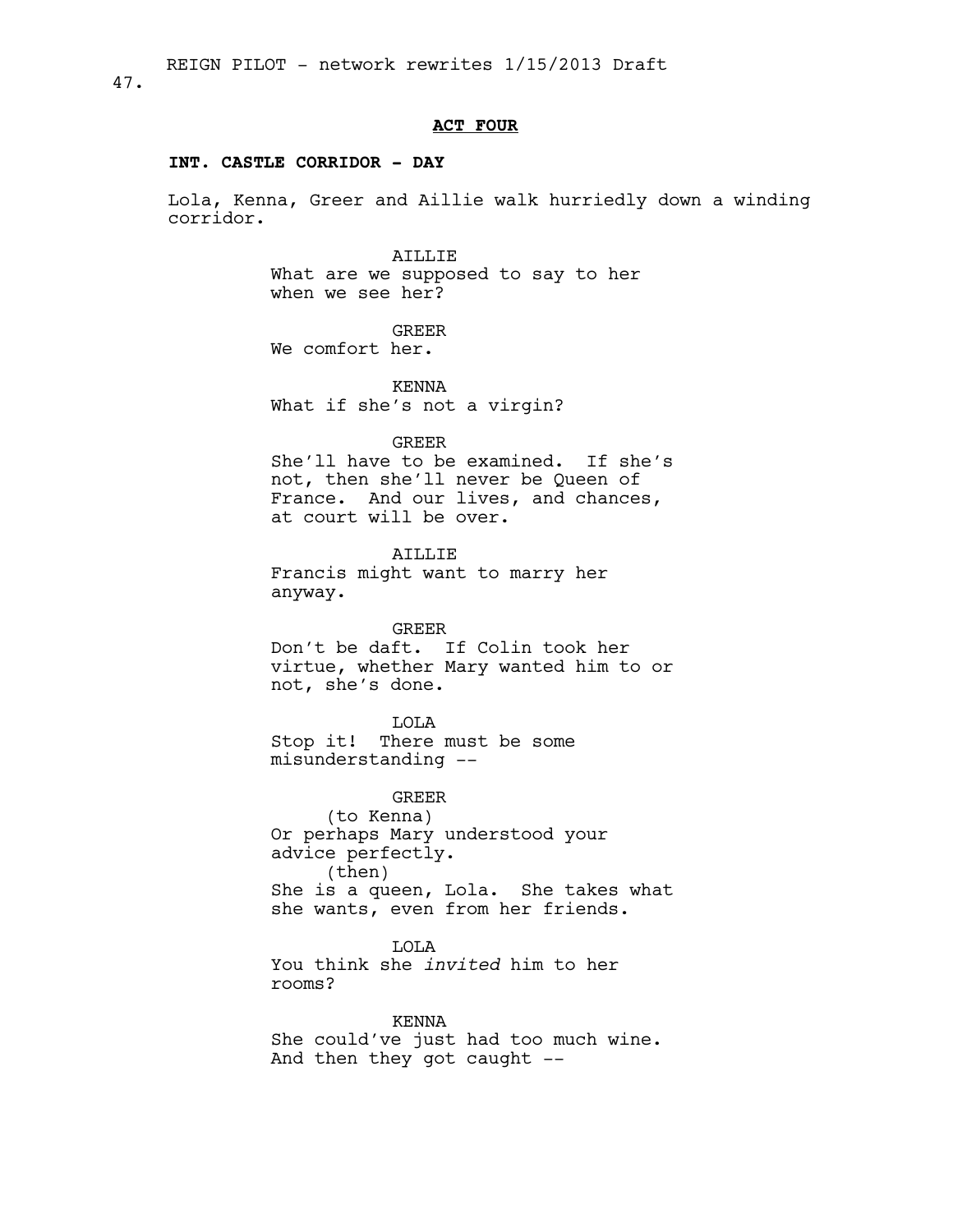AILLIE Are you saying Mary's lying? To protect herself? GREER (to Lola) You must remain loyal to Mary, not Colin. LOLA I won't -- not if she's lying. GREER Then don't be surprised if she turns on you. LOLA Stop it, Greer. REIGN PILOT - network rewrites 1/15/2013 Draft

Aillie hangs back with Lola, who's obviously distraught.

LOLA (CONT'D) What if Mary did invite him to her chamber? How could he have refused? (then) I need to know.

KENNA You can't ask Mary.

LOLA I have to talk to Colin.

ATLLIF. How? He's locked in a cell.

Off Lola, determined to find a way --

### **INT. CASTLE - DUNGEON CORRIDOR - DAY**

Lola, wearing a hooded cloak that obscures her face, carries a torch to light her way as she navigates a dark, damp passageway that seems to wind deeper and deeper into the bowels of the castle. As she rounds a corner, she comes faceto-face with a large and imposing GUARD who protects a heavily fortified door.

Lola opens her hand, reveals a JEWELED BROOCH. The Guard pockets the brooch, opens the door to let her pass.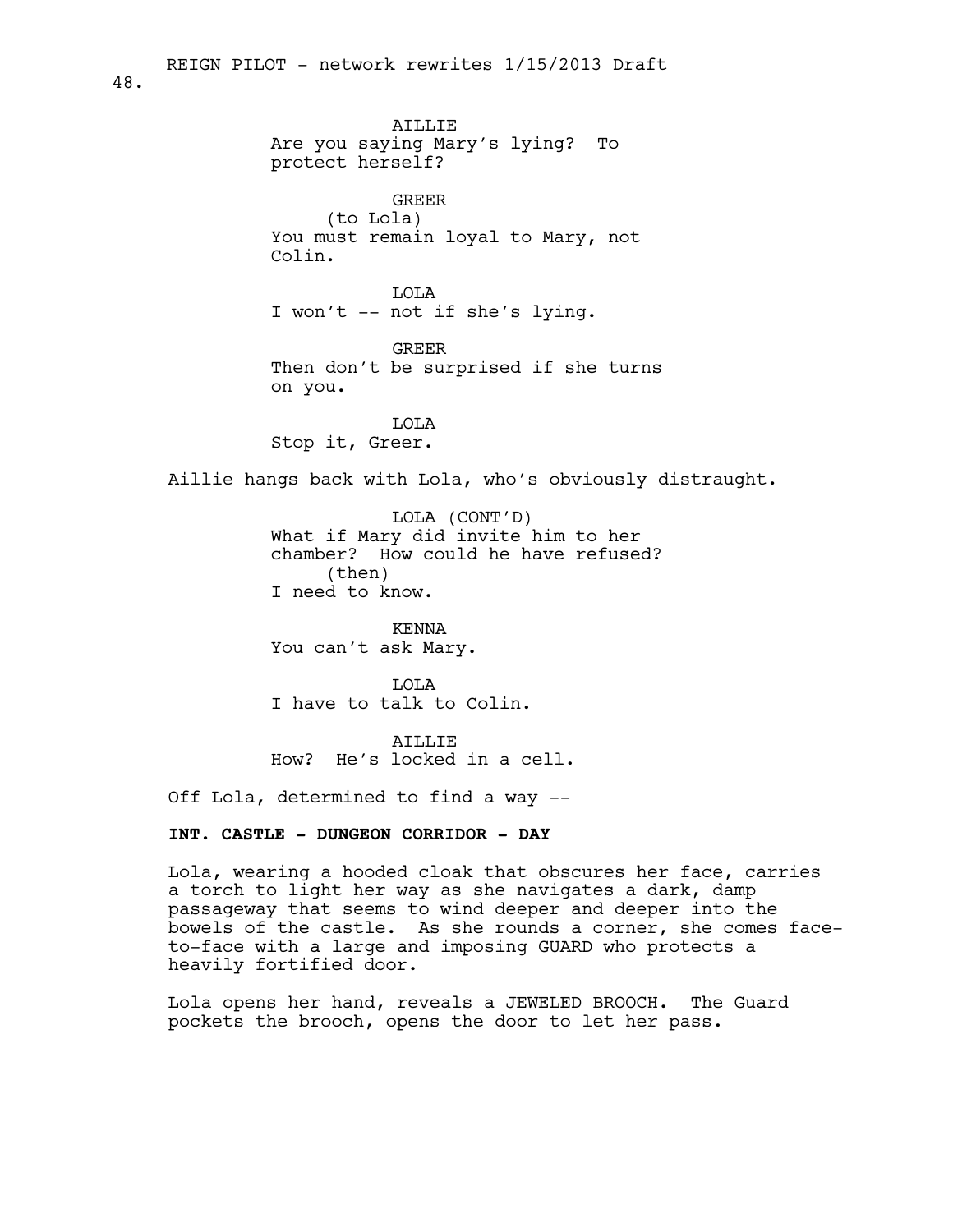A dank cell. Beaten, bloodied and terrified, Colin faces Lola with difficulty. Still, he wants her to know:

COLTN

...I love my family, my queen and my country. More than anything, I love you.

LOLA Did Mary ask you to come to her chamber? Is that why you were there?

COLIN Please don't ask questions.

LOLA Tell me and I'll appeal to Mary's sense of justice.

COLIN There are people, powerful people, whose eyes and ears are everywhere. They are the ones who forced me into these circumstances. The last thing they want is justice.

LOLA What are you talking about?

COLIN Leave me here. Forget me.

Lola's frustration gives way to tears.

LOLA Colin, no. If you don't confide in me, they will execute you.

Colin looks at her lovingly, but determined. With sadness:

COLIN

I know.

### **INT. CASTLE - MARY'S QUARTERS - DAY**

Lola appeals to Mary, clasping her hand.

LOLA Please, my lady. My friend. You're the only one who can save Colin.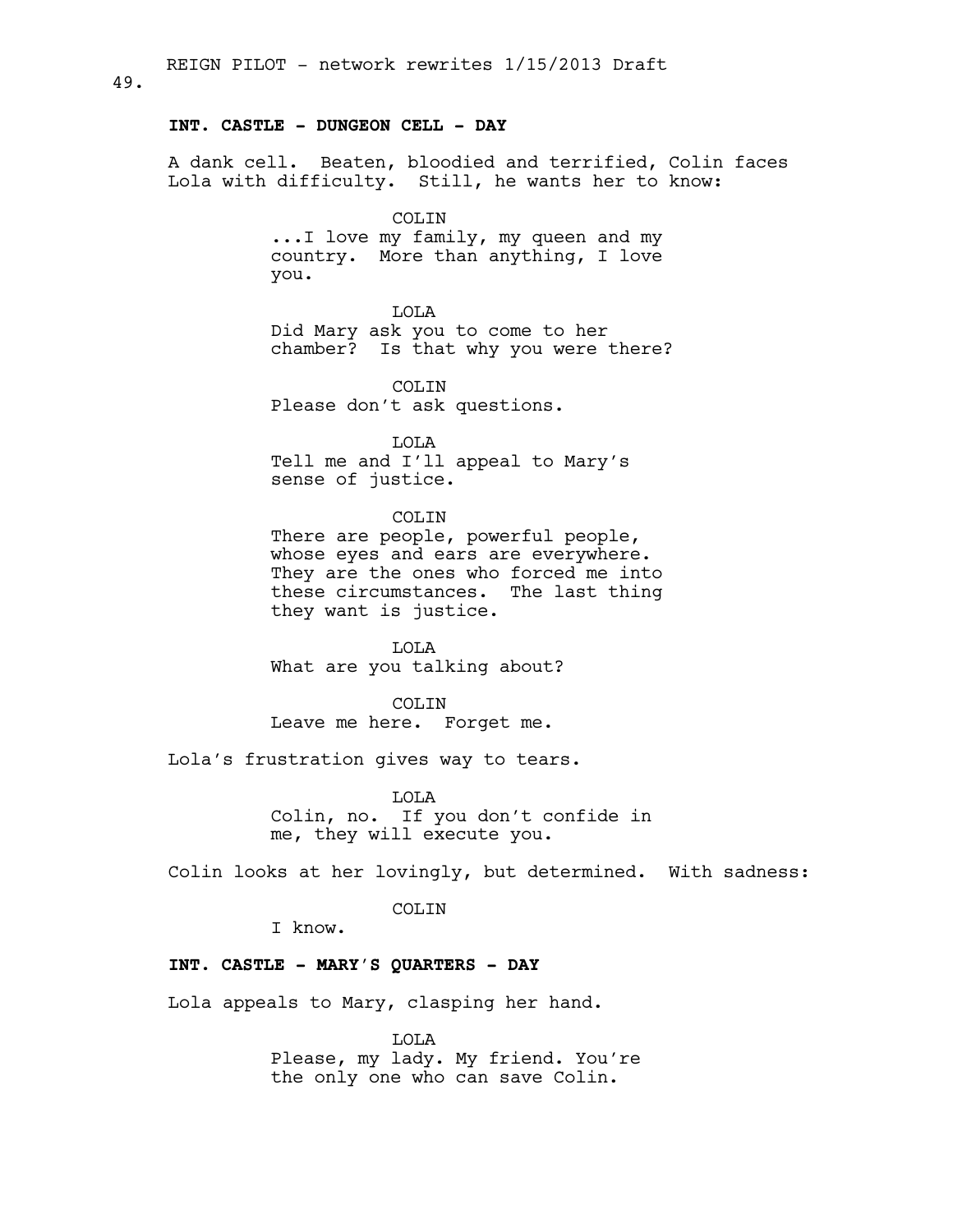Mary's torn, filled with compassion for Lola, but still shaken and confused by her encounter with Colin.

MARY

Lola --

LOLA They'll kill him for this -- they'll kill him before the day is out.

MARY He attacked me --

LOLA He swears his loyalty to you and to Scotland. And he swears his love for me.

MARY You spoke to him --

LOLA I had to. But he won't tell me the truth of what happened. (then) Will you? Did you ask him to come to you?

Shocked, Mary distances herself from Lola. For the first time, we see Mary own every inch of her title. She is regal and her indignation is righteous.

> MARY You're defending the man who committed an assault against your Queen. Lola --

LOLA (cowed) Forgive me, Your Grace. I'm only trying to make sense of why he's so afraid.

MARY He was caught and now he's afraid to die.

LOLA It's more than that. I think he's been threatened in some way. (off Mary) (MORE)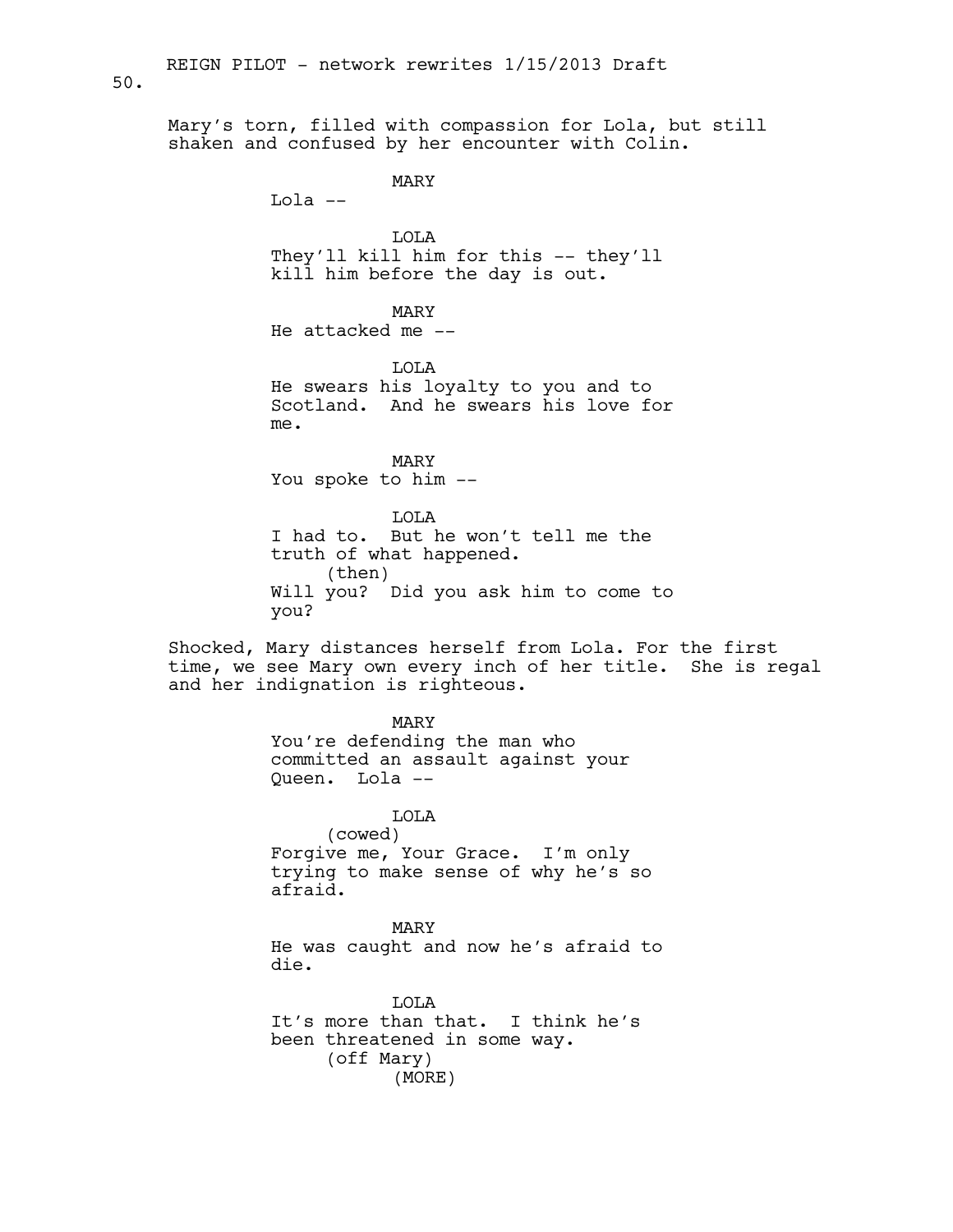I know it doesn't make sense, but I believe he was forced into committing this crime. (pressing on) Why else would he do this? How could he hope to get away with it? Lola has a point. In QUICK POPS Mary recalls: FLASH: Colin's stunned expression when he sees Mary is awake. FLASH: The silhouetted figure behind the screen. CLARISSA (urgently; a warning) Don't drink the wine. FLASH: MARY'S POV of Aillie drinking from Mary's wine cup at the wedding. A theory forming in her mind... MARY Someone warned me... LOLA Warned you about what? Mary blows past her question, responds with one of her own. MARY How was Aillie last night? LOLA Drunk. Her maids had to carry her to bed. MARY What about today? LOLA Groggy, but fine. What difference does it make? MARY How *did* he hope to get away with it unless... He didn't think I'd wake. (means) Someone else knew of his plan... and if it was a *plan*, others might be involved. I have to talk to him. LOLA REIGN PILOT - network rewrites 1/15/2013 Draft 51. LOLA (CONT'D)

You can only do that if he's alive.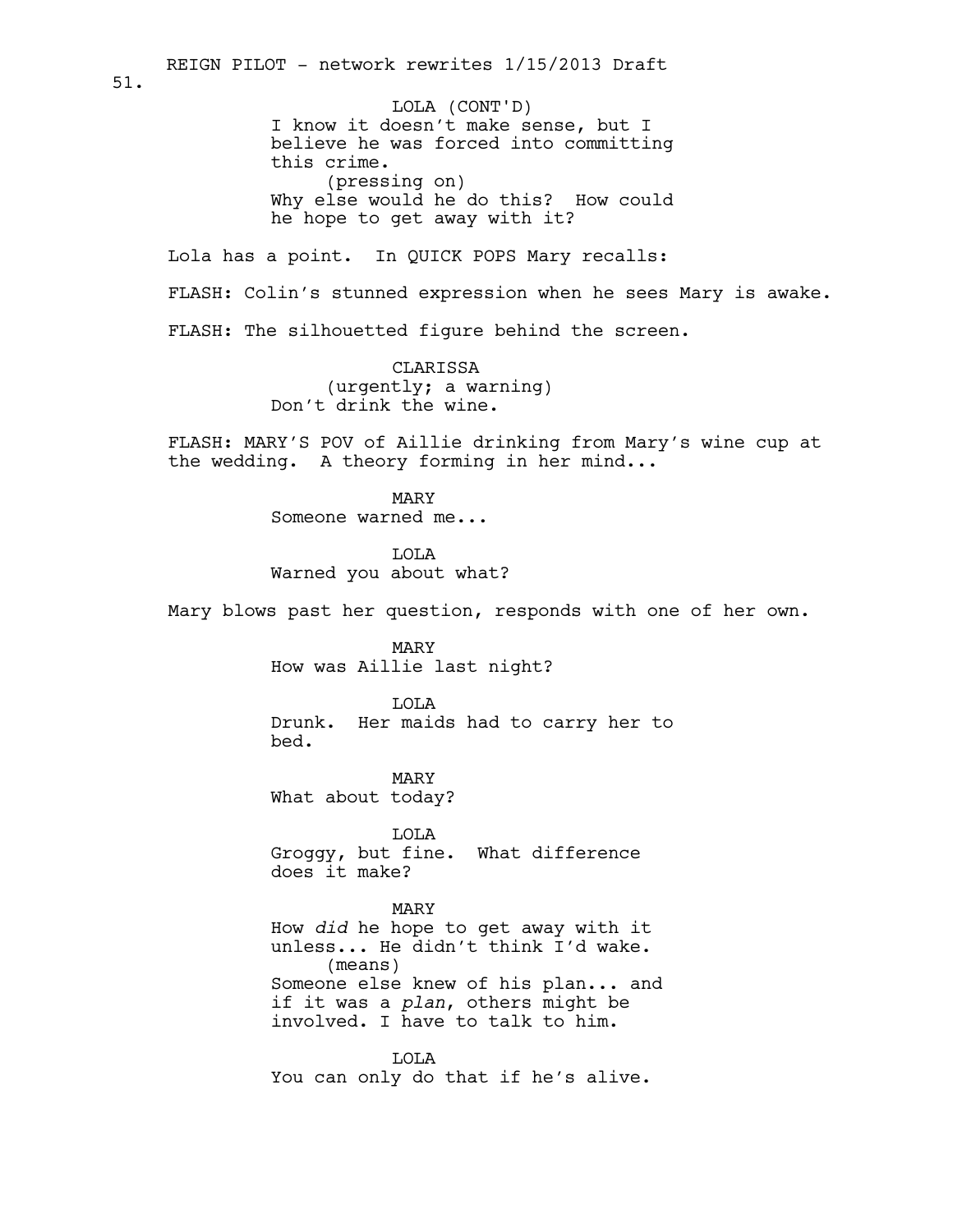MARY I have to delay Colin's execution. (a plan taking shape) Is there talk? Do others believe I invited Colin to my chamber? (off Lola, softening) Tell me the truth, Lola.

LOLA Yes, my lady. Some do.

Off Mary, eyes blazing --

# **INT. CASTLE - KING HENRY'S QUARTERS - DAY**

CLOSE ON MARY as she makes a deliberate, and entirely false, confession.

> MARY ... The truth is, I drank too much wine last night and I -- *invited* Colin to my room.

WIDEN TO REVEAL - her shocked listeners, King Henry and Queen Catherine.

> CATHERINE What is this nonsense, child?

### MARY

(undeterred) Nothing happened, and I'll submit to any examination Your Majesty deems necessary to prove it. (then) Things moved quickly and I - overreacted. But Colin doesn't deserve to be executed.

Henry stands up.

HENRY

Enough. Your loyalty, whether it's to your lady-in-waiting or your countryman, is admirable. However, it's also misplaced.

MARY What do you mean?

CATHERINE Witnesses have come forward.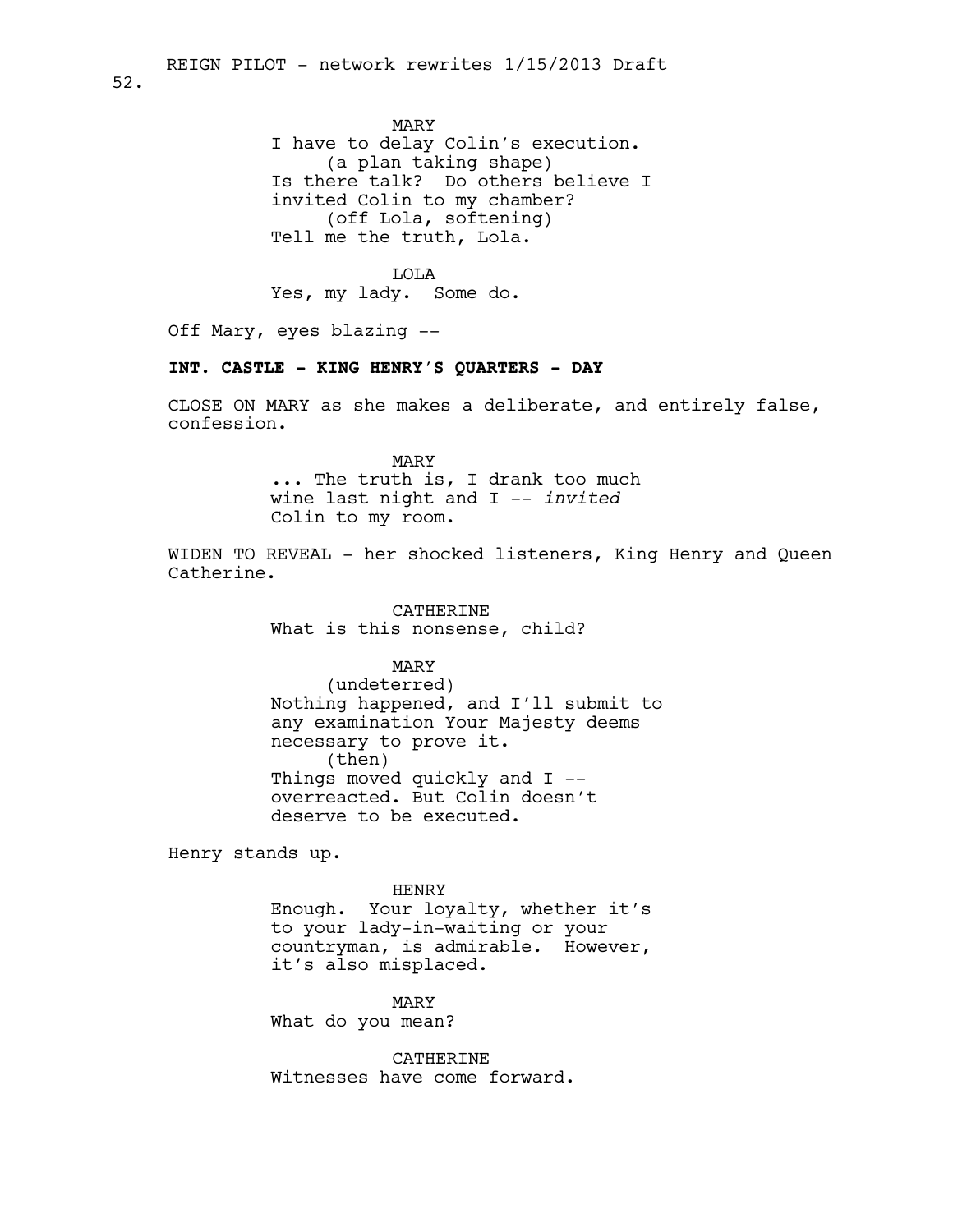#### HENRY

Colin MacPhail was part of an English plot to ruin your reputation. To undo your engagement to Francis and destroy the alliance between Scotland and France.

# CATHERINE

The boy is guilty of treason.

Mary's thrown by this, but stands her ground, formidable.

MARY All the more cause for me to hear from him. (off Henry) I am not a French subject, and I am not a pawn. I am the Queen of Scotland. If my person is in danger, I will assess the threat, and the crime.

A glint of respect from Henry.

HENRY Scotland is fortunate to have such a fierce ruler.

Catherine disapproves, interjects.

CATHERINE It's a waste of time.

HENRY It's settled. The Scotsman will be heard. Tomorrow. By everyone in this room, as well as my privy council.

Off Catherine, unhappy --

# **INT. CASTLE - DUNGEON CELLS - DAY**

Dimly lit even during the day. Colin and two other PRISONERS share the dank, putrid cell. The other prisoners huddle conspiratorially together, then approach a terrified Colin.

> PRISONER #1 How would you like to breathe fresh air and feel the sun on your skin? (off Colin) All you have to do is help us disarm the Guard when he comes.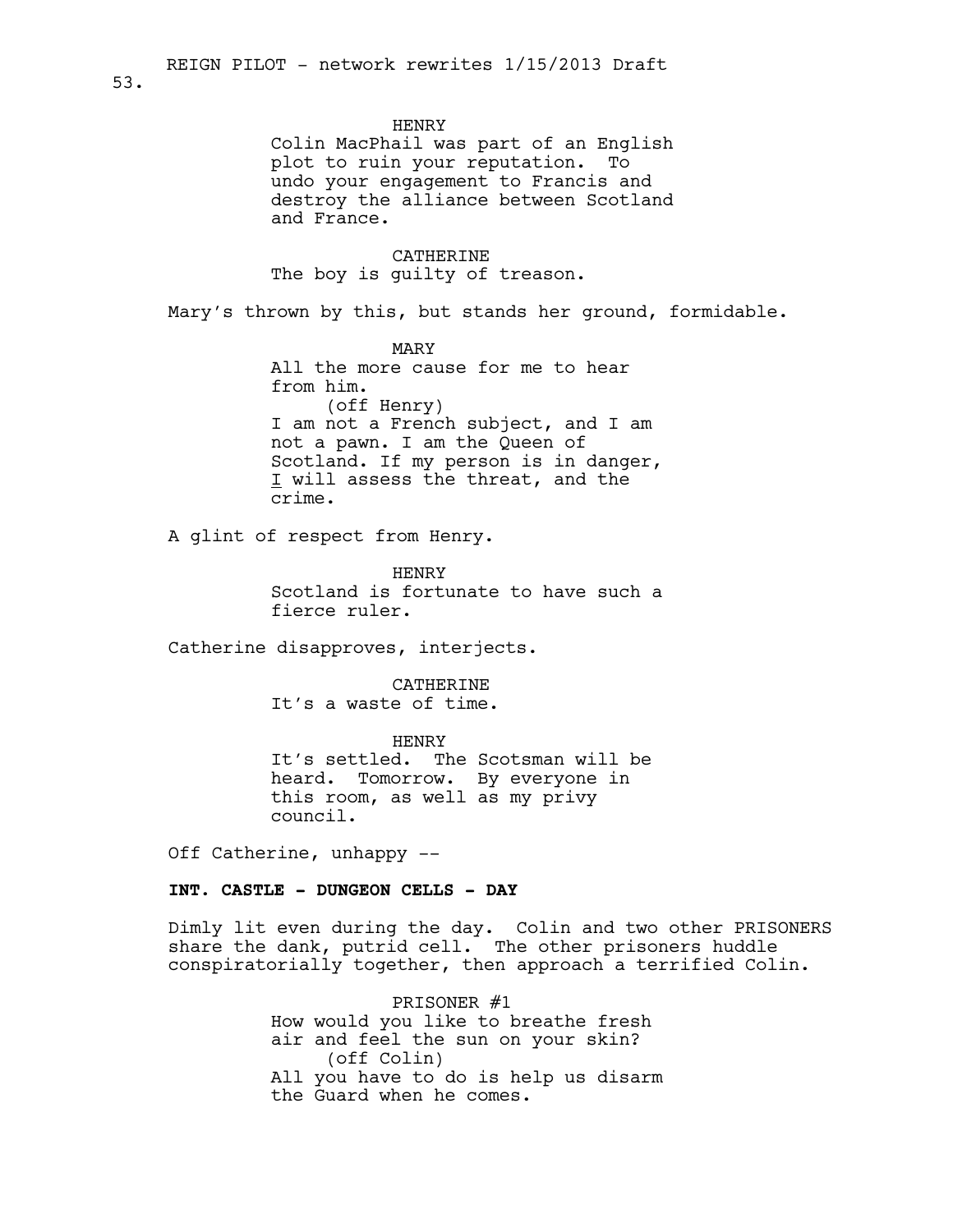54.

# COLIN

I can't  $--$ 

# PRISONER #2

It's just one guard. We've bribed the rest and there's someone meeting us with horses in the woods.

Colin's frightened. He's in way over his head.

PRISONER #1 You have two choices, boy. Stay here and die or come with us and live.

Just then, the clang of a key in the lock.

PRISONER #1 (CONT'D) Will you come?

Terrified, Colin nods. What happens next happens fast.

The GUARD enters, heads straight for Prisoner #1, PLUNGES A DAGGER INTO HIS CHEST. This was a set-up. Prisoner #2 grabs Colin. They run --

# **INT. CASTLE - DUNGEON CORRIDOR - CONTINUOUS**

As soon as they round a corner, and in one swift motion, Prisoner #2 SNAPS COLIN'S NECK, walks calmly away. He's joined by the GUARD who stabbed Prisoner #1.

Off Colin, slumped on the cold ground, dead eyes staring up --

**FADE OUT:**

#### **END OF ACT FOUR**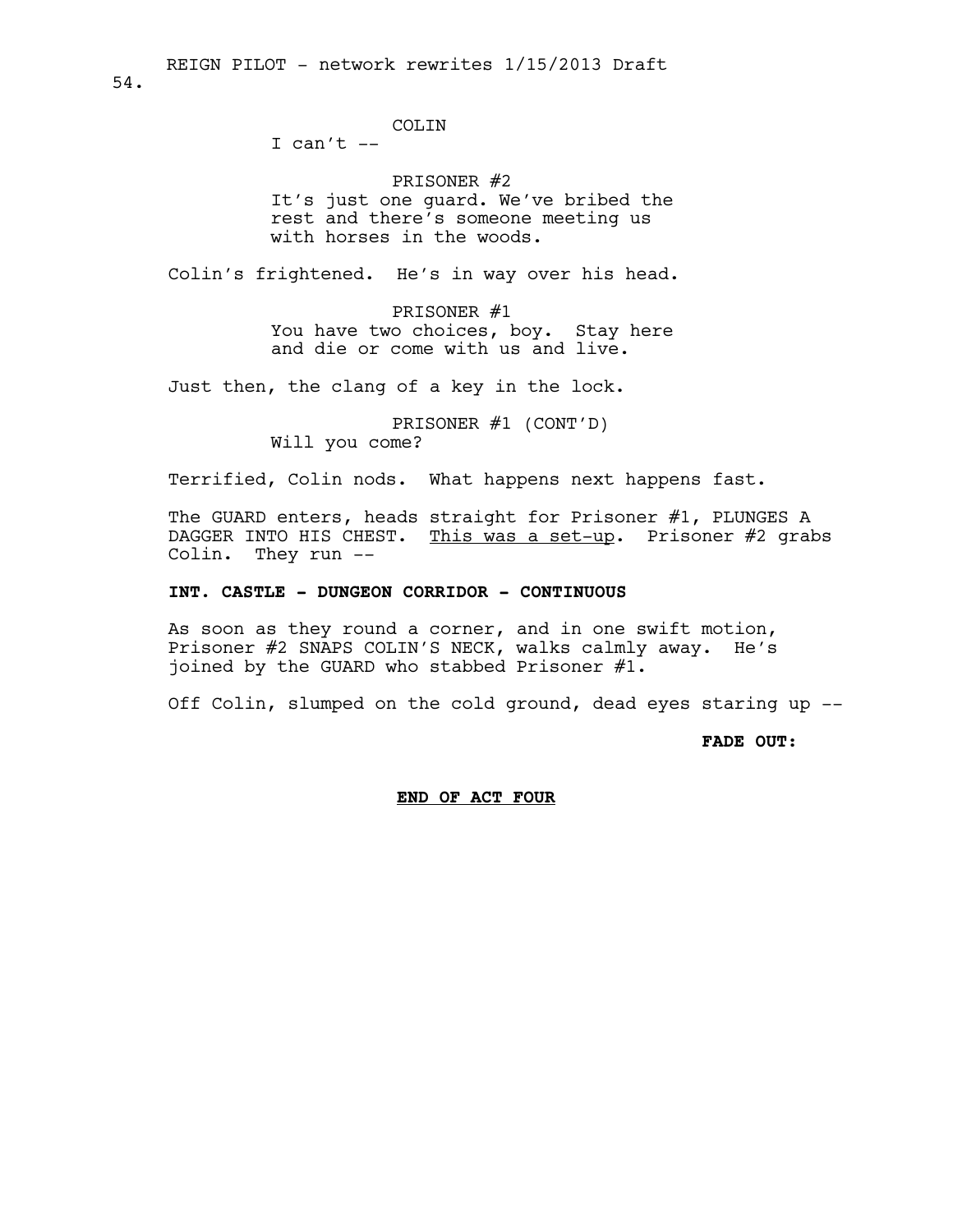#### 55.

#### **ACT FIVE**

# **INT. CASTLE - LOLA'S CHAMBERS - NIGHT**

Lola's eyes are red-rimmed with grief. She's drained, numb. Mary is subdued and compassionate.

LOLA

He wasn't a traitor. He wasn't a rapist.

MARY I know he loved you, and I believe he was coerced.

LOLA

By whom?

#### MARY

I don't know. King Henry believes it was an English plot. But it could be anyone -- anyone who objects to my marriage to Francis.

LOLA Your enemies are everywhere.

It's a simple, terrifying truth, and it settles on them both.

MARY

I am so sorry, Lola.

Mary moves to comfort, but Lola pulls away.

LOLA You're the reason he's dead. Anyone

who's close to you lives in constant danger. We're disposable. Kenna, Greer, Aillie, me -- all of us.

MARY

No, you're not. I need you. You're my friends.

LOLA

Kenna's my friend. Greer and Aillie are my friends. You are my Queen and I am your *subject*. I'm here in service to you, whatever that means. Whatever it costs me.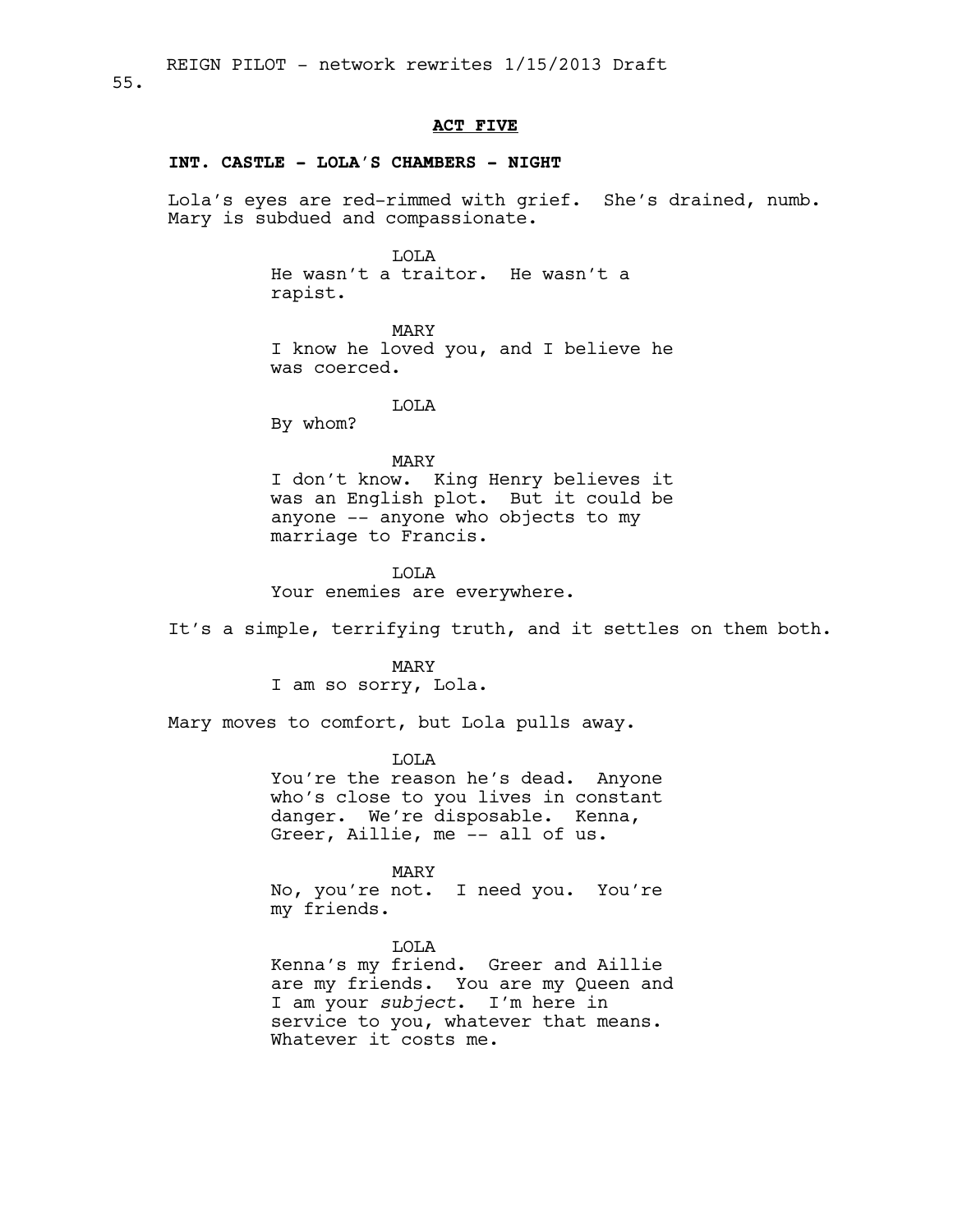Mary feels the weight of a seemingly unbearable responsibility on her shoulders, and realizes this burden is hers alone to bear.

MARY

I'll protect you.

LOLA You can't even protect yourself.

MARY

I'll do better, Lola. I promise.

# **INT. CASTLE - THE GREAT HALL - NIGHT**

On Francis, as he faces off with Mary, trying to understand:

#### FRANCIS

... Did you invite this boy to your room? My father thinks you were lying, that you were trying to protect one of your countrymen --

MARY

(feels awful and angry) I didn't protect him, did I? He's dead. Why do you care *how* he came to my room?

FRANCIS

How do you think this makes you look?

MARY

Or how it makes you look. Because we're engaged. But you have no intention of marrying me. What if  $I$ told everyone that? Then this would be over --

#### FRANCIS

You wouldn't do that, because it's not true. I might marry you --

MARY (hates these words) Someday. Maybe. If.

### FRANCIS

You said you had a country to think about. Were you thinking about Scotland during any of this?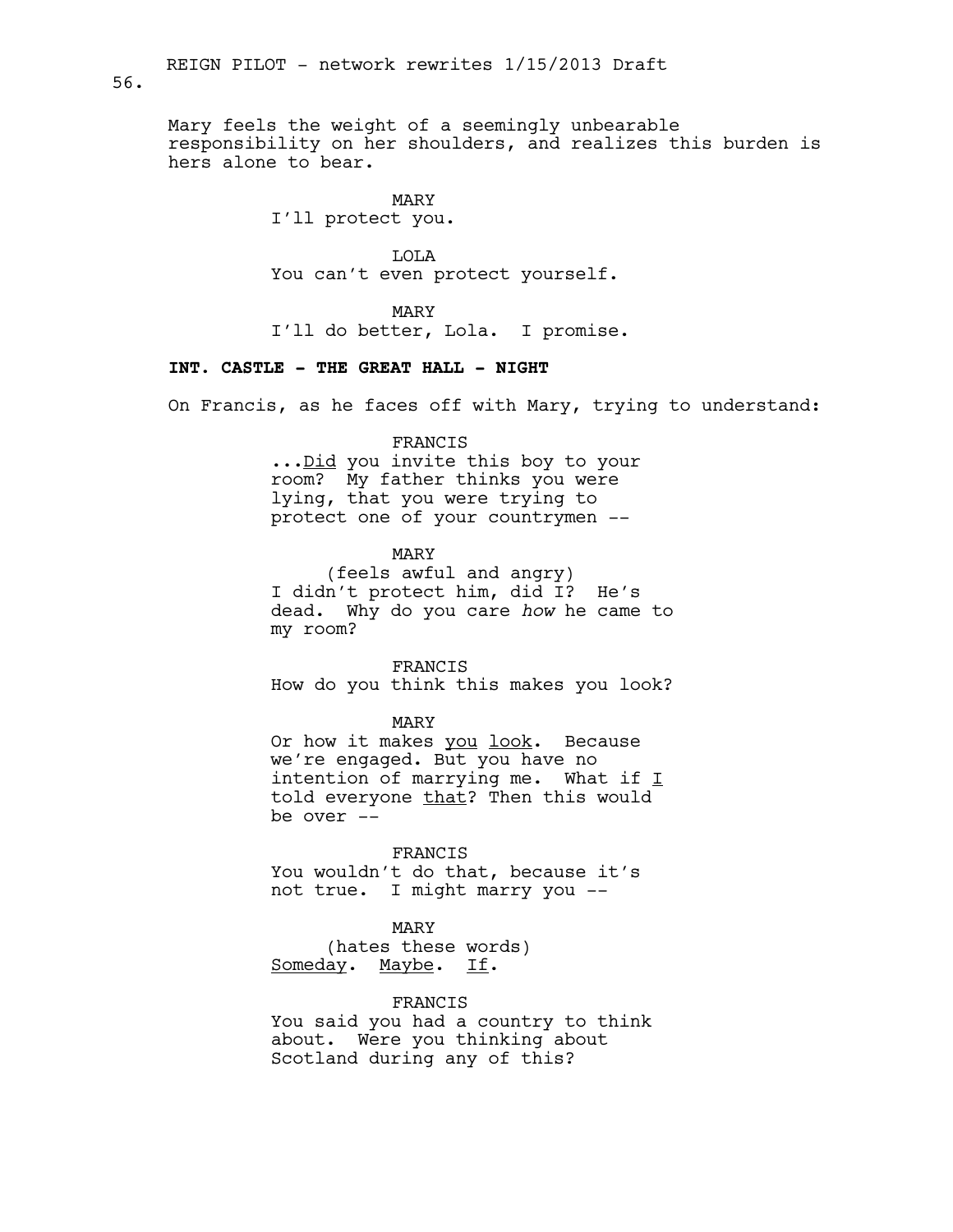# MARY

(impassioned, constrained) I was thinking, for a minute, about myself, my friends, my safety --

He feels for her. Facing the same obligations he does.

#### FRANCIS

You could have ruined your reputation. Forcing the issue so that I couldn't marry you, even if things go the way we want them to  $-$ -

Stops himself. He hadn't wanted to lead her on and this does.

MARY Did you say we? ...So, *we* would want to be married? (he looks caught) Don't worry. You're not leading me on. I know how you feel...

And she does. He's into her. There are obstacles, but she has hope. For them, for Scotland, for more. As he walks away, pissed at himself, Mary adds, almost to herself --

> MARY (CONT'D) I know how you feel.

# **INT. CASTLE CORRIDOR - NIGHT**

A determined Francis blows down the corridor, stopping before a door. He hesitates only a moment before pushing into --

### **INT. NATALIA'S QUARTERS - CONTINUOUS**

Natalia's surprised to see him. She nods to her LADIES, who scurry out of the room.

# NATALIA

What are you doing here?

Francis heads straight for Natalia, leads her into --

### **INT. NATALIA'S QUARTERS - BED CHAMBER - CONTINUOUS**

-- where he stops short at the bed. Faces her.

FRANCIS

If we do this, you have to be willing to marry someone else. *Especially* if we do this and you're with child...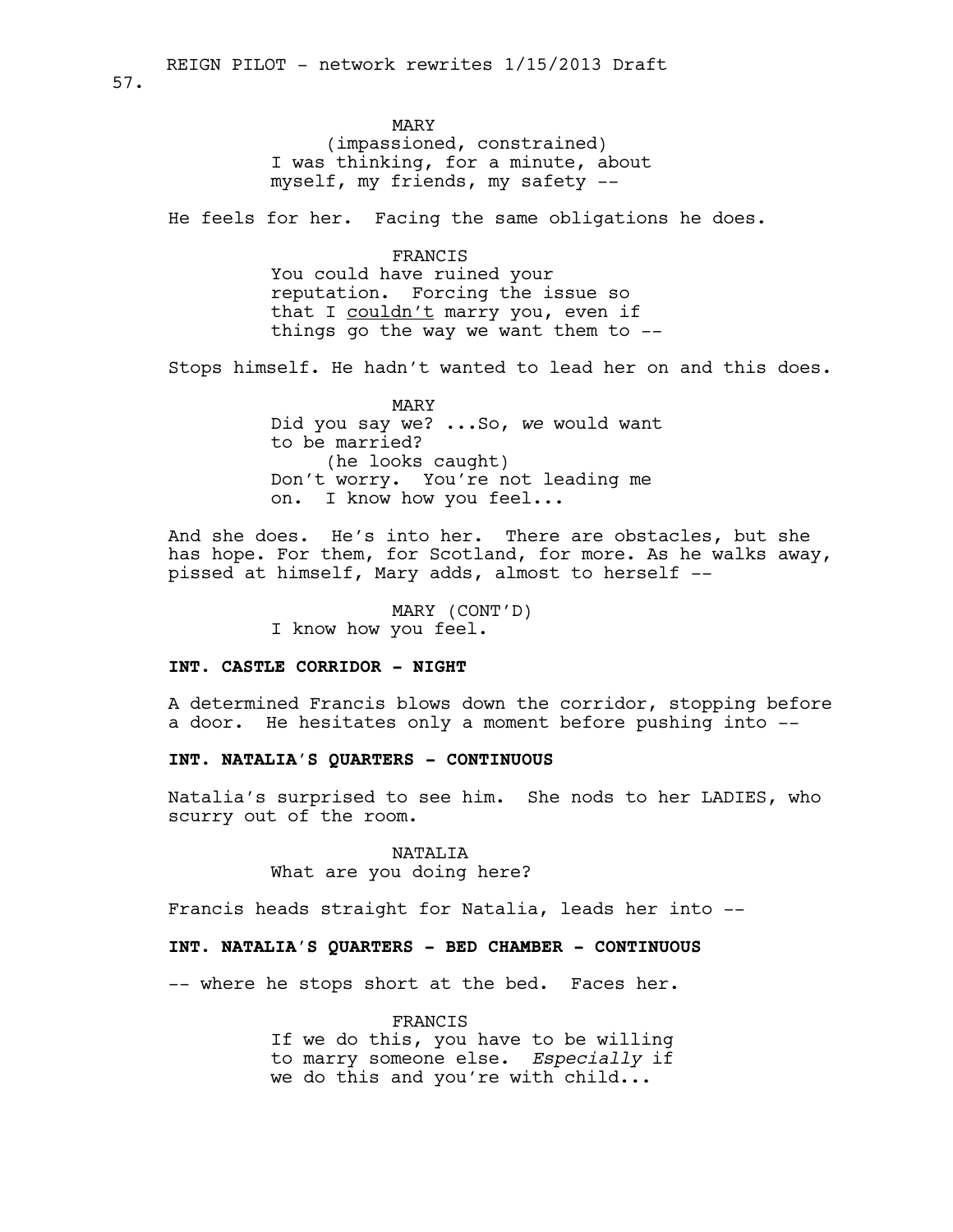58.

She goes into his arms, a whisper in his ear:

NATALIA I'll do whatever you ask. But I'll always belong to you.

Off the young couple, giving in to their passion --

### **INT. CASTLE - BOWELS - NIGHT**

Catherine lights into Nostradamus. She's furious.

CATHERINE You said the potion would make her sleep like the dead. If it had, she'd have failed the examination and the engagement to Francis would've been broken.

# NOSTRADAMUS

There was nothing wrong with my potion. It was the delivery of it that failed.

CATHERINE That stupid boy.

#### NOSTRADAMUS

Stupid, dead boy. Throwing away his life to protect his family. From you.

### CATHERINE

I'll do anything for my family, for my son. As to the Scot's death, Henry gave me no choice. The boy would've implicated me. And you.

NOSTRADAMUS Henry suspects nothing?

Catherine shakes her head, no.

NOSTRADAMUS (CONT'D) And yet, the Queen of Scotland is still a virgin and her betrothal to Francis still stands.

The reality of this gnaws at Catherine.

CATHERINE Have your visions altered?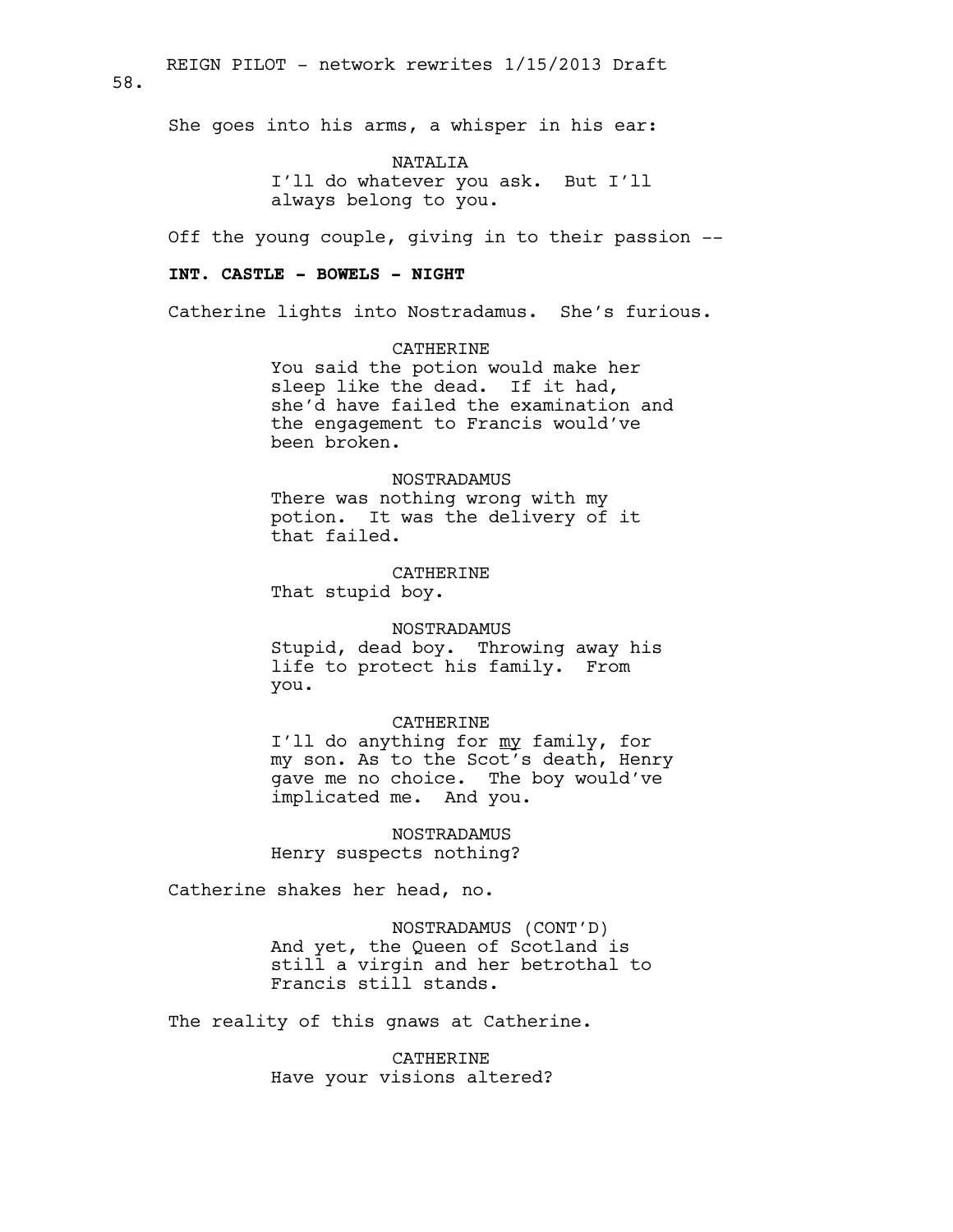NOSTRADAMUS They remain constant. She will bring his death.

CATHERINE Then I cannot relent.

NOSTRADAMUS Not if you truly wish to save your son, and yourself. (then) You must be willing to sacrifice.

# **EXT. CASTLE COURTYARD - DAY**

The final send-off for ELISABETH as she sets off for Spain with PHILIP, her new husband. Two carriages at the front of the procession -- one for Philip and his STEWARD, the one behind it for Elisabeth and her LADIES. Several carts laden with chests containing clothes, provisions, Elisabeth's dowry, etc... lined up behind. The YOUNG VALOIS SIBLINGS, including HANK, run up and down the procession. Hank's wielding one of the swords we recall from Francis' workshop.

NEW ANGLE - HENRY plants a perfunctory farewell kiss on Elisabeth's forehead.

> HENRY God be with you, child. Remember your duties to France.

He looks to Philip, pats his shoulder --

HENRY (CONT'D) As well as your duties to Spain.

ELISABETH

Yes, father.

Henry's restless, his eyes roam the crowd. DIANE notices, knowingly follows his gaze as it lands --

ON KENNA who demurely averts her eyes, but smiles in spite of herself.

NEW ANGLE - LEITH, and other KITCHEN SERVANTS, pack provisions onto one of the carts. He sees GREER looking his way, but studiously ignores her as he goes about his work.

ON LOLA, pale and listless as she stands with AILLIE watching Elisabeth embrace CATHERINE.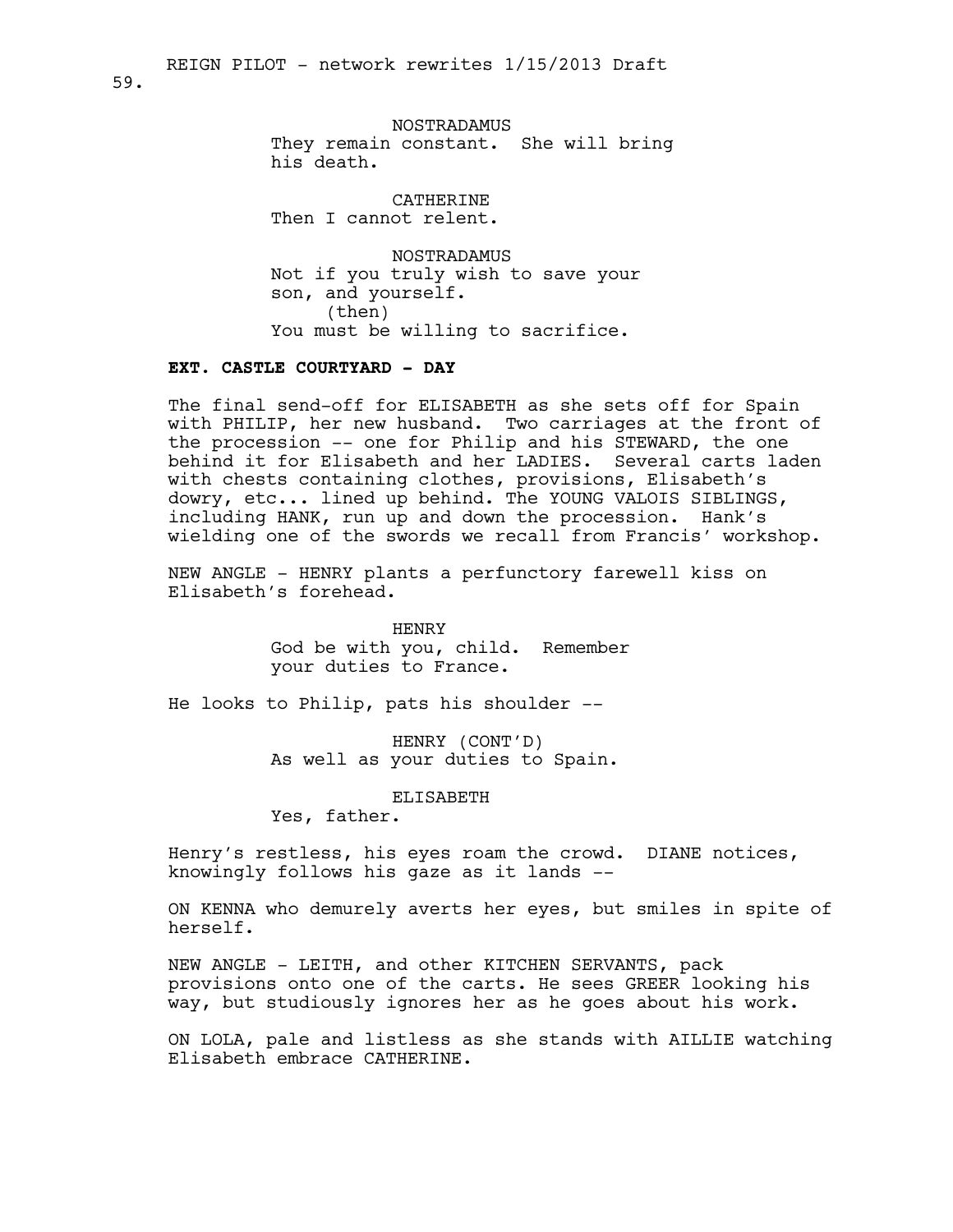LOLA (to Aillie, re: Elisabeth) Look how happy she is. She's in love, and her life is just beginning...

Her voice trails off as her eyes well with tears and Aillie puts a comforting arm around her.

REVERSE ANGLE - MARY overhears Lola. She moves toward her, but stops when she sees FRANCIS with NATALIA and catches a fleeting touch between the two of them.

ON CATHERINE - pleased, as she clocks Mary seeing Francis with Natalia. She can't help it, feels jealous, irritated.

NEW ANGLE - BASH also clocks Mary's jealousy. He crosses to her. She smiles at his approach.

> BASH Seems we were just here. Welcoming you to court.

MARY Does it? To me, it feels like a lifetime ago.

REVERSE ANGLE - FRANCIS watches Mary and Bash, wondering what they're talking about.

The clatter of hooves and wheels on stone as the procession lurches into motion and the CAMERA CRANES UP watching it snake away from the palace out onto the road that hugs the treeline of the woods beyond the palace walls as --

DAY DISSOLVES INTO NIGHT, AND THE RUMBLE OF THE PROCESSION FADES TO AN ECHO --

#### **EXT. WOODS - NIGHT**

FOLLOW A DARK FIGURE/N.D. HENCHMAN, dragging a heavy load - a body -- deep into the forest. Through dense tree coverage, in snippets, we see:

A rope swung over a tree limb. The corpse hoisted, feet first, just high enough off the ground to allow gravity to do its work. The flash of steel as a dagger slits the dead throat. Blood draining into a sacrificial bowl. The bough creaks, and the rope twists to REVEAL - COLIN'S DEAD BODY, swaying in the moonlight.

ANGLE DOWN TO - the sacrificial bowl, now brimming with blood.